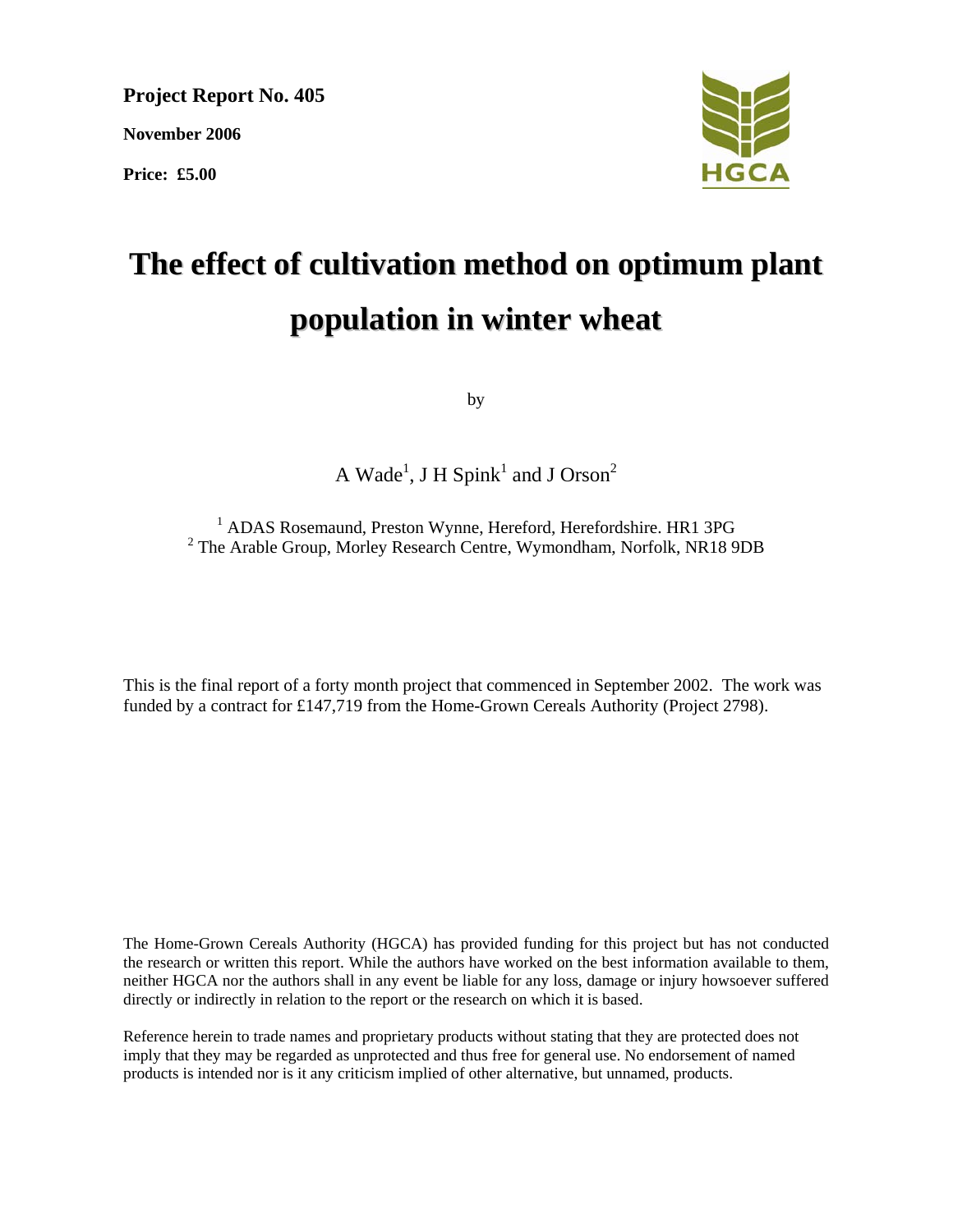## **Contents**

|                                    |                                                       | Page           |
|------------------------------------|-------------------------------------------------------|----------------|
| Abstract                           |                                                       | 1              |
| <b>Summary</b>                     |                                                       | $\overline{2}$ |
| <b>Introduction</b>                |                                                       | 13             |
| <b>Materials and Methods</b>       |                                                       | 15             |
|                                    |                                                       |                |
| 1. Factors affecting establishment |                                                       | 18             |
| 1.1 Results                        |                                                       | 18             |
|                                    | 1.1.1 Cultivation effects on soil physical properties | 18             |
|                                    | 1.1.2 Effects on crop establishment                   | 23             |
| 1.2 Discussion                     |                                                       | 27             |
| 2. Plant compensation              |                                                       | 29             |
| 2.1 Results                        |                                                       | 29             |
|                                    | 2.1.1 Tillering compensation                          | 29             |
|                                    | 2.1.2 Soil nitrogen reserves                          | 32             |
|                                    | 2.1.3 Crop growth compensation                        | 33             |
|                                    | 2.1.4 Effect on grain yield                           | 37             |
| 2.2 Discussion                     |                                                       | 39             |
|                                    |                                                       |                |
| <b>Acknowledgments</b>             |                                                       | 42             |
| <b>References</b>                  |                                                       | 42             |
| <b>Appendix A: Yield results</b>   |                                                       | 44             |
| <b>Appendix B: Site details</b>    |                                                       | 49             |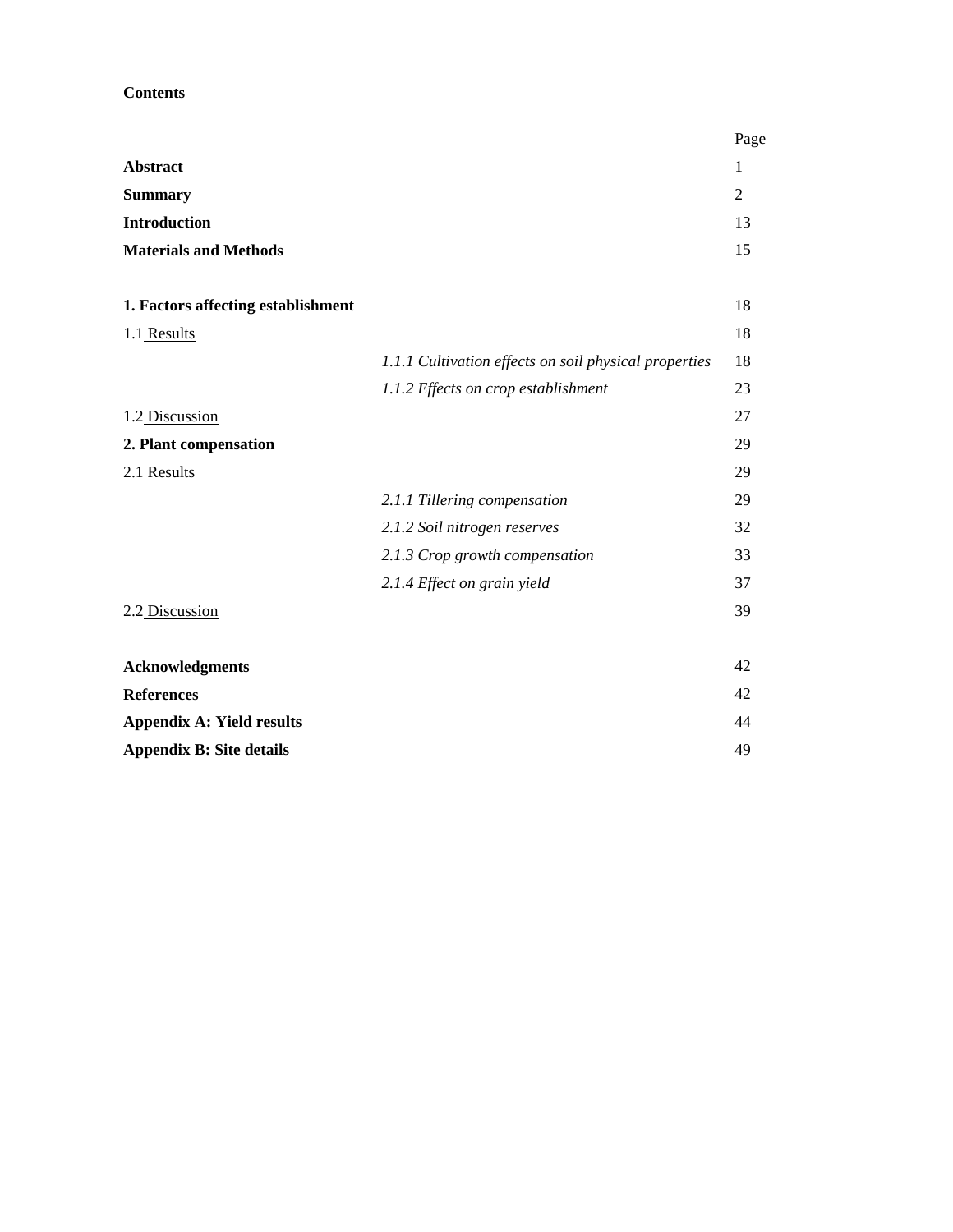#### **Abstract**

This project aimed to understand the impact of reduced tillage on crop establishment and optimum plant population, by understanding how cultivation practice may limit the crop's ability to compensate for low plant populations. An additional aim was to produce quantitative data on factors affecting plant establishment.

In experiments, at three sites with differing soil types, over three years, we examined the interactions between five seed rates (40, 80, 160, 320 and 640 seeds/m<sup>2</sup>) and three cultivation treatments using farm-scale equipment. The three cultivation treatments were: ploughing, reduced tillage and reduced tillage plus an application of nitrogen (30-40 kg/ha) between drilling and emergence to remove any effect of differences between treatments in residual nitrogen.

#### **Conclusions**

- Cultivation practice had a significant effect on seedbed quality and resultant plant establishment.
- On unstable silt-dominated soils, plough-based cultivation practice resulted in better seedbed structure, greater plant establishment (54% more plants) and greater crop growth (45-48% higher spring green area index and dry matter yield).
- On stable soils, reduced tillage cultivation practice resulted in significantly better seedbed quality, greater plant establishment (21-24% more plants) and greater crop growth (22-24% higher spring dry matter yield and 16% more green area index).
- Cultivation practice did not limit tillering compensation for low plant densities.
- Cultivation practice had a significant effect on grain yield through effects on seedbed structure or quality, resulting in improved levels of plant establishment.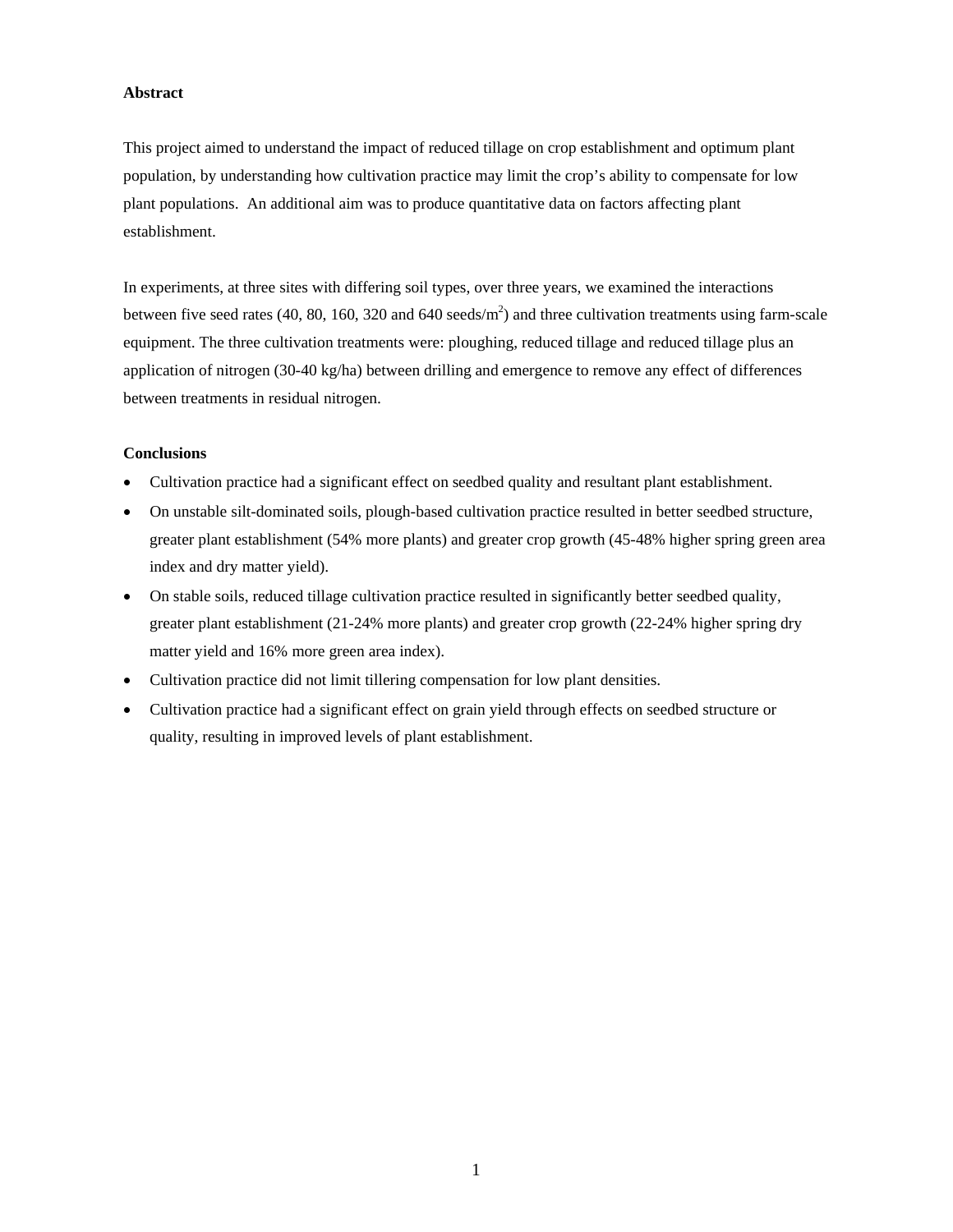#### **Summary**

#### Previous seed rate work

In a previous HGCA-funded project (Project Report No. 234, Spink *et al*., 2000) the effect of reducing plant population on the economic performance of winter wheat crops was tested at ADAS Rosemaund in Herefordshire, and Sutton Bonnington in Leicestershire. Seed rates ranged from 20 to 640 seeds/m<sup>2</sup>, and sowing dates were from September to November.

Linear-plus-exponential curves were fitted to the yield data to estimate the economic optimum seed rate. The economic optimum was defined as the point on the curve at which the rate of yield increase was no longer sufficient to cover the increased seed cost. The potential for significant reductions in target plant population were identified with optimum plant populations as low as 70 plants/ $m<sup>2</sup>$  from a September sowing. The primary mechanism of compensation for low plant density crops was increased tiller production.

A second HGCA-funded project (Project Report No. 361, Spink *et al*., 2005) investigated a number of unanswered questions left by the previous project, such as the impact of agronomic factors on this plant compensation mechanism. The interactions of a number of agronomic factors with optimum plant population were tested at six sites across the UK. To test whether the previously determined optimum plant populations were applicable across the UK, sites were distributed from the south coast of England to Aberdeen. In addition, in each experiment an agronomic factor was varied to test its effect on optimum plant population or to test the crop response to the factor at low plant populations. The effects of slug control, rotational position, nitrogen timing and PGR use were investigated.

The agronomic factors tested had little significant effect on optimum plant population and the plant's ability to compensate for low populations, with two notable exceptions. In rotational positions where take-all infection occurred, optimum plant populations were 30-40 plants/m<sup>2</sup> lower. Low soil mineral nitrogen or delayed spring nitrogen application reduced tillering at most sites, although this only affected the optimum population in one of seven experiments. Overall the optima were slightly higher than in the previous project, ranging from 70 plants/m<sup>2</sup> in September drillings in southern England, to 250 plants/m<sup>2</sup> in Scotland.

The first project (Project Report No. 234, Spink *et al*., 2000) identified the potential to reduce target spring populations from the 275 plants/ $m^2$  target that had been traditionally used in the UK. The second project (Project Report No. 361, Spink *et al*., 2005) demonstrated that most agronomic factors had little effect on optimum population. However, for a grower to accurately calculate the seed rate necessary to achieve the economic optimum plant population, an estimate of expected establishment has to be made. An HGCAfunded research review (Blake *et al*., 2003) investigated the factors affecting establishment in experiments at 27 sites over the past 25 years. Average autumn establishment was 67%, lower than the 85% figure that is commonly used for wheat. Germination and subsequent emergence were affected by a number of soil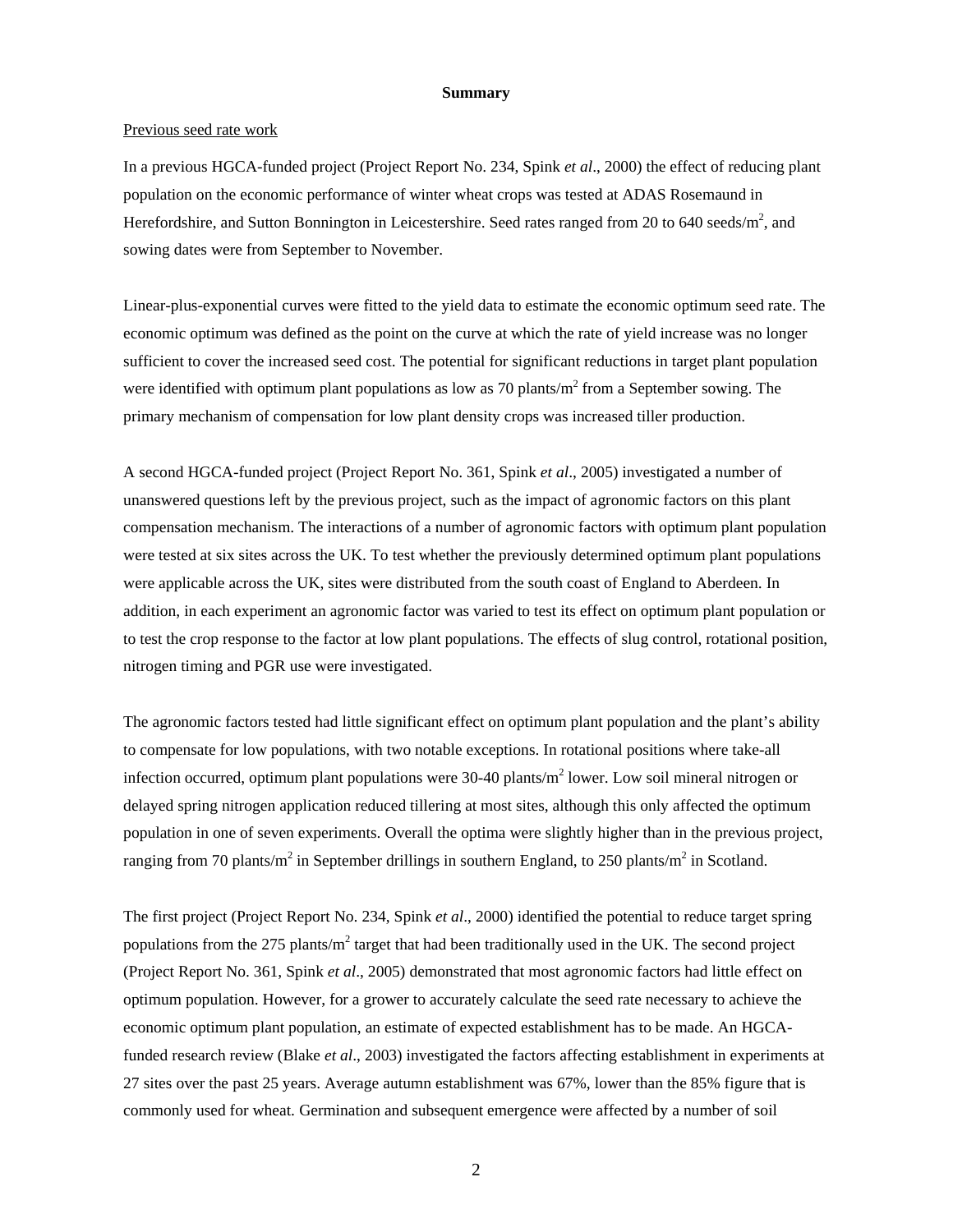characteristics, including soil type, clod size, soil condition and cultivation practice. For a grower to accurately predict establishment, and therefore maximise savings in seed costs, it is important to understand how these key soil characteristics can be manipulated.

#### Project rationale

In UK arable farming, reduced tillage systems have become increasingly common because growers need to reduce fixed costs by reducing labour costs and increasing work rate in the autumn. The establishment review (Blake *et al*., 2003) identified that methods of secondary cultivation had a significant effect on establishment. In both of the previous seed rate projects, optimum plant populations were derived in crops established after conventional plough-based primary cultivation. Significant differences in the physical structure of soil surface can occur between different cultivation methods. Therefore, the applicability of these optima under reduced-tillage needed investigation.

Crops grown at low plant densities rely on increased tiller production and survival as the primary mechanism for compensation. Environmental conditions that restrict tillering may have an effect on optimum plant population. Late sowing, low residual soil N levels, or delayed spring N applications, were identified by the previous work as factors that reduce the crop's ability to compensate through additional tiller production. Previous studies and observations of commercial crops established with reduced cultivations suggest that these crops may suffer transitory nitrogen limitation. This may have a similar effect to low residual or delayed spring application of N and adversely affect tiller production or survival, reducing the crop's ability to compensate for low plant densities.

A project was, therefore, set up to understand the impact of reduced tillage on plant establishment and optimum population. Three cultivation treatments were compared on main plots. These were ploughing, reduced tillage, and reduced tillage plus an application of nitrogen (30-40 kg N/ha) between drilling and emergence to remove any effect of differences between treatments in residual nitrogen. Five seed rates (40, 80, 160, 320 and 640 seeds/ $m<sup>2</sup>$ ) were compared on sub-plots. Three sites with contrasting soil types were selected. A silty clay loam soil type at Rosemaund (RM) in Herefordshire; a clay soil at Boxworth (BX) in Cambridgeshire and a medium sandy loam over clay at Morley (MOR) in Norfolk. Seedbed quality, plant establishment, rate and duration of leaf and tiller production, and yield response to plant population, were assessed.

#### Cultivation effects on soil characteristics

Aggregate stability was assessed by dispersion ratio analysis of the differing soil types, and this indicated that the soils from BX and MOR had a similar stability and were 4-5 times more stable than the soil at RM. On these more stable soils at BX and MOR, seedbeds created by reduced tillage had significantly more

3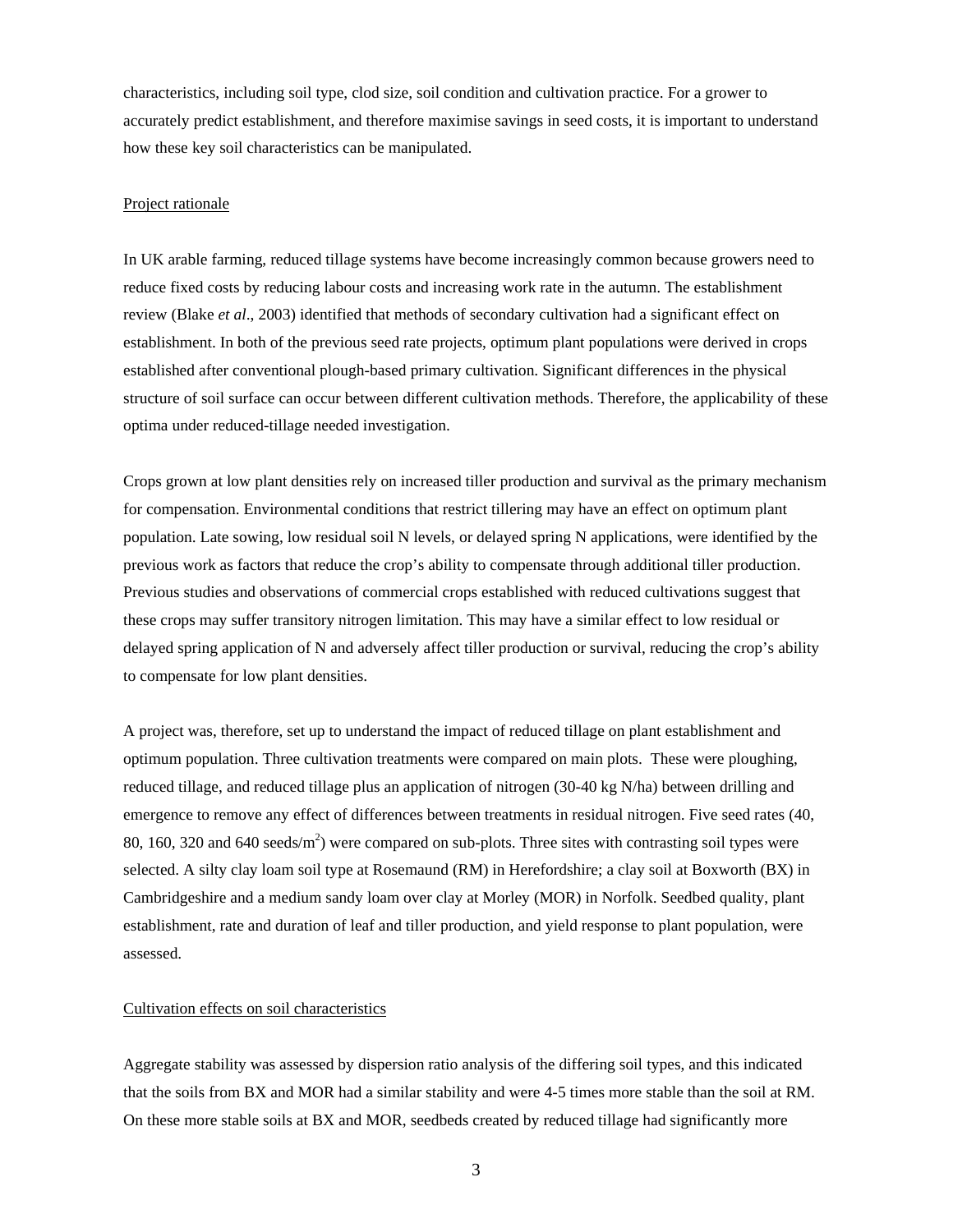moisture, a lower bulk density and significantly less large clods than those produced after ploughing. Average bulk densities after reduced tillage were 1.15 g/ml and 0.87 g/ml from BX and MOR respectively, compared with 1.23 and 0.97 after ploughing. At BX, seedbeds produced following reduced tillage had on average 18% fewer aggregates larger than 9.5 mm (P=0.080), compared with after ploughing (Figure S1). At MOR, there were 33% fewer aggregates larger than 9.5 mm (P=0.065) following reduced tillage compared with ploughing (Figure S2).

In contrast, on the unstable silt-dominated soil at RM, cultivation practice had little effect on seedbed moisture and aggregate size distribution (Figure S3). However, visual Peerlkamp scores of soil structure of the 0-10 cm horizon were 3.9 following reduced tillage and 5.8 following ploughing. Bulk density also tended to be higher after reduced tillage (1.0 g/ml) compared with ploughing, (0.95 g/ml). This, along with photographic evidence, suggested that seedbeds produced following ploughing were well structured and more porous with better seed to soil contact than those produced after reduced tillage.

In summary, effects of cultivation on soil physical properties differed according to soil type. On the stable soils, reduced tillage produced significantly better quality seedbeds with more moisture in the topsoil and with better soil structure. Where the soil type was less stable and dominated by silt, ploughing tended to produce better quality seedbeds with better soil structure than reduced tillage.



Figure S1. Cultivation effects ( $RT =$ Reduced tillage,  $PL =$ Ploughing) on aggregate size distribution at 0-5 cm soil depth, at BX. Values are % of aggregates by weight in each size class over three years.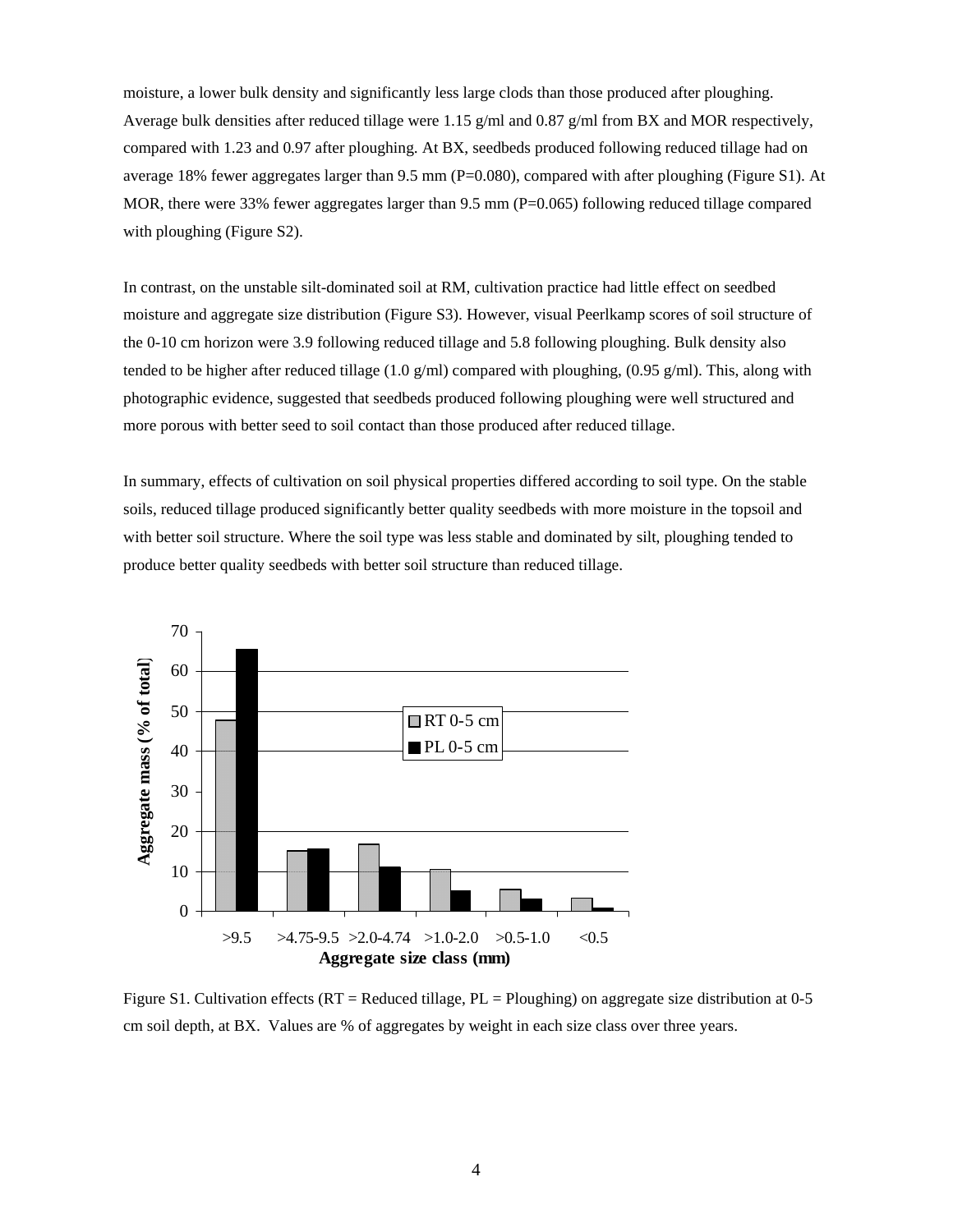

Figure S2. Cultivation effects (RT = Reduced tillage, PL = Ploughing) on aggregate size distribution (%) at 0-5 cm, at MOR. Values are % of aggregates by weight in each size class over three years



Figure S3. Cultivation effects (RT = Reduced tillage, PL = Ploughing) on aggregate size distribution (%) at 0-5 cm, at RM. Values are % of aggregates by weight in each size class over three years.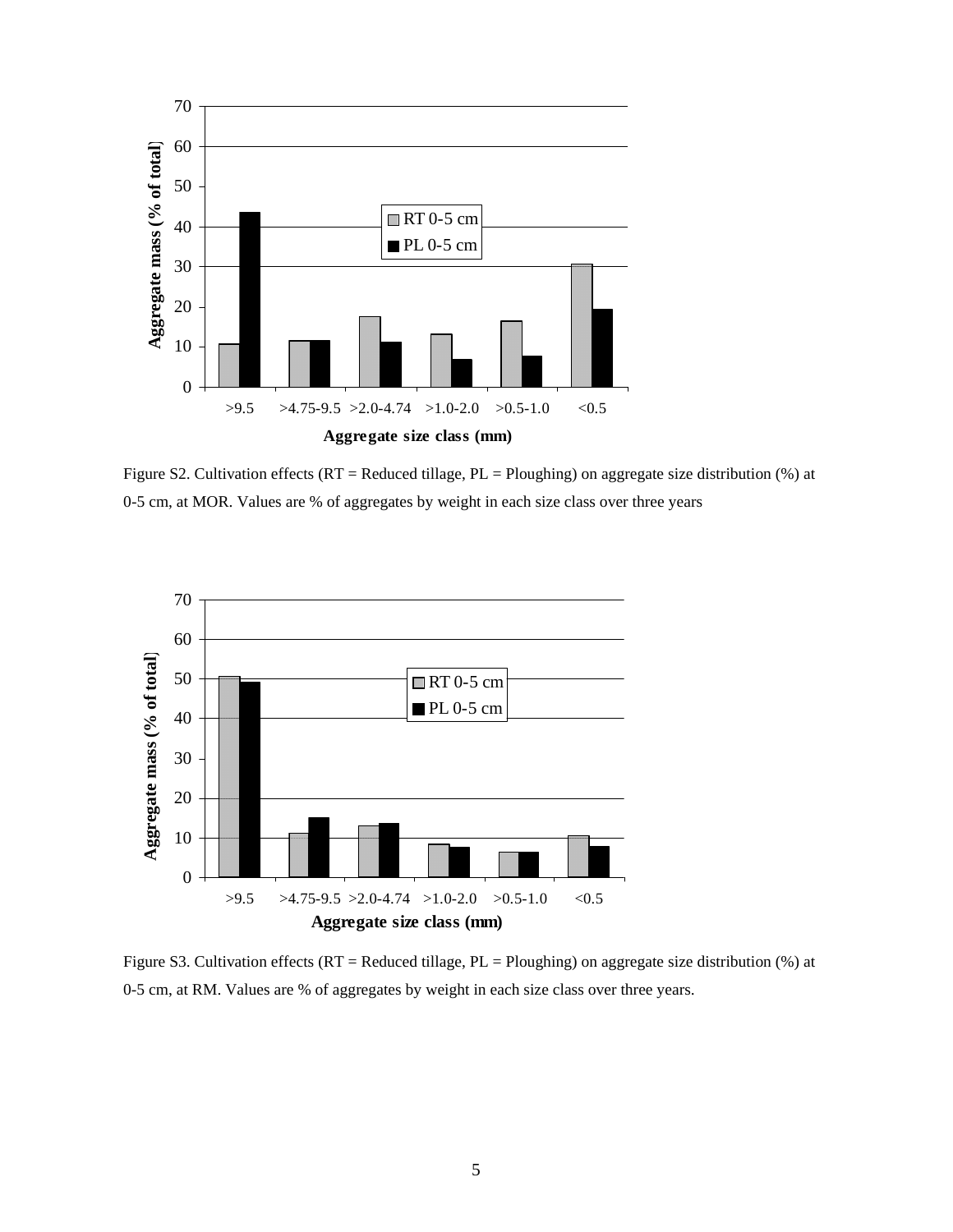#### Cultivation effects on plant establishment

The effects of cultivation practice on soil physical properties and seedbed quality had a direct effect on the resultant plant establishment. A significant response to cultivation of established plant population was seen in two out of the three study years at RM. Established plant populations averaged across the seed rates and years showed 54% more plants established after ploughing compared with after reduced tillage. Average plant establishment was 78% after ploughing and 54% after reduced tillage (Figure S4). This was a direct result of the better soil structure and seed to soil contact seen after ploughing on the soil type at the RM site.

In contrast, at BX established plant populations were significantly lower after ploughing compared to reduced tillage in the second and third years, when plant populations were between 21 and 24% lower after ploughing than after reduced tillage. Average plant establishment was 64% after reduced tillage compared to 46% after ploughing (Figure S4). As at RM, these results were related to the effects of cultivation treatments on soil physical properties, except that at BX reduced tillage resulted in better quality seedbeds and lower bulk densities than ploughing. At MOR, cultivation effects on soil structure and seedbed quality did not result in significant differences in established plant populations.

Across the sites there was a consistent response in plant establishment to the addition of an autumn application of nitrogen. Additional nitrogen applied soon after drilling increased average established plant population densities by 13.3% at RM, 3.5% at BX and 3.1% at MOR. This result was probably caused by additional nutrient availability during the critical period immediately post-drilling, resulting in improved plant survival.



Figure S4. Cultivation and site effects ( $RT =$ Reduced tillage,  $RT&N =$ Reduced tillage plus autumn N, and  $PL = Ploughing)$  on plant establishment  $(\%)$ , mean of three years.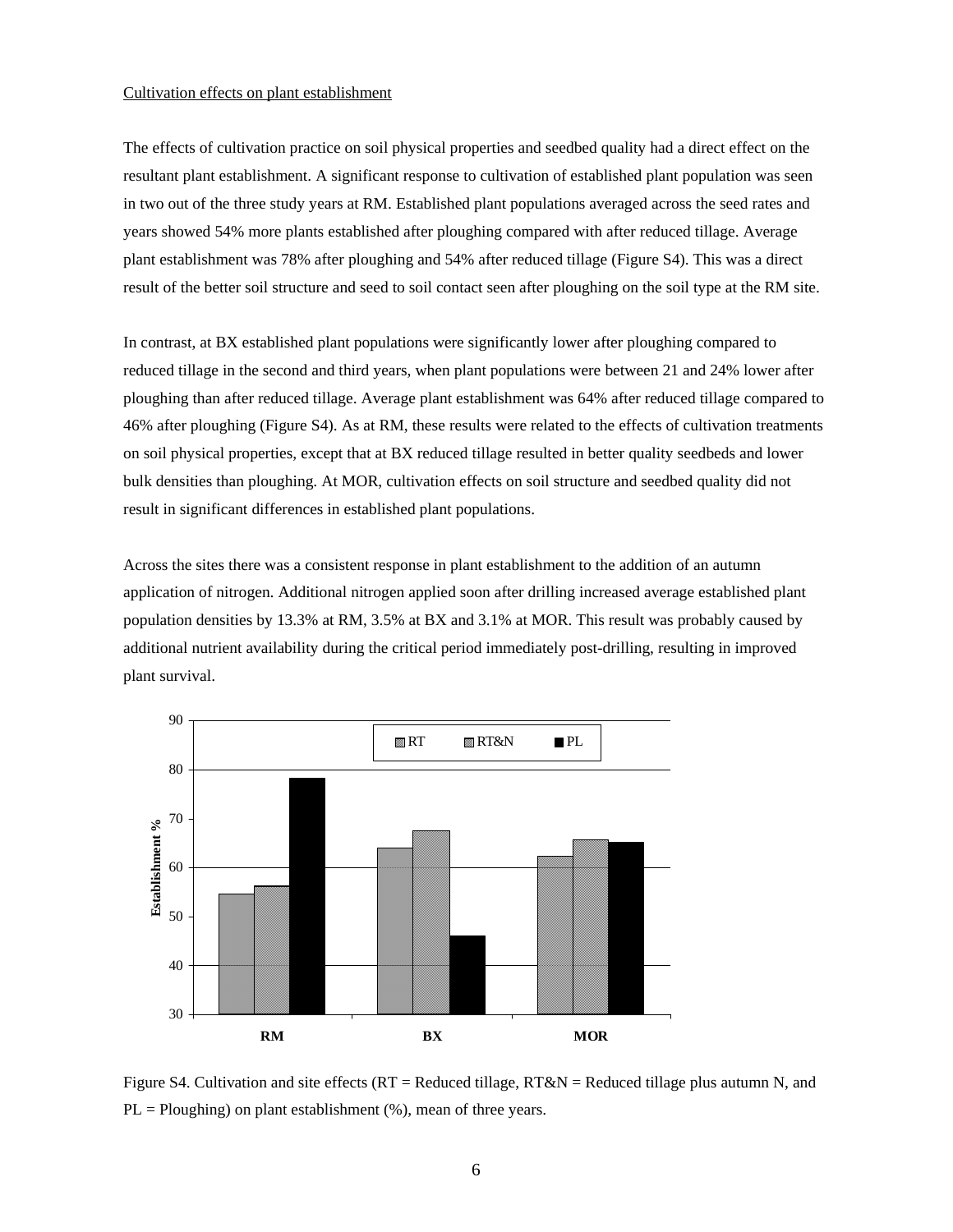## Interaction of cultivation and seed rate effects on plant establishment

Effects of seed rate on plant establishment were similar to those seen in previous HGCA-funded seed rate studies, and the establishment review. In all of these studies, percentage crop establishment decreased with increasing seed rate. On average, for every 100 seeds/ $m^2$  increase in seed rate there was a 5.2 % reduction in establishment (Figure S5). For example, in a field where 60 % establishment could be expected at a seed rate of 400 seeds/m<sup>2</sup>, one could expect 75.6 % establishment at 100 seeds/m<sup>2</sup>. But it is also worth noting that there was greater variation in establishment at low seed rates. This relationship was similar for the different cultivation treatments, with reductions in % establishment per 100 seeds/ $m^2$  of 4.6 % for ploughing, 5.1% for reduced tillage plus N and 5.6% for reduced tillage. This indicates that, on average, under reduced tillage, slightly poorer percentage establishment can be expected as seed rate is increased.



Figure S5. Relationship between seed rate (seeds/m<sup>2</sup>) and plant establishment (%): average of 9 site seasons.

#### Compensation for low plant population

In previous HGCA-funded seed rate studies, the primary plant compensatory mechanism was increased tiller production. This project investigated whether cultivation practice would limit the crop's ability to compensate for low plant densities. Shoot number data from tagged plants, from 40, 80 and 320 seeds/m<sup>2</sup> treatments, showed average final shoot numbers per plant of 12.7, 10.2 and 4.4 respectively. An exponential relationship was found between plant number and shoot number per plant (Figure S6).

This increased shoot number per plant appeared to be due to an increase in the duration of tillering at low plant densities. Tillering in the two lowest seed rates was extended by 30 to 60 days compared to the 320 seeds/ $m^2$  treatment, in which no more tillers were produced after about mid-April. Both findings confirmed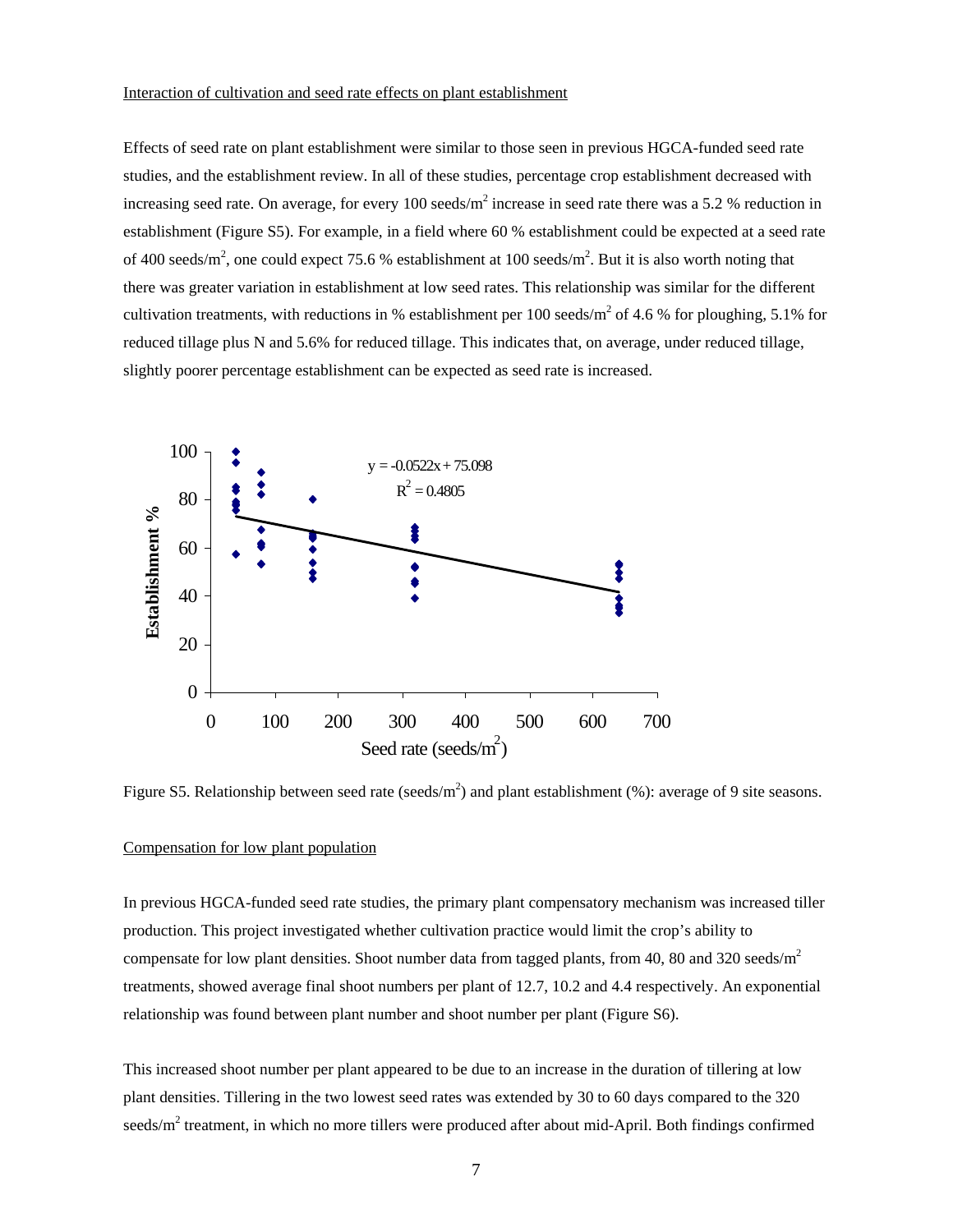those of earlier seed rate work, in that tiller production is controlled by competition for resources between shoots.

Effects of cultivation practice on tiller production were only seen where cultivation affected plant establishment. At RM, where fewer plants were established after reduced tillage, there was a tendency for more shoots per plant at low plant densities. Following reduced tillage, there were12.3 and 9.6 shoots/plant compared to 10 and 7.9 shoots/plant after ploughing, from seed rates of 40 and 80 seeds/ $m^2$  respectively. However, at BX the converse was true, as poorer establishment was seen after ploughing but again, there was tillering compensation at low plant densities. After ploughing, there were 15.3 shoots/plant from a seed rate of 40 seeds/m<sup>2</sup> and 11.9 shoots/plant from 80 seeds/m<sup>2</sup> compared with 14.6 and 10.2 shoots/plant respectively after reduced tillage. This again indicates that resource competition between shoots controls tiller production and death.



Figure S6. Relationship between plant density and shoots/plant: average of 9 site seasons.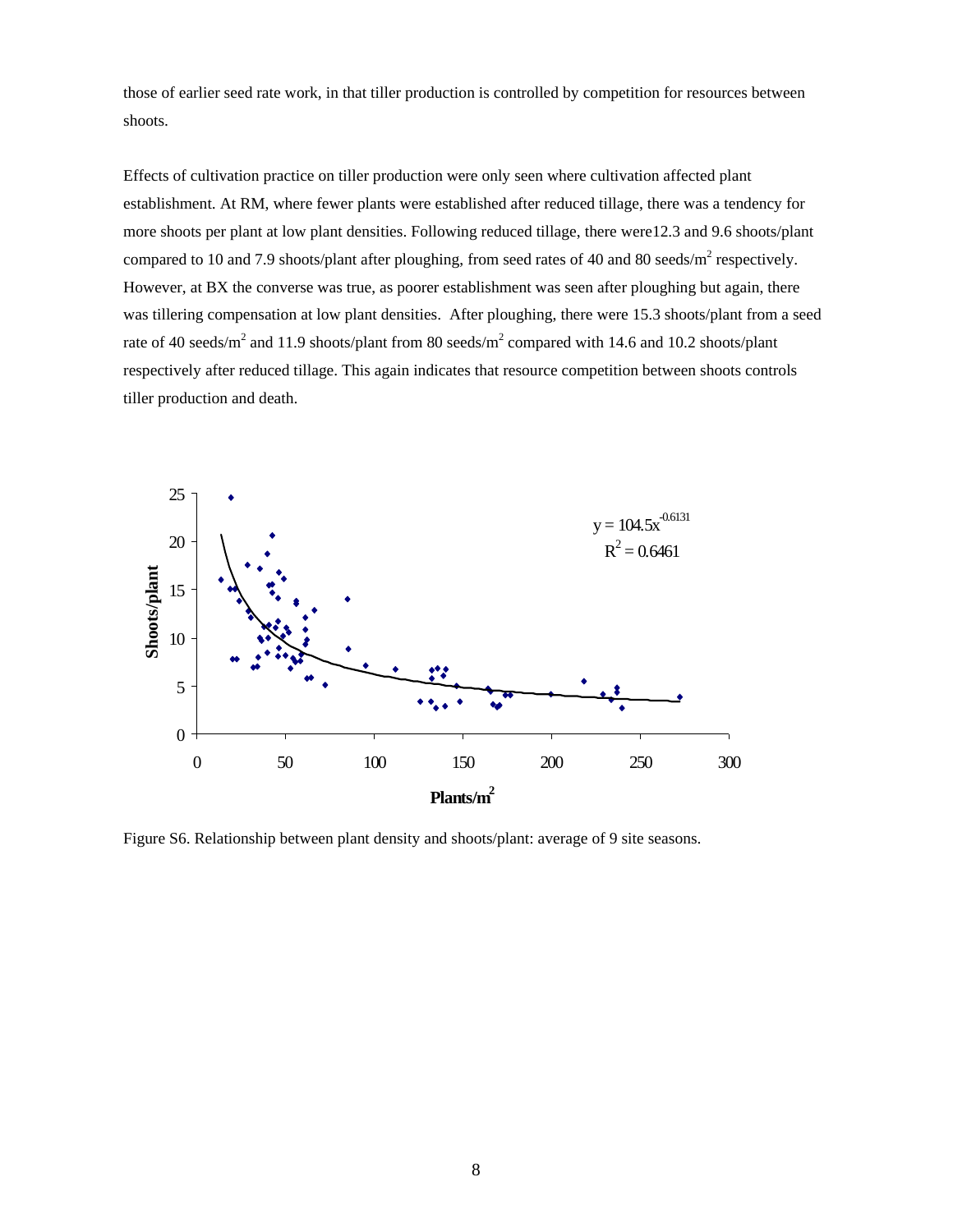#### Crop growth compensation

As expected, seed rate had a significant effect  $(P < 0.001)$  on crop growth in terms of total dry matter and green area index assessed in March. When target seed rate was increased from 40 to 80 seeds/m<sup>2</sup>, crop biomass increased 1.4 fold, with a further 2 fold increase from 80 to 320 seeds/ $m^2$ . Green area indices showed a similar response with a 1.7 fold increase as target seed rate was increased from 40 to 80 seeds/ $m^2$ , and an additional 3.3 fold increase, as seed rate was increase to 320 seeds/ $m^2$ . This was further evidence of the crop's ability to compensate for low plant densities, as the 8 fold difference in the 40 and 320 target seed rates resulted in differences of 3 and 5 fold for biomass and green area respectively.

On average, at RM, significantly lower crop biomass (48 %) and green area index (45 %) were recorded after reduced tillage compared with ploughing. The additional application of autumn nitrogen after reduced tillage reduced this difference to 24 % and 29 % for biomass and green area index respectively. In contrast, but again related to plant establishment at BX and MOR, reduced tillage tended to produce a crop of greater biomass than ploughing, although the effect was only significant in one year at BX, and two at MOR. On average, crops at BX following ploughing had 24 % and 16 % lower biomass and green area index respectively compare to reduced tillage. At MOR, 22 % less biomass was produced after ploughing than after reduced tillage. Autumn nitrogen application increased biomass by 10 % at BX and 9 % at MOR compared to reduced tillage alone.



Figure S7. Cultivation effects on crop biomass (t/ha) measured in early March at three sites, mean of three years.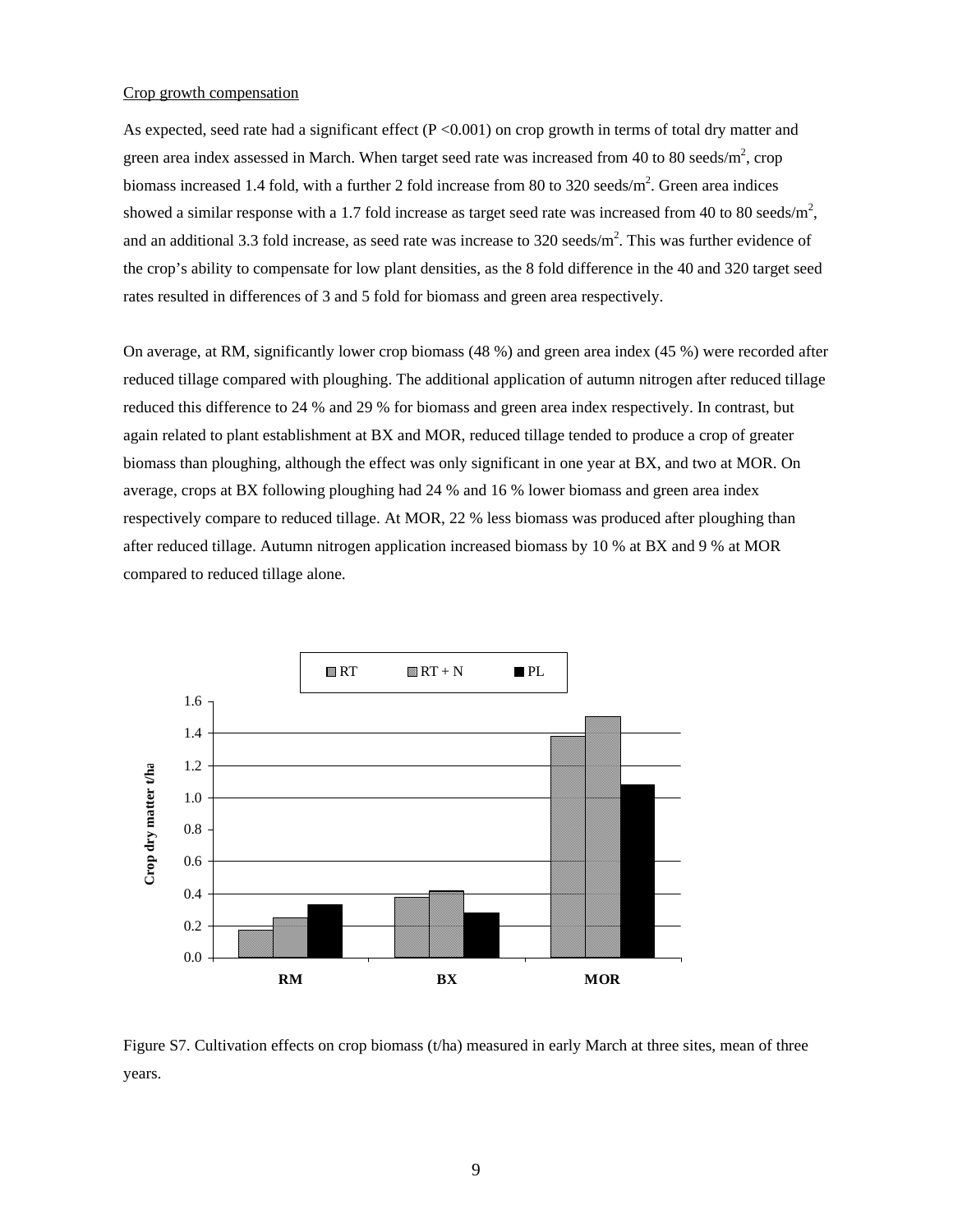#### Effects on grain yield

Greatest mean grain yield across the nine site seasons and cultivation treatments was from a seed rate of 320 seeds/m<sup>2</sup> (Table S1). There was, however, no significant difference when seed rate was halved to 160 seeds/m<sup>2</sup>. At two sites (RM and MOR) the greatest mean yield was from 160 seeds/m<sup>2</sup>. The calculated optimum seed rate across these two sites, however, varied across the years between 90 and 250 seeds/ $m<sup>2</sup>$ depending on the curve fitting approach used, and the percentage plant establishment achieved. Reducing seed rate to 40 seeds/m<sup>2</sup> caused a mean yield loss of 1.47 t/ha. This indicated that the plant compensation described earlier had reduced the seed rate differences further still by the time of harvest, such that one eighth of the seed rate achieved 86 % of maximum yield and one quarter seed rate achieved 95% of the maximum. As in previous studies, this indicates the crop's ability to compensate for low plant density and the potential for reduced seed rates.

Effects of cultivation on grain yield were directly related to effects on seedbed quality, plant establishment and crop growth on the different soil types at the three sites. At RM, where ploughing produced seedbeds with better soil structure resulting in 23 % higher plant establishment, there was a yield benefit of 0.98 t/ha (Figure S8 a) compared with reduced tillage. At BX, there was again a cultivation effect with reduced tillage giving a yield benefit of 0.35 t/ha (Figure S8 b). At MOR, where cultivation did not result in effects on plant establishment, there were no significant differences, but there was a tendency for reduced tillage to show a yield benefit of 0.29 t/ha (Figure S8 c).

An autumn application of nitrogen after reduced tillage tended to give a yield benefit of 0.13 t/ha although this was only significant on one occasion.

The results indicate that the main seed rate responses are not adversely affected by cultivation practice.

|            |         | 2002/3  |            |         | 2003/4  |            |           | 2004/5  |            |             |
|------------|---------|---------|------------|---------|---------|------------|-----------|---------|------------|-------------|
| Seed rate  | RM      | BX      | <b>MOR</b> | RM      | BX      | <b>MOR</b> | <b>RM</b> | BX      | <b>MOR</b> | <b>Mean</b> |
| 40         | 9.57    | 7.10    | 8.74       | 10.53   | 8.56    | 6.84       | 7.65      | 8.47    | 10.32      | 8.92        |
| 80         | 10.31   | 7.04    | 8.96       | 11.20   | 10.15   | 7.66       | 8.65      | 9.54    | 10.72      | 9.84        |
| 160        | 11.16   | 7.06    | 9.58       | 12.07   | 10.85   | 9.45       | 9.55      | 10.02   | 11.32      | 10.34       |
| 320        | 11.48   | 7.59    | 9.57       | 11.61   | 11.31   | 9.37       | 9.52      | 10.30   | 11.29      | 10.39       |
| 640        | 11.29   | 8.17    | 9.69       | 11.65   | 10.39   | 9.50       | 9.41      | 10.16   | 10.96      | 10.21       |
| Mean       | 10.76   | 7.41    | 9.32       | 11.41   | 10.25   | 8.56       | 8.95      | 11.45   | 10.92      | 9.94        |
|            |         |         |            |         |         |            |           |         |            |             |
| P          | < 0.001 | < 0.001 | < 0.001    | < 0.001 | < 0.001 | < 0.001    | < 0.001   | < 0.001 | < 0.001    |             |
| <b>SED</b> | 0.168   | 0.147   | 0.117      | 0.179   | 0.221   | 0.563      | 0.201     | 0.223   | 0.190      |             |
| df         | 24      | 24      | 24         | 24      | 24      | 24         | 24        | 24      | 24         |             |

Table S1. Seed rate effects on grain yield (t/ha @ 85% dm).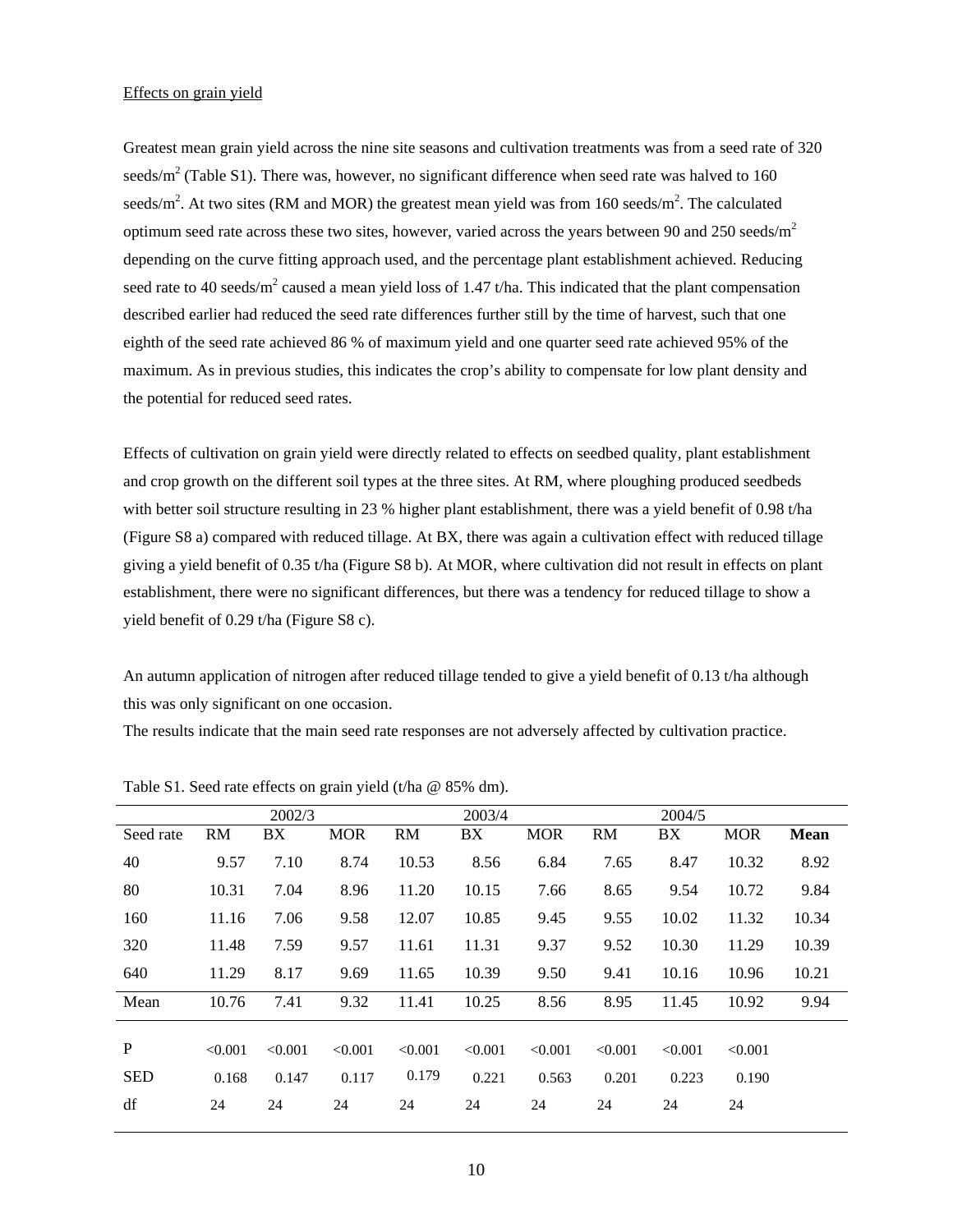

S8 a)



S8 b)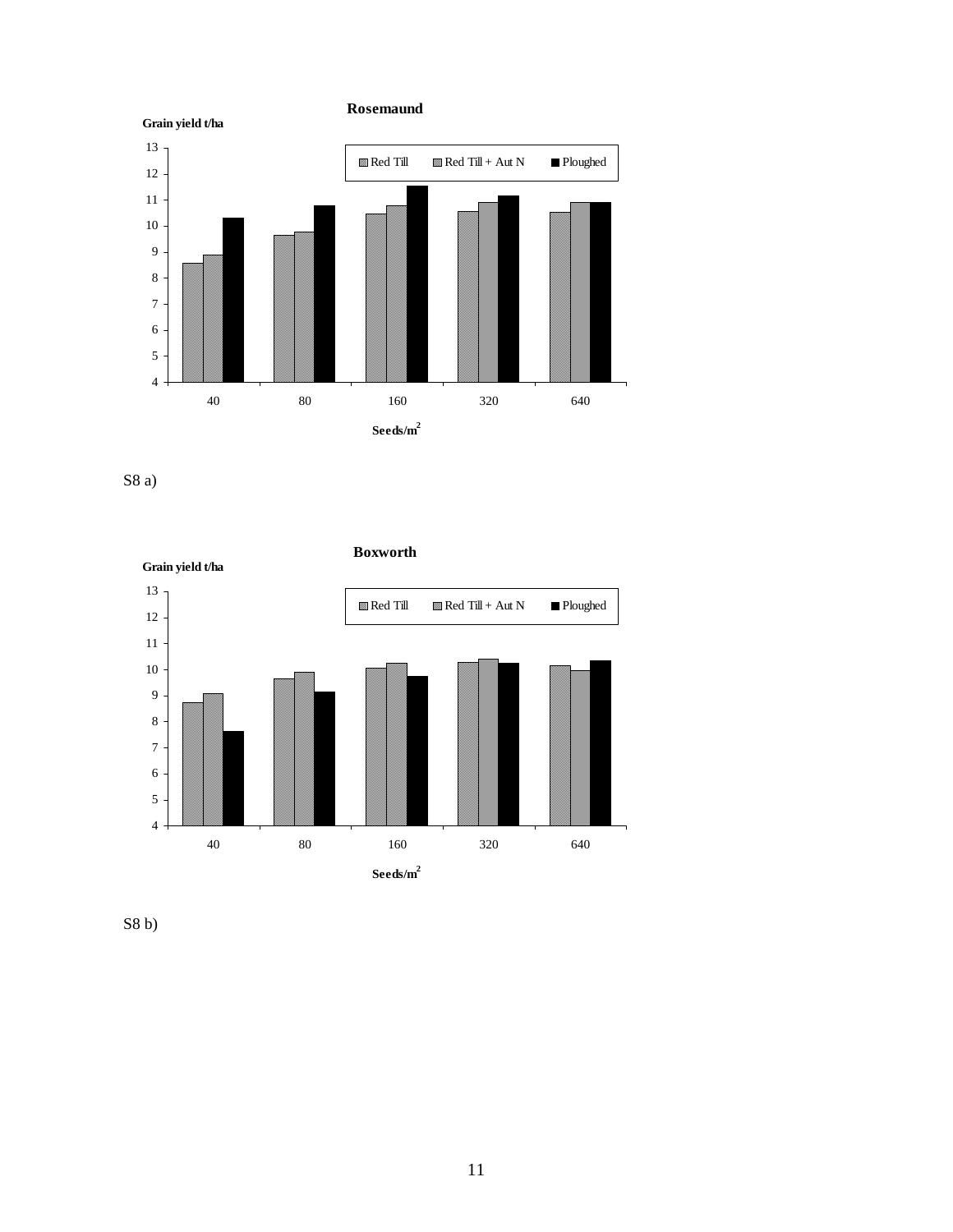



Figure S8. Effect of seed rate on grain yield, mean of three years. a) RM, b) BX and c) MOR.

## **Conclusions**

- Cultivation practice can have a significant effect on seedbed quality and resultant plant establishment.
- On unstable silt-dominated soils, plough-based cultivation practice resulted in better seedbed structure, greater plant establishment (54% more plants) and greater crop growth (45-48% higher spring green area index and dry matter yield).
- On stable soils, reduced tillage cultivation practice on average resulted in significantly better seedbed quality, greater plant establishment (21-24% more plants) and greater crop growth (22-24% higher spring dry matter yield and 16% more green area index).
- The main plant compensatory mechanism for low plant densities was confirmed as increased tiller production and extension of the tillering phase.
- Cultivation practice did not limit tillering compensation for low plant densities.
- Cultivation practice had a significant effect on grain yield through effects on seedbed structure or quality, resulting in improved levels of plant establishment.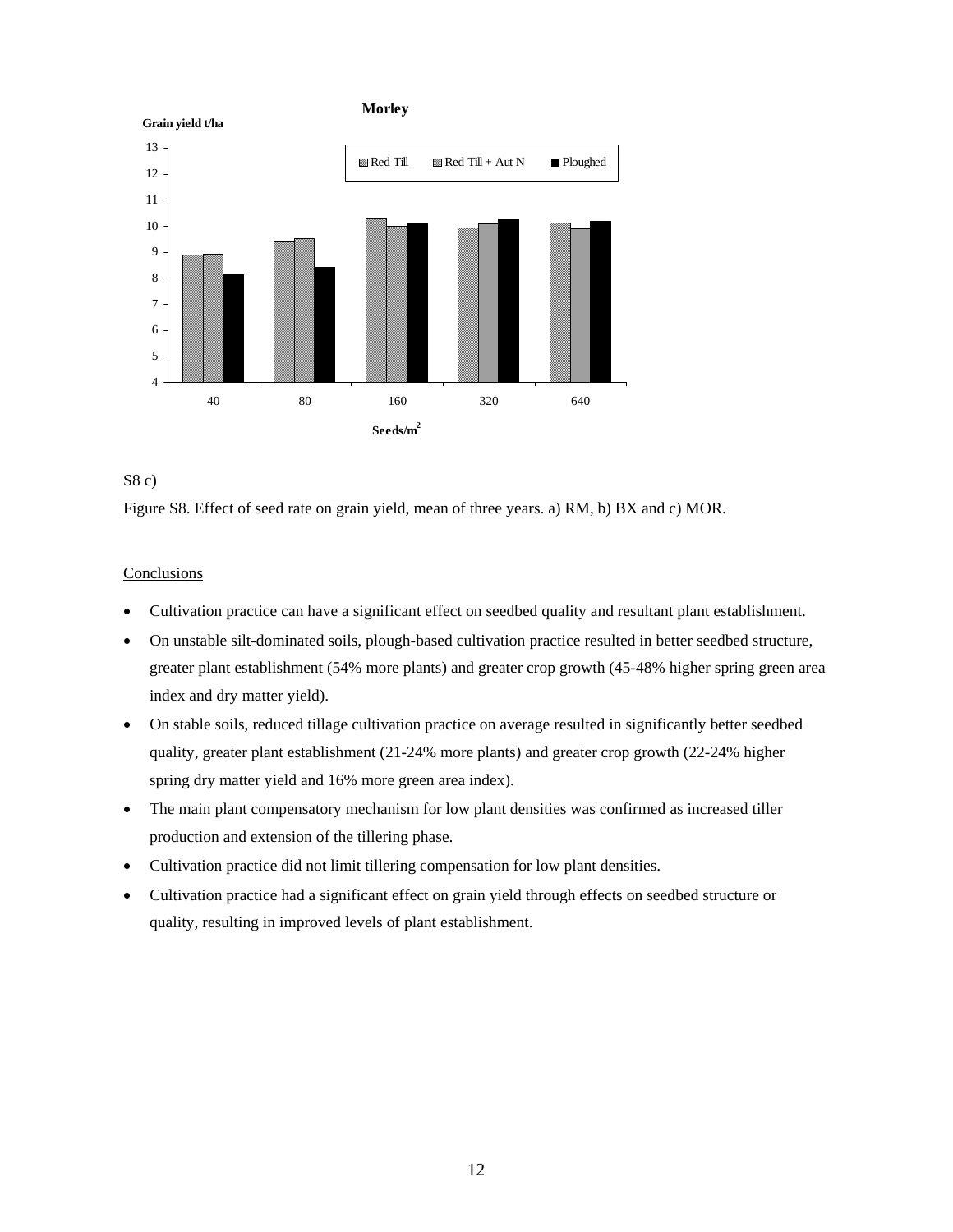#### **Introduction**

Research in previous HGCA-funded projects on winter wheat has demonstrated the economic benefits of optimising plant population (Spink *et al*., 2000). That project identified that there was the potential to reduce target spring plant populations significantly without compromising the economic output of the crop. It compared a range of seed rates (20 to 640 seeds/m<sup>2</sup>) at sowing dates from September to November at ADAS Rosemaund in Herefordshire, and Sutton Bonnington in Leicestershire. Economic optimum plant populations as low as 70 plants/ $m^2$  from a September sowing were identified. These economic optima were derived by fitting linear-plus-exponential curves to the yield data. The point on the curve at which the rate of yield increase was no longer sufficient to cover the increased seed cost was determined as the economic optimum. As a result of this and other work, including work demonstrating the reduction in lodging risk from a reduced plant population (Berry *et al.,* 1998), there has been a trend for seed rates in winter wheat in the UK to be reduced.

In order for the grower to decide how much seed to plant to achieve the target spring plant population, an estimate of the likely establishment is made. This has usually been estimated at around 85% or lower depending on seedbed conditions. An HGCA research review (Blake *et al*., 2003) investigated the factors affecting establishment from experiments at 27 sites over the last 25 years. It found that the average autumn establishment was 67%, lower than the 85% figure that is commonly used for wheat by growers. There was also significant variation, ranging from 2 to 100%. The review identified important soil characteristics that affected seed germination and subsequent emergence. Those important in germination were seed-to-soil contact and soil water status. Emergence was affected by those factors causing impedance such as clod size distribution. All of these soil characteristics can be affected by a number of factors at drilling, such as soil type, soil condition and cultivation practice. But the review also identified a knowledge gap with few quantitative records of seedbed quality or soil moisture, the abiotic factors influencing establishment.

In recent years in UK arable farming there has been a move to reduced-tillage systems because growers need to reduce fixed costs by reducing labour costs and increasing work rate in the autumn. Therefore in certain areas and on certain soil types, minimum, reduced or non-inversion tillage has become prevalent. The review of establishment indicated that the type of machinery used to create the seedbed affected establishment. Out of three forms of cultivation, power harrow, disc, or tined cultivation, the last was the most successful with 80% establishment compared to 62-66% for the other two methods. In addition, questions were raised about the relevance of the first phase of the plant population work (Spink *et al*., 2000) to crops grown under a reduced-tillage system, because it was carried out under conventional tillage systems. Cultivation method has significant effects on the way residues from previous crops are incorporated, on the amount of residue left on the soil surface, and therefore on the physical structure of the soil surface. As well as impeding germinating seeds it may also affect biotic factors such as slug survival and activity, and therefore differences in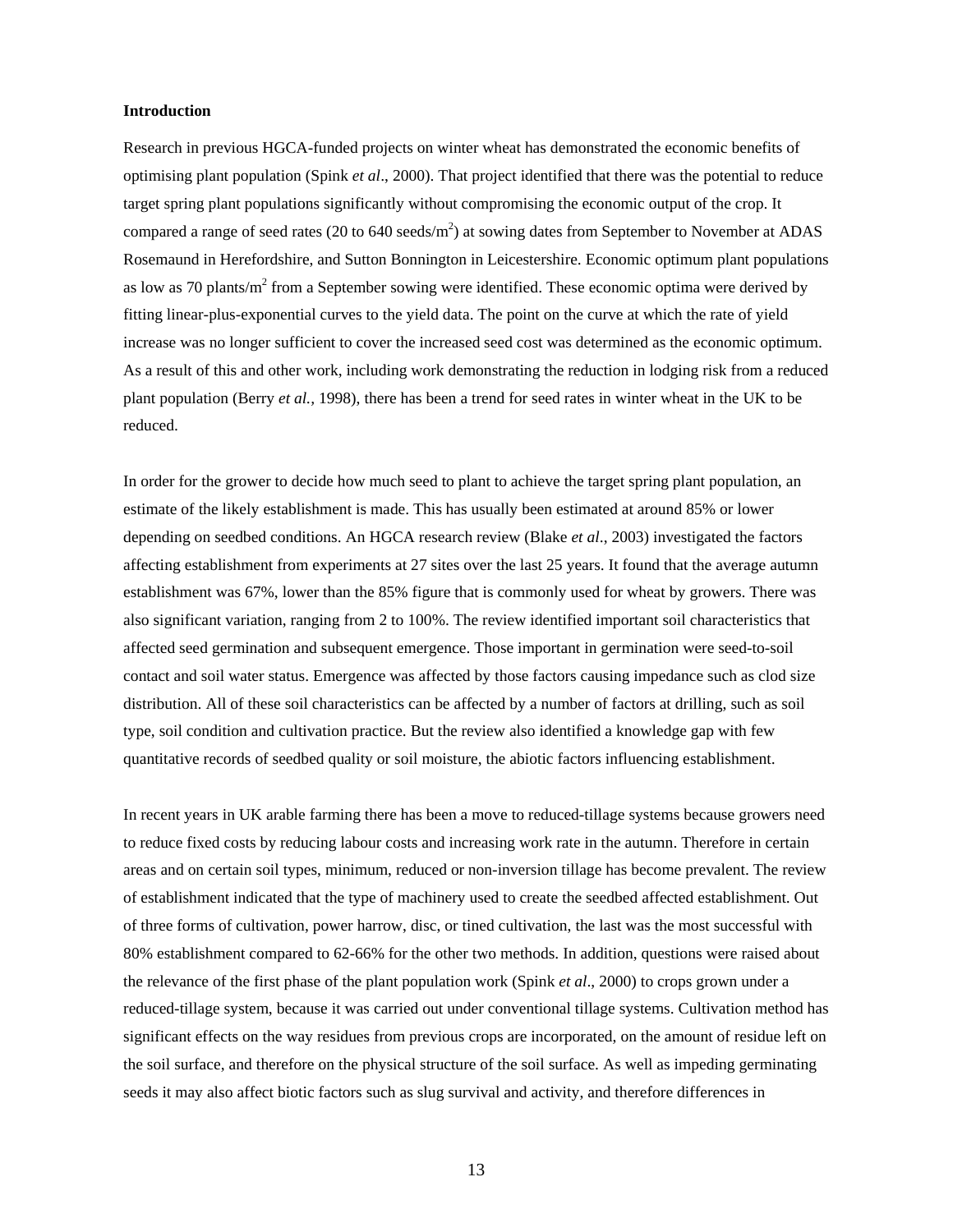establishment between cultivation practices may occur. This could result in significantly different seed rates needed to establish the optimum plant populations for different cultivation practices.

The ability of reduced-population crops to compensate through additional tiller production and tiller survival can be severely affected by environmental restrictions. Early indications from the second phase of plant population work (Spink *et al*., 2005) suggested that low residual nitrogen levels or delayed spring nitrogen applications could restrict crop compensation. Commercial experience and observation suggested that crops established using reduced cultivation techniques suffer periods of nitrogen limitation. These periods are often transitory and manifest themselves in a paler appearance of the crops. This is possibly due to reduced mineralisation of nitrogen from seedbeds produced with reduced soil movement. There may also be some 'lockup' of nutrients due to higher levels of crop residue in the top  $0 - 10$  cm of soil than if this residue was buried in a plough-based system. Although both of these phenomena may be of short duration and affect a specific part of the soil profile, they may adversely affect either tiller production or survival, reducing the crops' ability to compensate for low plant population.

To investigate the questions raised in previous HGCA-funded plant population work a project was set up with three plant population response experiments each year. A comparison of three cultivation treatments (ploughing, reduced-tillage and reduced-tillage plus nitrogen application) was randomised within each experiment. Three sites with contrasting soil types were selected, one for each experiment. Each of the experiments was monitored to provide information on seedbed quality, establishment, rate and duration of leaf and tiller production and yield response to plant population, to test the hypothesis that cultivation method would only adversely affect optimum population if it effected establishment or tillering.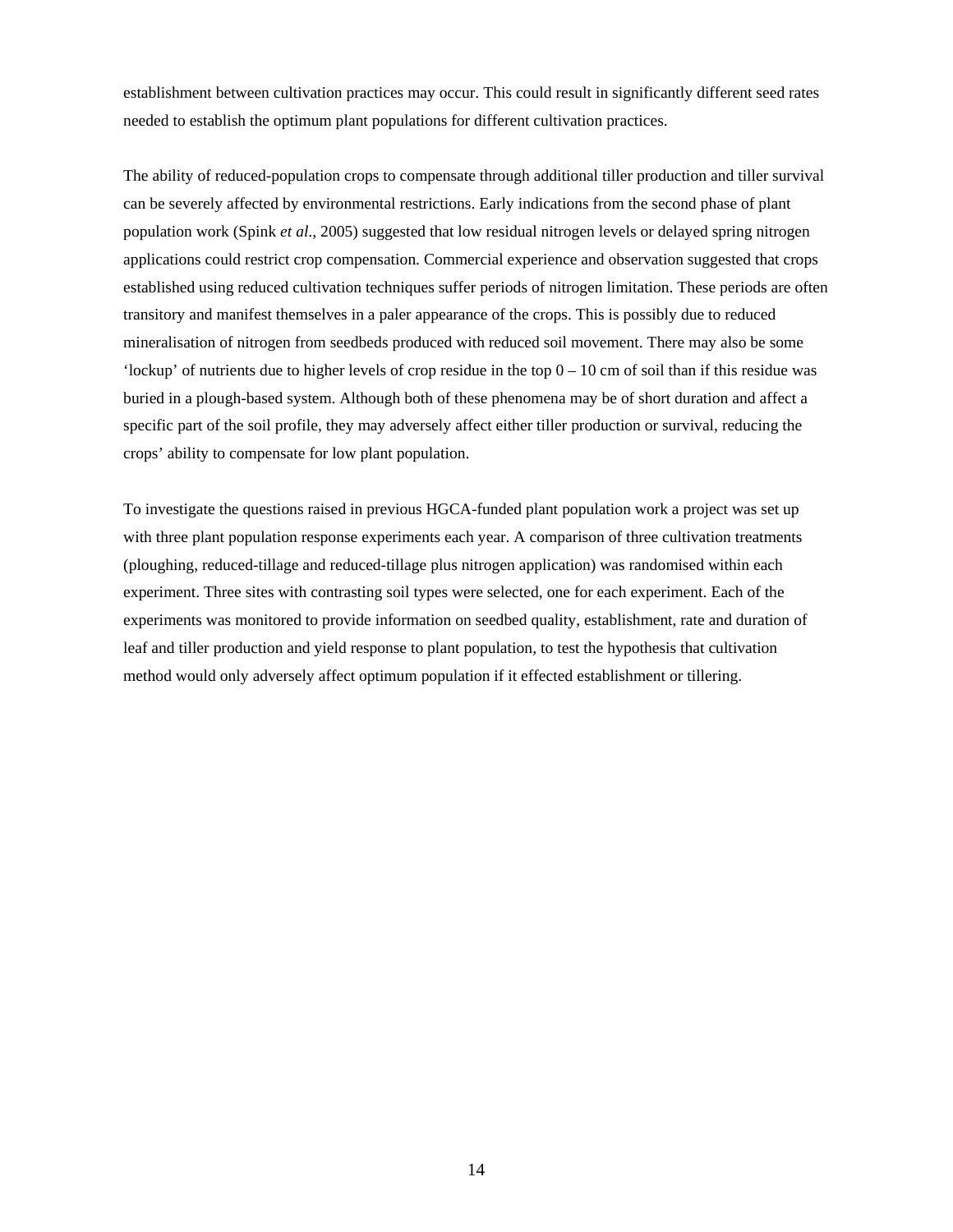#### **Materials and Methods**

Field experiments were carried out on winter wheat cv. Napier at three sites (ADAS Rosemaund (RM), ADAS Boxworth (BX), Morley Research Centre (MOR)) with three contrasting soil types over three years (2003 – 2005, Table M1). Two generic cultivation methods (conventional ploughing and reduced tillage) were imposed. The cultivation and drilling operations used commercial scale farm machinery and were modified each year according to prevailing weather conditions and local site practice (Tables M2 and M3). An additional treatment of an autumn nitrogen application following the reduced tillage cultivation resulted in a total of three cultivation treatments. Superimposed on these were seed rate treatments of 40, 80, 160, 320, 640 seeds/ $m^2$ , which were consistent at all sites in all years.

|      |                   | Year                   |                        |
|------|-------------------|------------------------|------------------------|
| Site | 2002/3            | 2003/4                 | 2004/5                 |
| RM   | Silty clay loam   | Silty clay loam        | Silty clay loam        |
|      | Bromyard series   | <b>Bromyard series</b> | <b>Bromyard series</b> |
| BX   | Hanslope Clay     | Hanslope Clay          | Hanslope Clay          |
| MOR  | Loamy sand.       | Loam over clay         | Loam over clay         |
|      | Burlingham series | Beccles series         | Ashley series          |

Table M2. Cultivation and drilling methods for the ploughing cultivation treatment in each experiment.

| Site       | Harvest | <b>Primary Cultivation</b> | Secondary        | Drill Type       |
|------------|---------|----------------------------|------------------|------------------|
|            | Year    |                            | Cultivation      |                  |
| <b>RM</b>  | 2003    | Plough                     | Power harrow     | Disc drill       |
|            | 2004    | Plough                     | Power harrow     | Kraus Disc drill |
|            | 2005    | Plough                     | Power harrow     | Kraus Disc drill |
| BX         | 2003    | $Plough + press$           | Power harrow     | Disc drill       |
|            | 2004    | Plough                     | Power harrow     | Disc drill       |
|            | 2005    | Plough                     | Power harrow     | Disc drill       |
| <b>MOR</b> | 2003    | $Plough + press$           | Cultivator drill | Vaderstad        |
|            | 2004    | $Plough + press$           | Cultivator drill | Vaderstad Rapid  |
|            | 2005    | $Plough + press$           | Cultivator drill | Vaderstad Rapid  |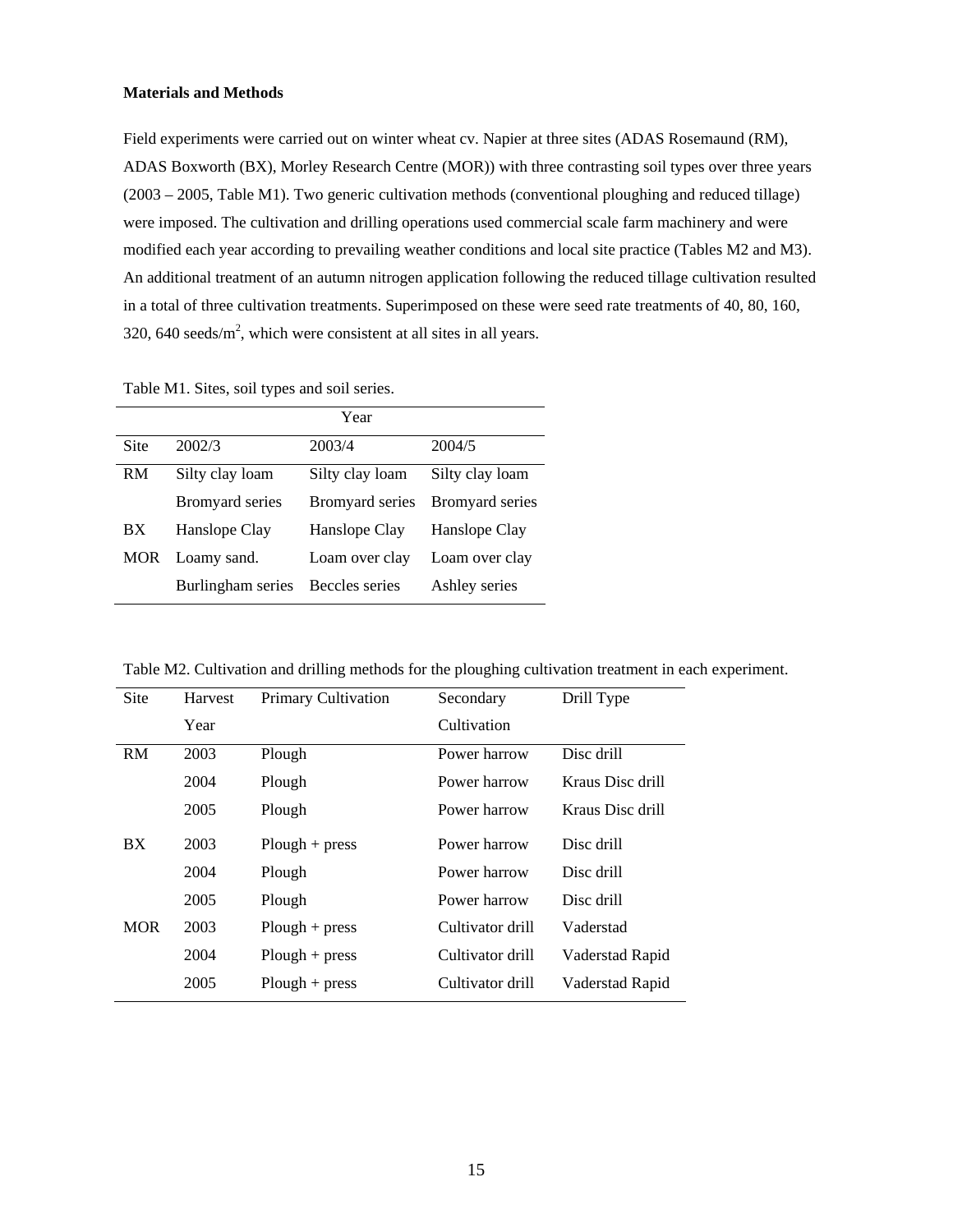| Site       | Harvest | <b>Primary Cultivation</b>       | Secondary        | Drill Type       |
|------------|---------|----------------------------------|------------------|------------------|
|            | Year    |                                  | Cultivation      |                  |
| RM         | 2003    | Pegasus Disc cultivator          | Cultivator drill | Disc drill       |
|            | 2004    | Pegasus Disc cultivator          | Cultivator drill | Kraus Disc drill |
|            | 2005    | None                             | Cultivator drill | Kraus Disc drill |
| BX         | 2003    | $O-Von$                          | Power harrow     | Disc drill       |
|            | 2004    | $Q-Von$                          | Power harrow     | Disc drill       |
|            | 2005    | $Q-Von$                          | Power harrow     | Disc drill       |
| <b>MOR</b> | 2003    | $Tera\text{-}disc + press$       | Cultivator drill | Vaderstad        |
|            | 2004    | Vaderstad Carrier Disc and press | Cultivator drill | Vaderstad Rapid  |
|            | 2005    | Vaderstad Carrier Disc and press | Cultivator drill | Vaderstad Rapid  |
|            |         |                                  |                  |                  |

Table M3. Cultivation and drilling methods for the reduced tillage cultivation treatments in each experiment.

A split-plot design was used with cultivation treatments on main plots and seed rate on sub-plots, replicated three times. Plot dimensions were 3-4 m wide depending on drill width, by 24 m long. Seed was supplied from a single batch each year with a common thousand-grain weight. A standard single purpose seed dressing (Sibutol) was used. Sowing dates were aimed to be typical for the site (Table M4.).

Table M4. Sowing dates.

|     |                                            | Year                     |             |
|-----|--------------------------------------------|--------------------------|-------------|
|     | 2002/3                                     | 2003/4                   | 2004/5      |
| RM  | 19 Sept 2002 8 Oct 2003                    |                          | 11 Oct 2004 |
| BX. | 1 Oct 2002                                 | 22 Sept 2003 17 Oct 2004 |             |
|     | MOR 19 Sept 2002 17 Sept 2003 21 Sept 2004 |                          |             |

At or immediately post-drilling, six soil samples per main plot were taken from the 0-5 cm and 5-10 cm horizons, from the two main cultivation treatments, and analysed for soil moisture and bulk density. Additional samples of soil and organic matter were taken from three  $0.04\text{m}^2$  quadrats from the same horizons in each cultivation main plot per replicate. The bulked replicate main plot samples were then air-dried. Aggregate size distribution was determined by sieving the air-dried samples with a 'Endecott' shaker for 3 minutes using sieve sizes of 9.5, 4.75, 2.0, 1.0 and 0.5 mm. The aggregates collected from each sieve were collected, oven dried and dry weight recorded. Thus determining the distribution by mass for air-dry stable aggregates in each sample. Dispersion ratio was determined using a 200g sub-sample from the < 2 mm sieved soil. The weight of aggregates that settle out of a suspension of distilled water in a set time was measured and a dispersion ratio calculated.

Also immediately post-drilling, digital photographs of seedbed structure, and a visual Peerlkamp (Techniques for measuring Soil Physical Properties pp 41-43, MAFF Reference Book 441, 1982) score were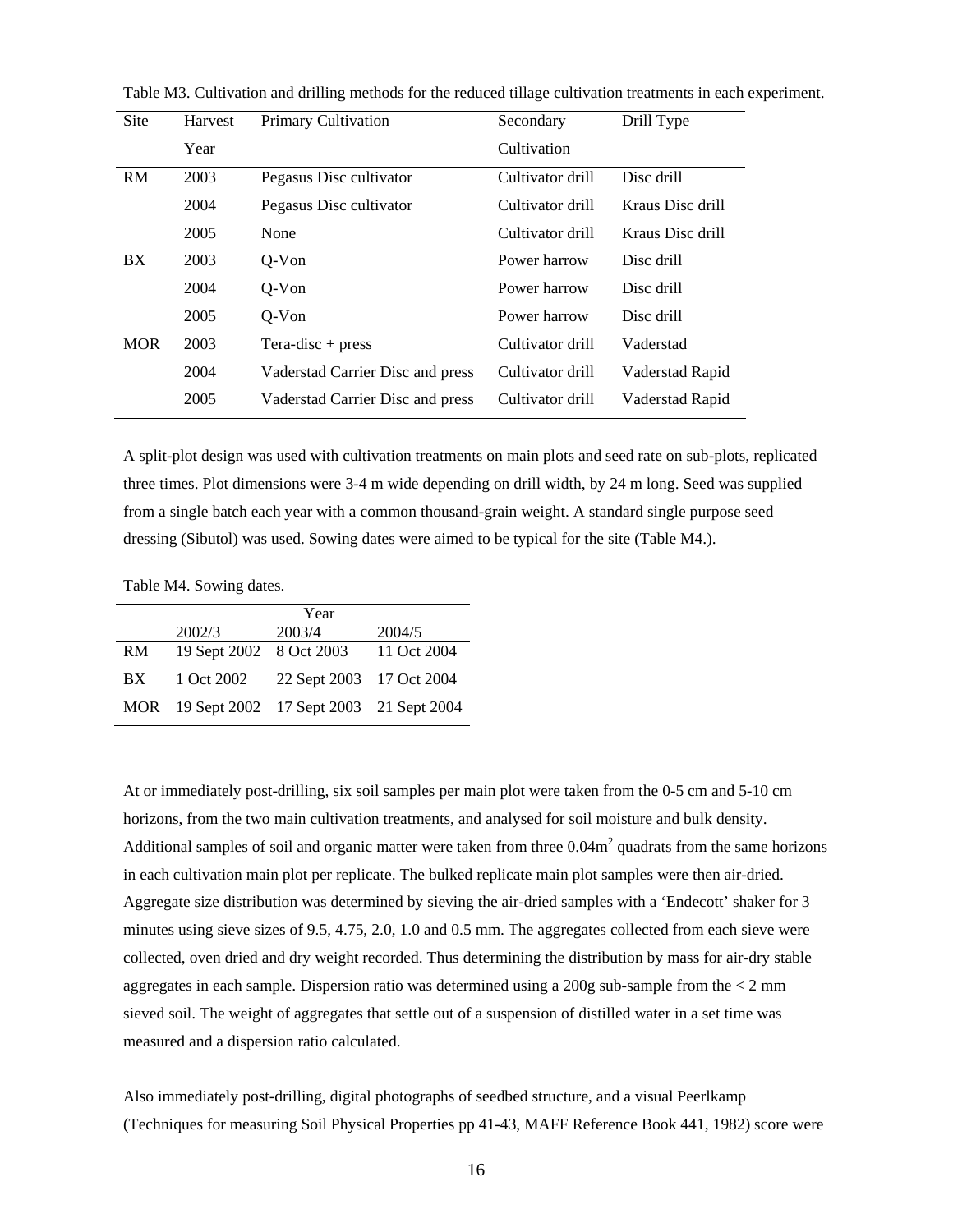taken from the 0-5 cm and 5-10 cm horizons from the ploughed and reduced-tillage treatments. In autumn, soil samples were taken from the ploughed and reduced-tillage main plots,from 0-15 cm, 15-30 cm and 30- 60 cm depths, for determination of soil mineral nitrogen (SMN). Crop establishment was assessed pretillering by counting the number of plants in five 1 m lengths of row per plot. Plant population was calculated using the following equation:

Plants/m<sup>2</sup> = (Total number of plants in 5 m of row) / (5 x mean row width in m)

Leaf number and tiller production were assessed by counts on ten tagged plants per plot on three seed rates  $(40, 80,$  and 320 seeds/m<sup>2</sup>). The numbers of main-stem leaves were counted from the onset of tillering  $(GS21)$  until flag leaf emergence  $(GS39)$ , at approximately  $100^{\circ}$ C day intervals; the numbers of potentially fertile shoots per plant were assessed until harvest.

In spring (February/March), measurements of canopy green area index, total biomass and plant nitrogen were taken. Crop samples from four representative areas of  $0.25 \text{ m}^2$  were taken from seed rates 40, 80 and 320 seeds/ $m<sup>2</sup>$  of each main plot. Green area index was measured using a digital image analysis system (Delta-T devices). Dried plant samples were analysed for nitrogen concentration using the Dumas method. At the same timing soil samples were taken from all main plots at 0-15 cm, 15-30 cm and 30-60 cm horizons for determination of soil mineral nitrogen.

A plot combine harvester was used to measure the grain yield on each plot. A representative grain sample of 1 kg of grain was taken and after cleaning, part of this sample was used for determination of the moisture content and specific weight using a Dickey John grain analysis computer. Grains were counted using a Numigral grain counter and the thousand-grain weight determined.

The data for each site were analysed by analysis of variance for a split-plot design using Genstat software to identify main factor effects of cultivation and seed rate and interactions.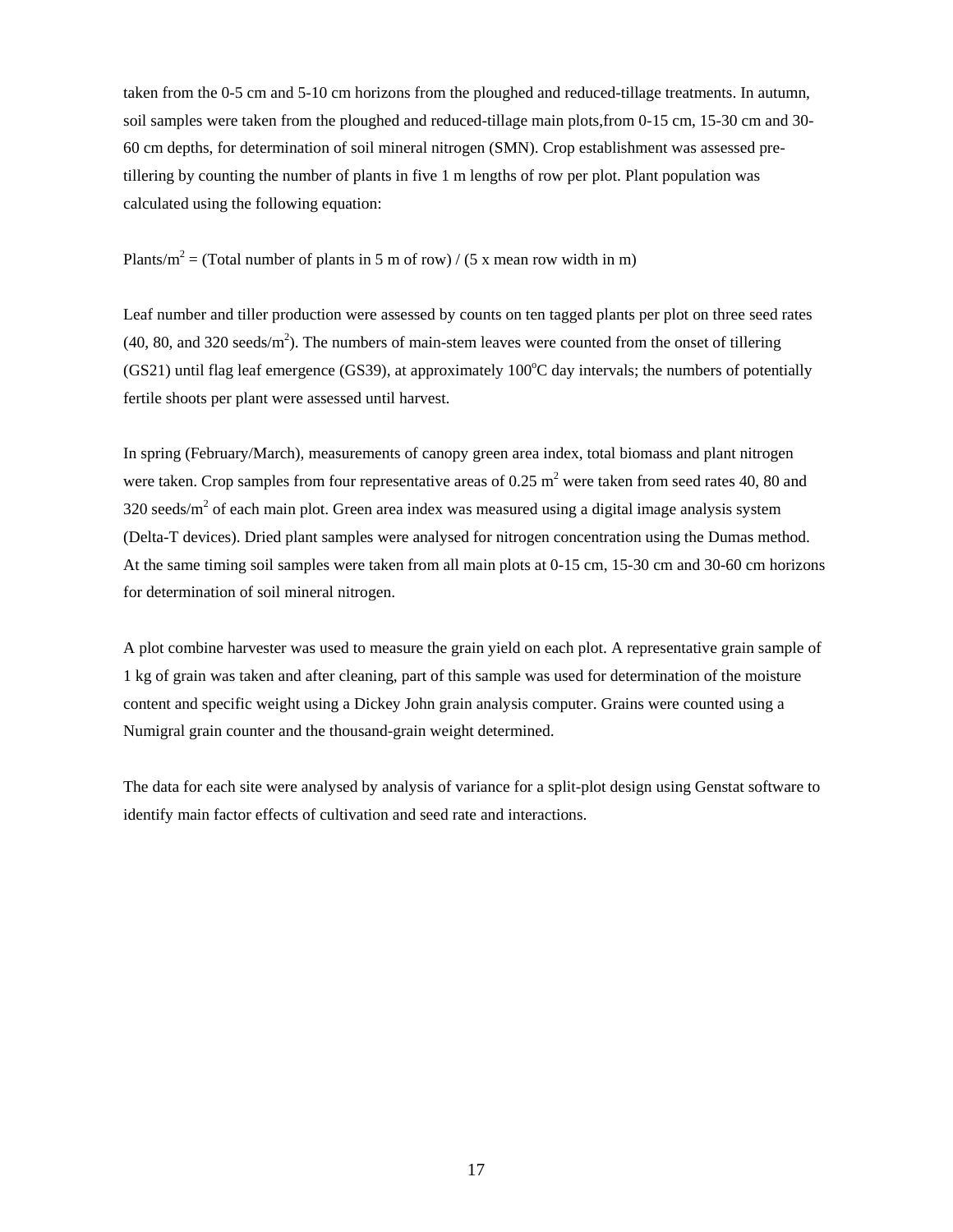#### **1. Factors affecting establishment**

#### 1.1 Results

#### *1.1.1 Cultivation effects on soil physical properties*

Different cultivation techniques affect the physical properties of the soil and thus may affect crop establishment. A number of key soil properties were assessed to quantify these effects in the establishment phase of the crop.

#### 1.1.1.1 Seedbed moisture

Soil samples taken immediately post drilling showed that reduced tillage resulted in significantly ( $P = 0.002$ ) more moisture (12.2%) in the 0-5 cm topsoil horizon than following ploughing (10.9%). However, there was a significant interaction ( $P \le 0.05$ ) between site and cultivation (Figure 1.1). At BX and MOR ploughing always resulted in less moisture in the top 5 cm of soil. At RM, on average there was no difference between cultivations in moisture content in the upper horizon.

Soil in the 5-10 cm horizon generally had more moisture than in the 0-5 cm horizon, and there were significant differences ( $P < 0.001$ ) between the sites with means of 15.74, 14.61 and 13.57 for BX, RM and MOR respectively. However, there was no significant cultivation effect or interaction between site and cultivation, as was seen in the shallower horizon.



Figure 1.1. Cultivation (RT = Reduced tillage, PL = Ploughing) and site effects on seedbed moisture content (%) at two depths (0-5 cm and 5-10 cm).

A significant seasonal effect  $(P < 0.001)$  was seen in both horizons, with 2005 having the wettest seedbeds and 2004 the driest (Figure 1.2). The upper horizon always had less moisture than the lower horizon and this was more pronounced in drier years.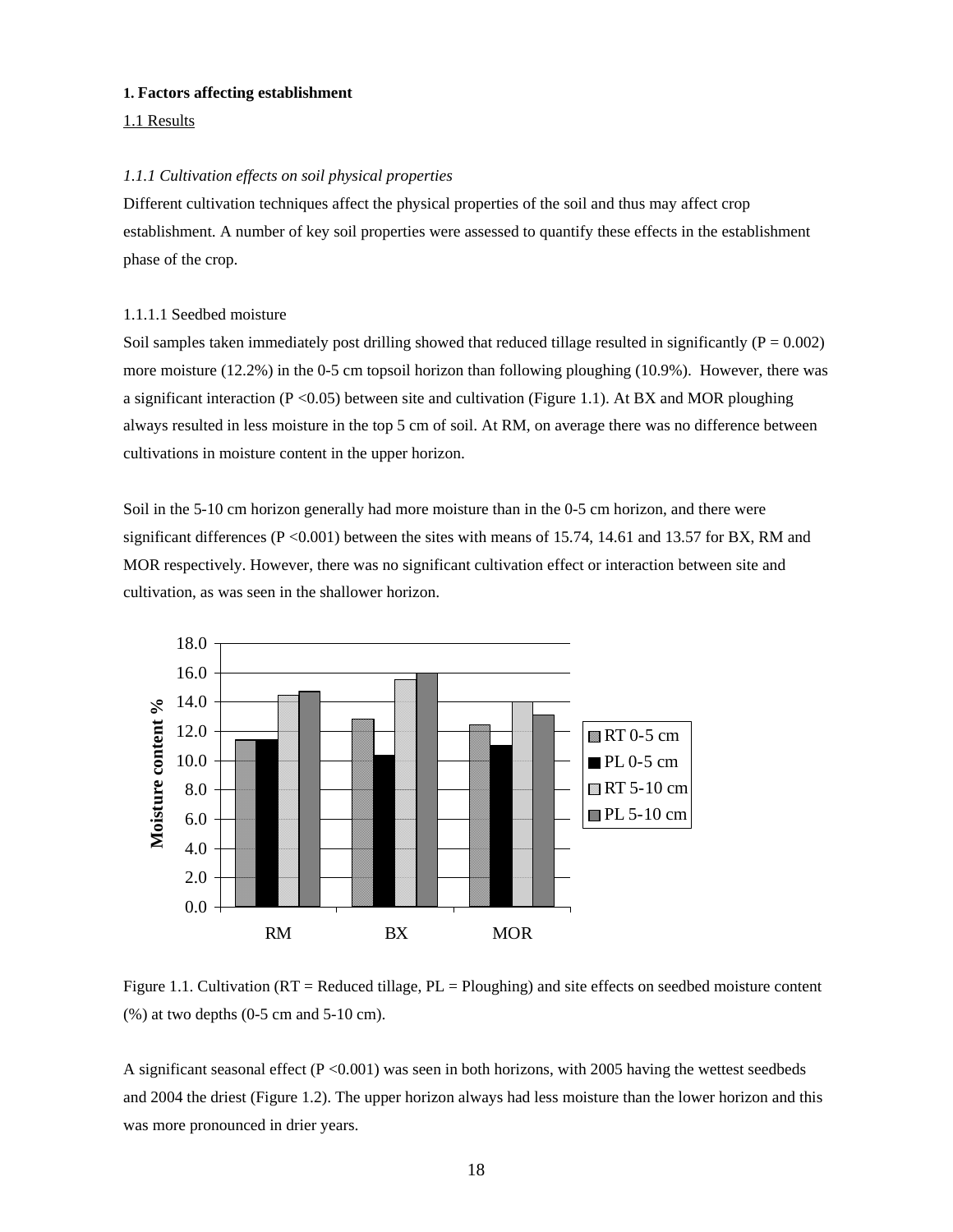

Figure 1.2. Cultivation ( $RT =$  Reduced tillage,  $PL =$  Ploughing) and season effects on seedbed moisture content (%) at two depths (0-5 cm and 5-10 cm).

## 1.1.1.2 Bulk density and stability

There were distinct differences between sites in the effects of cultivation on dry bulk density. This can be related to the stability of the different soil types at each of the sites and therefore suitability for reduced cultivation practices. The stability of the soil types was assessed by a dispersion ratio analysis. This measures the weight of aggregates that settle out of a suspension in a set time and gives an indication of aggregate stability (Table 1.1). Results over the three years of 19.1, 4.7 and 3.8 % for RM, BX and MOR respectively demonstrate that the silty clay loam at RM is 4 to5 times more unstable than the soils at BX and MOR.

On the more stable soils at BX and MOR, the seedbeds created by reduced tillage tended to have significantly lower ( $P = 0.007$ ) bulk densities compared to ploughing (Figure 1.3). On average, over the three study years at BX, bulk density after reduced tillage was 1.15 compared with 1.23 g/ml after ploughing. At MOR bulk density after reduced tillage was 0.87 compared with 0.97  $g/ml$  after ploughing. This indicates that these soil types were well suited to reduced tillage, which can improve their soil structure. However, on the silt-dominated soil at RM, reduced tillage tended to result in higher bulk densities ( $P=0.13$ ) than ploughing, indicating that reduced tillage could result in structural problems on this soil type.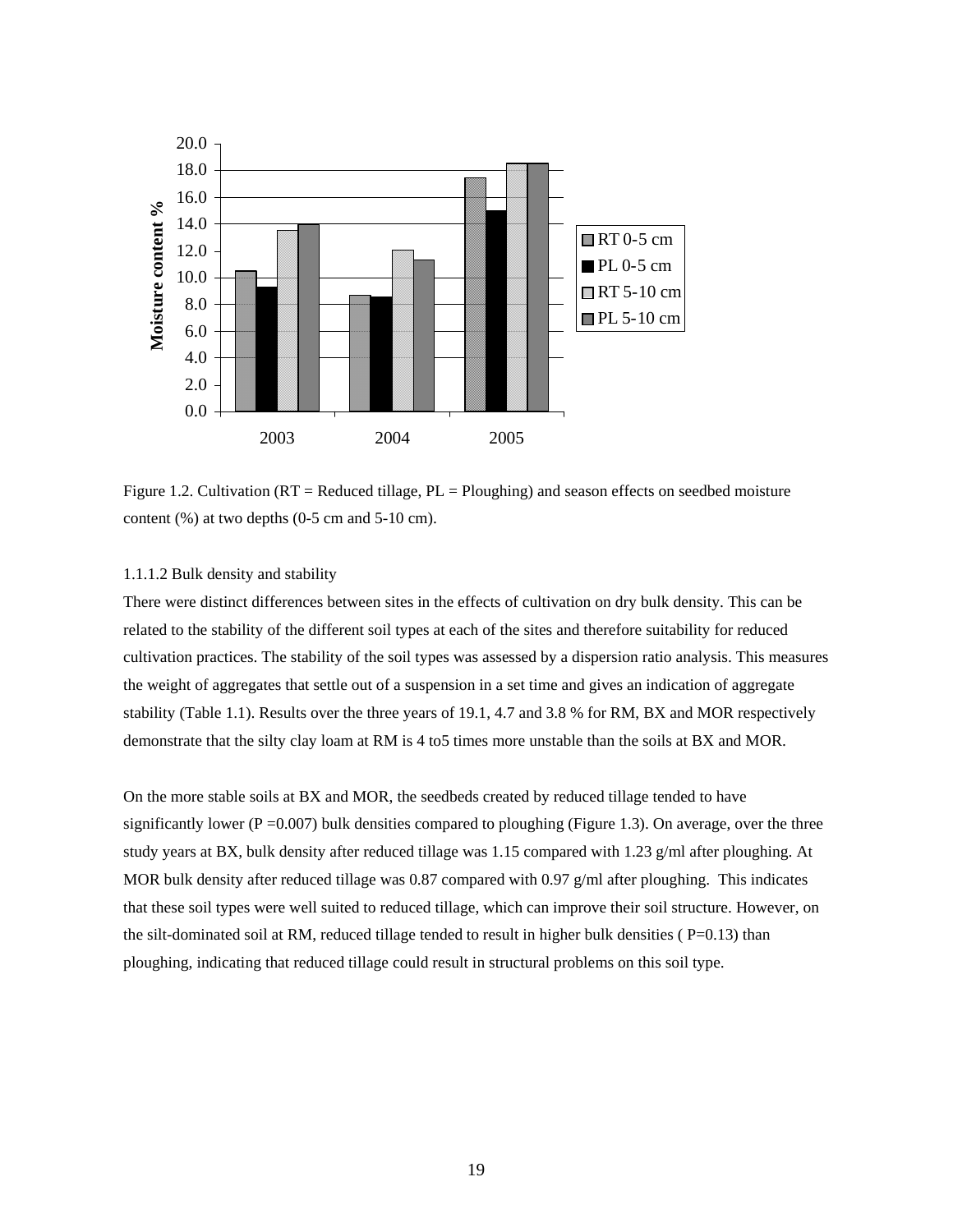Table 1.1. Dispersion ratio analysis %.

|     |        | Year   |        |
|-----|--------|--------|--------|
|     | 2002/3 | 2003/4 | 2004/5 |
| RM  | 12.4   | 22.2   | 22.6   |
| RX  | 3.3    | 3.2    | 7.5    |
| MOR | 3.9    | 3.8    | n/a    |



Figure 1.3. Cultivation ( $RT =$  Reduced tillage,  $PL =$  Ploughing) and site effects on dry bulk density ( $g/ml$ ) at two depths (0-5 cm and 5-10 cm).

#### 1.1.1.3 Seedbed quality – aggregate size distribution

Results from the aggregate size distribution assessments supported the bulk density results. At the two sites with more stable soils (BX and MOR), ploughing tended to produce cloddier seedbeds (Figure 1.4). On average, across the three years of this study, at BX 65.5% of aggregates in the 0-5 cm horizon were larger than 9.5 mm after ploughing compared with 47.9% after reduced tillage (P=0.08). At MOR, from the two years of available data, cultivation effects were greater with 43.3% aggregates larger than 9.5 mm after ploughing, and 10.6% after reduced tillage (P=0.065). In contrast, at RM, little difference was seen in aggregate size distribution between the two cultivation techniques, with 49.3% of aggregates larger than 9.5 mm after ploughing and 50.6% after reduced tillage. However, visual observations and photographic evidence (Figure 1.5 c and d) were that seedbeds after ploughing were better structured. It may be that differences in aggregate size distribution were not detected on this soil type because sampling this unstructured topsoil horizon may have disturbed the aggregates before analyses were undertaken.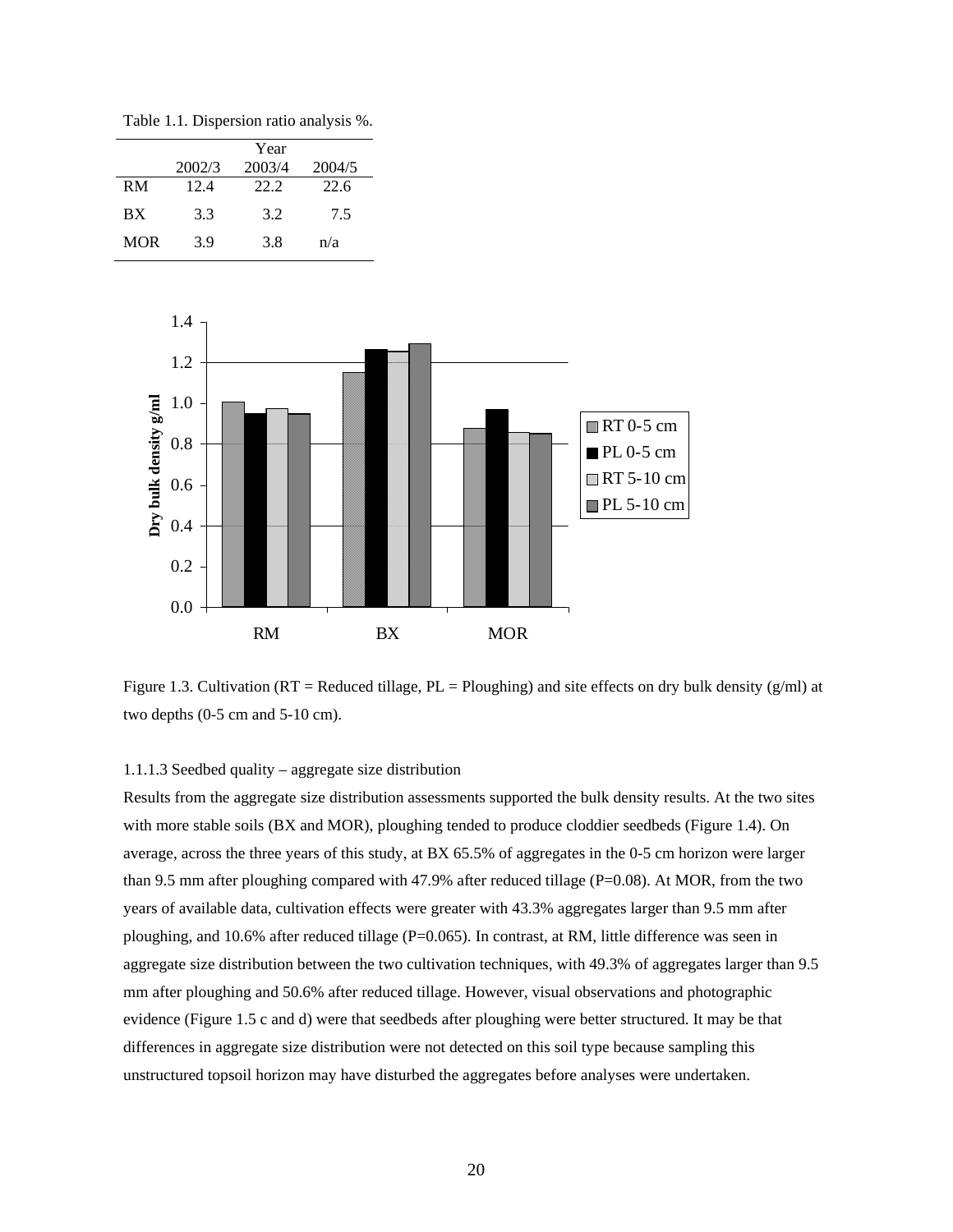

Figure 1.4. Cultivation (RT = Reduced tillage, PL = Ploughing) and site effects on aggregate size distribution (%) at 0-5 cm depth. Values are % of aggregates by weight in each size class.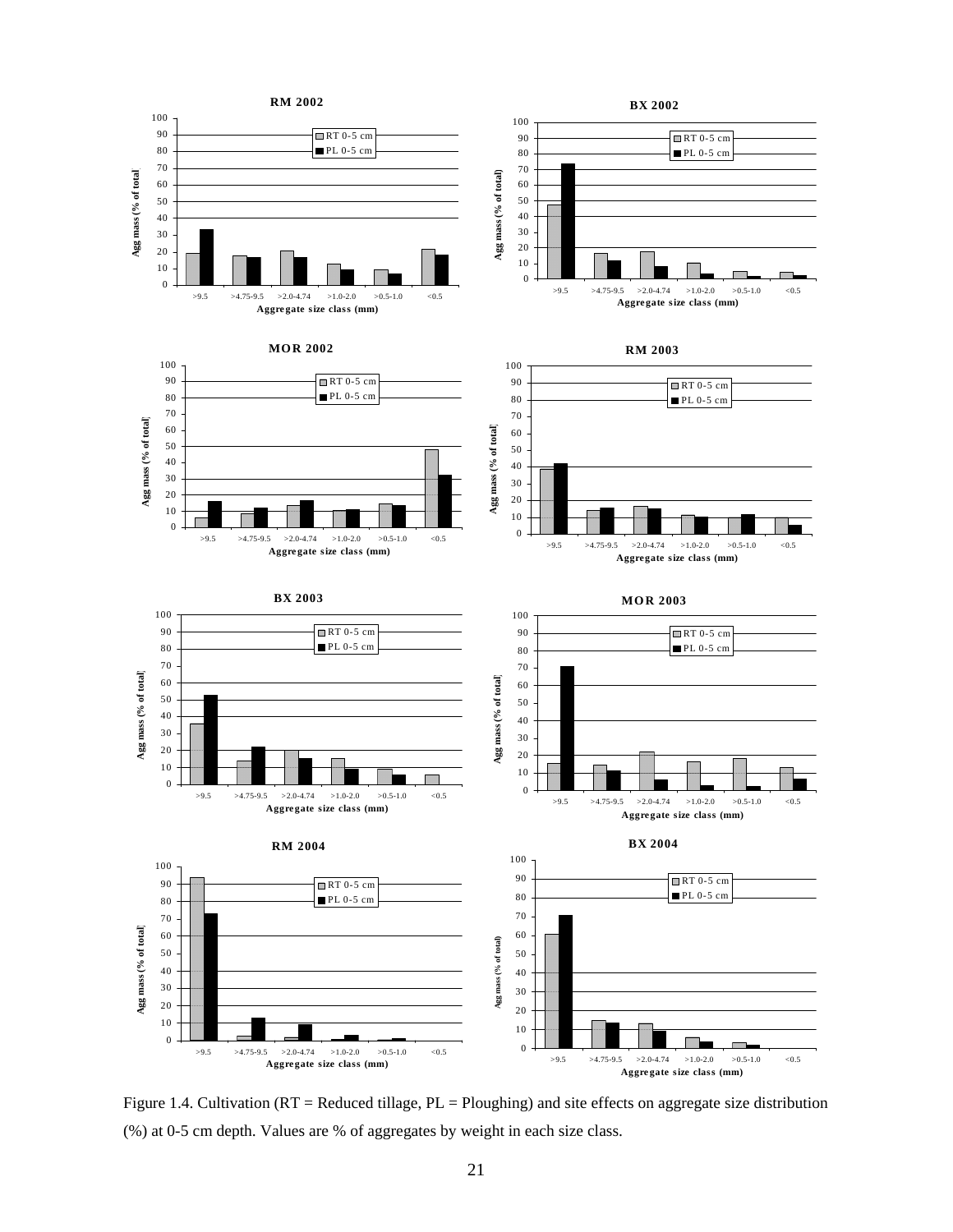The measurement of aggregate size distribution is a recognised method for quantifying seedbed quality. However it is time consuming and costly, therefore a simple method of qualitatively measuring seedbeds would aid growers in predicting establishment rates. At the two ADAS sites, at the same time as the samples were taken for aggregate size distribution, an assessment of soil structure was made using a modified version of the Peerlkamp score, and photographs of the top soil horizons were taken (Figure 1.5). The Peerlkamp score divides soil structure into categories: these range from: category 1, dense closely fitting clods, to category 9, few porous aggregates. The results of this assessment generally concurred with the quantitative assessments. At RM, mean scores for the 0-10 cm depth were 3.9 following reduced tillage and 5.8 following ploughing, indicating that ploughing produced a more porous well-structured seedbed on this soil type. At BX, mean scores were similar for both cultivation techniques at 7.2 for reduced tillage and 7.9 for ploughing.



a) BX 2002/3, Plough treatment b) BX 2002/3, Min Till treatment



c) RM 2003/4, Plough treatment, d) RM 2003/4, Min Till treatment Figure 1.5 Photographs of topsoil profile taken in autumn at BX in 2002, and at RM in 2003.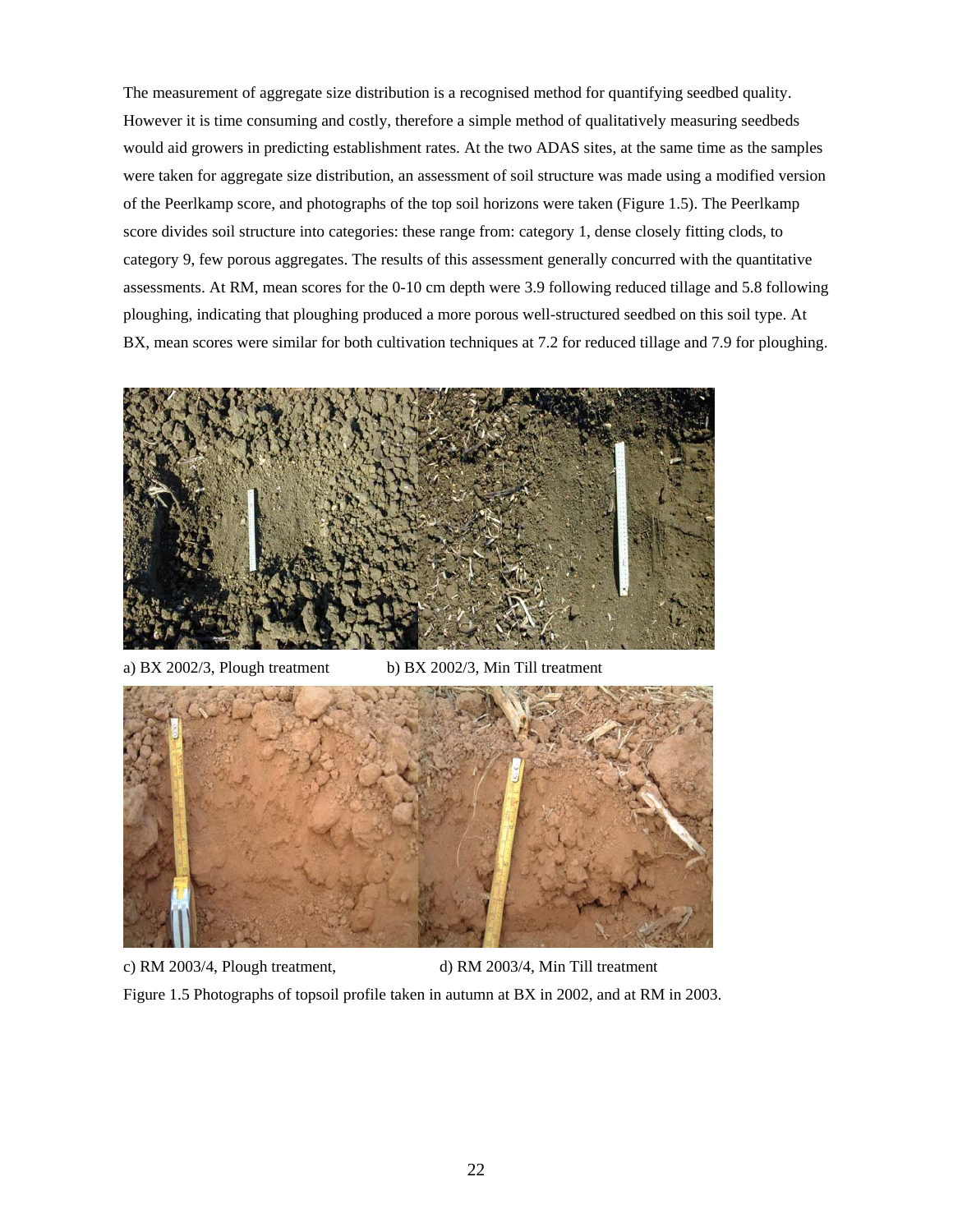#### *1.1.2 Effects on crop establishment*

The main cultivation effects (averaged across the seed rates) on plant population were directly related to the effects on soil structure and seedbed quality. At RM, the effects were significant in two out of three years (Table 1.2). In 2002 and 2004, significantly fewer plants established from reduced tillage, and the same trend was seen in 2003. The greatest differences were seen in 2004 when the reduced tillage treatment was direct drilled and resulted in plant populations 43% lower than that from the plough based treatment. Over the three study years, ploughing resulted in 54% more plants than for the reduced tillage treatment.

The increased bulk density, and poorer quality seedbed produced from ploughing at BX resulted in poorer establishment (Table 1.3). In 2003 and 2004, percentage establishment after ploughing tended to be lower (21.2 % in 2003 and 24.2% in 2004) than from reduced tillage. A similar trend was seen in 2002. At MOR, the detrimental effects of the plough based cultivation system on seedbed quality did not result in a significantly lower plant establishment (Table 1.4).

|                              |       | Year  |         |       |
|------------------------------|-------|-------|---------|-------|
| <b>Cultivation</b> treatment | 2002  | 2003  | 2004    | Mean  |
| Reduced tillage              | 88.4  | 139.2 | 92.9    | 106.8 |
| Reduced tillage $+$ autumn N | 121.7 | 143.2 | 98.2    | 121.0 |
| Plough                       | 174.1 | 156.1 | 162.7   | 164.3 |
| P                            | 0.017 | ns    | < 0.001 |       |
| <b>SED</b>                   | 16.68 | 15.50 | 6.71    |       |
| df                           | 4     | 4     | 4       |       |
|                              |       |       |         |       |

Table 1.2. Cultivation effects on autumn established plant population (plants/ $m<sup>2</sup>$ ) at RM.

Table 1.3. Cultivation effects on autumn established plant population (plants/ $m<sup>2</sup>$ ) at BX.

|                              |       | Year           |       |       |
|------------------------------|-------|----------------|-------|-------|
| Cultivation treatment        | 2002  | 2003           | 2004  | Mean  |
| Reduced tillage              | 154.7 | 113.6          | 94.9  | 121.1 |
| Reduced tillage $+$ autumn N | 153.1 | 125.1          | 97.7  | 125.3 |
| Plough                       | 116.9 | 94.1           | 73.0  | 94.7  |
| P                            | ns    | 0.051          | 0.084 |       |
| <b>SED</b>                   | 15.15 | 8.44           | 8.63  |       |
| df                           | 4     | $\overline{4}$ | 4     |       |
|                              |       |                |       |       |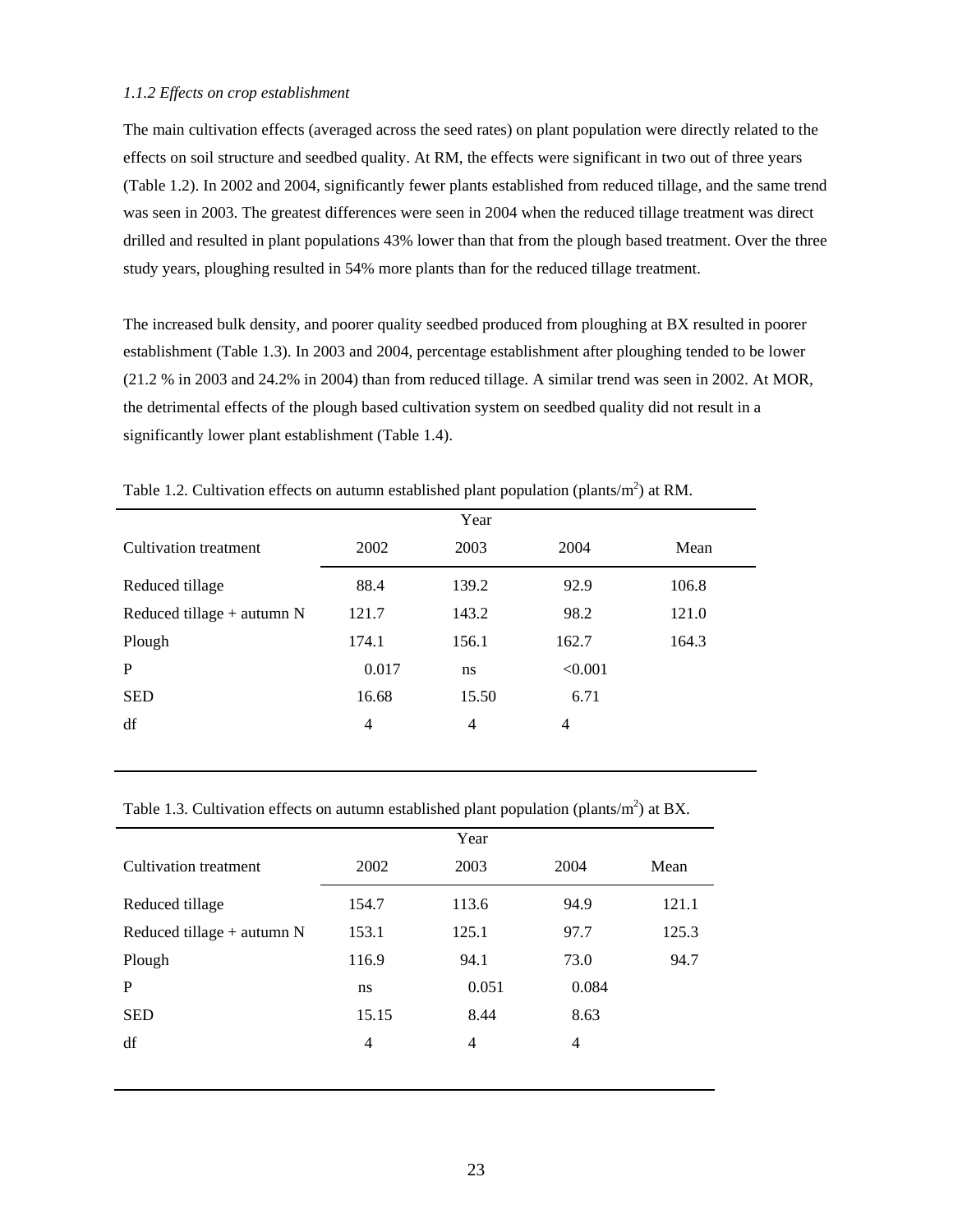|                              | Year  |                |                |       |  |  |  |  |
|------------------------------|-------|----------------|----------------|-------|--|--|--|--|
| Cultivation treatment        | 2002  | 2003           | 2004           | Mean  |  |  |  |  |
| Reduced tillage              | 155.9 | 99.7           | 156.6          | 137.4 |  |  |  |  |
| Reduced tillage $+$ autumn N | 166.7 | 95.9           | 162.1          | 141.6 |  |  |  |  |
| Plough                       | 176.1 | 92.9           | 177.7          | 148.9 |  |  |  |  |
| P                            | ns    | ns             | ns             |       |  |  |  |  |
| <b>LSD</b>                   | 21.2  | 25.2           | 28.8           |       |  |  |  |  |
| df                           | 4     | $\overline{4}$ | $\overline{4}$ |       |  |  |  |  |
|                              |       |                |                |       |  |  |  |  |

Table 1.4. Cultivation effects on autumn established plant population (plants/ $m<sup>2</sup>$ ) at MOR.

The general trend at all sites was for percentage establishment to decrease with increasing seed rate, and for higher establishment after ploughing at RM, the converse at BX and no difference at MOR. On average across the cultivation treatments and the nine site years, establishment was reduced by 5.2 % for every 100 seeds/ $m^2$  increase in seed rate (Figure 1.6). The same relationships for the cultivation treatments were 4.6% for ploughing, 5.1% for reduced tillage plus autumn N and 5.6%, for reduced tillage. These relationships suggest that under reduced tillage, slightly poorer percentage establishment can be expected as seed rate is increased. It also indicated that an application of autumn nitrogen after reduced tillage had a beneficial effect on percentage establishment. The individual site data suggested that this effect was seen most commonly at the extreme high and low seed rates. At RM, a significant  $(P = 0.001)$  interaction was seen in two out of the three years and resulted in the overall trend seen in figure 1.7. Despite the beneficial effect of nitrogen at seed rates of 40 and 640 seeds/ $m^2$ , establishment was still poorer than after ploughing.

Similar trends were seen at BX and MOR (Figures 1.8 and 1.9) although they were not statistically significant at either site. At BX beneficial effects of nitrogen were seen at 40 seeds/ $m^2$  and to a lesser extent at 80 and 640 seeds/ $m^2$ . At MOR small beneficial effects of nitrogen were seen at all seed rates apart from  $320$  seeds/m<sup>2</sup>.



Figure 1.6. Seed rate effects on plant establishment (%), average of nine site seasons.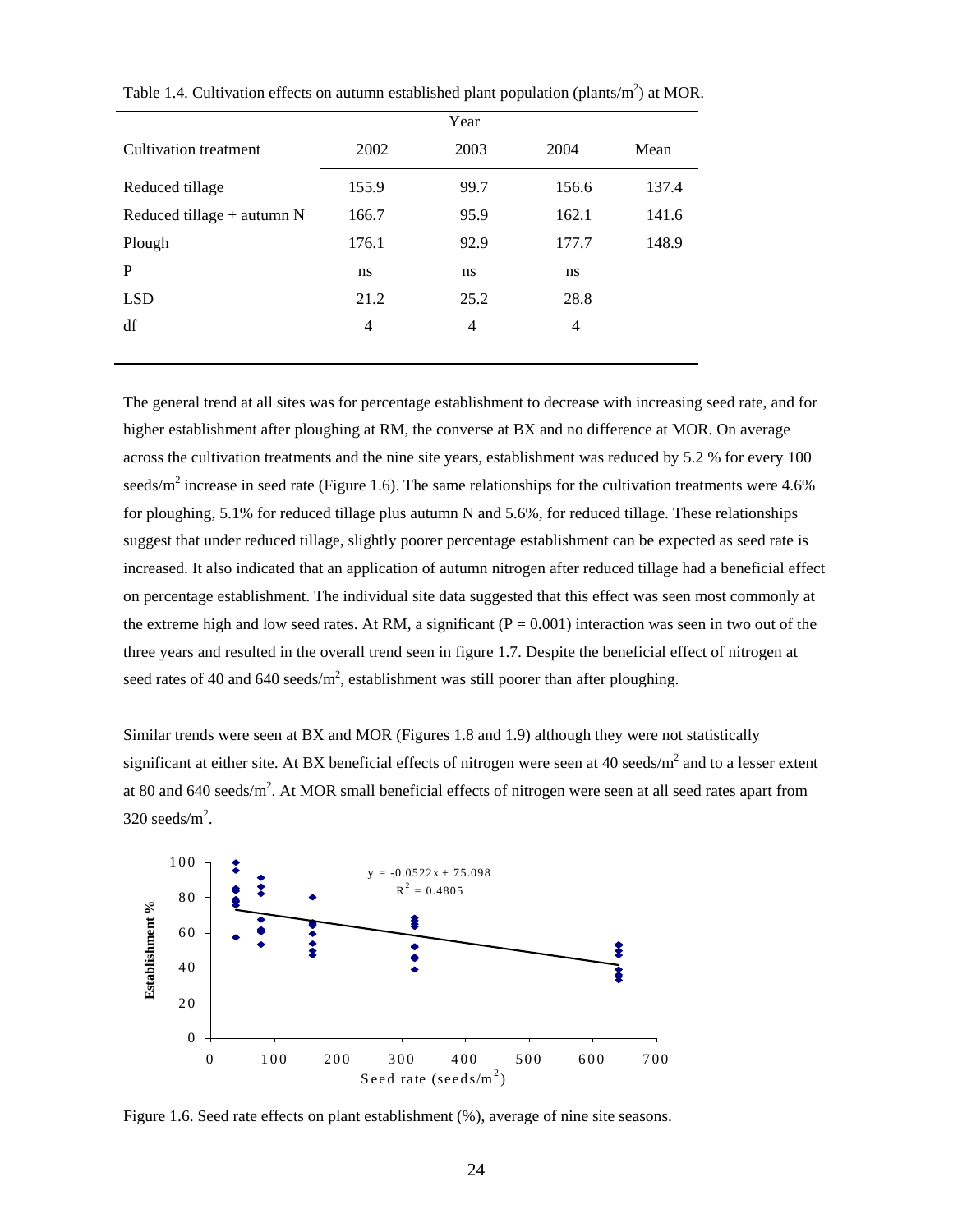

Figure 1.7. Cultivation ( $RT =$  Reduced tillage,  $RT&N =$  Reduced tillage plus autumn N, and PL = Ploughing) and seed rate (Seeds/m<sup>2</sup>) effects on plant establishment  $(\%)$ , at RM mean of three years.



Figure 1.8. Cultivation ( $RT =$  Reduced tillage,  $RT&N =$  Reduced tillage plus autumn N, and PL = Ploughing) and seed rate (Seeds/m<sup>2</sup>) effects on plant establishment  $(\%)$ , at BX mean of three years.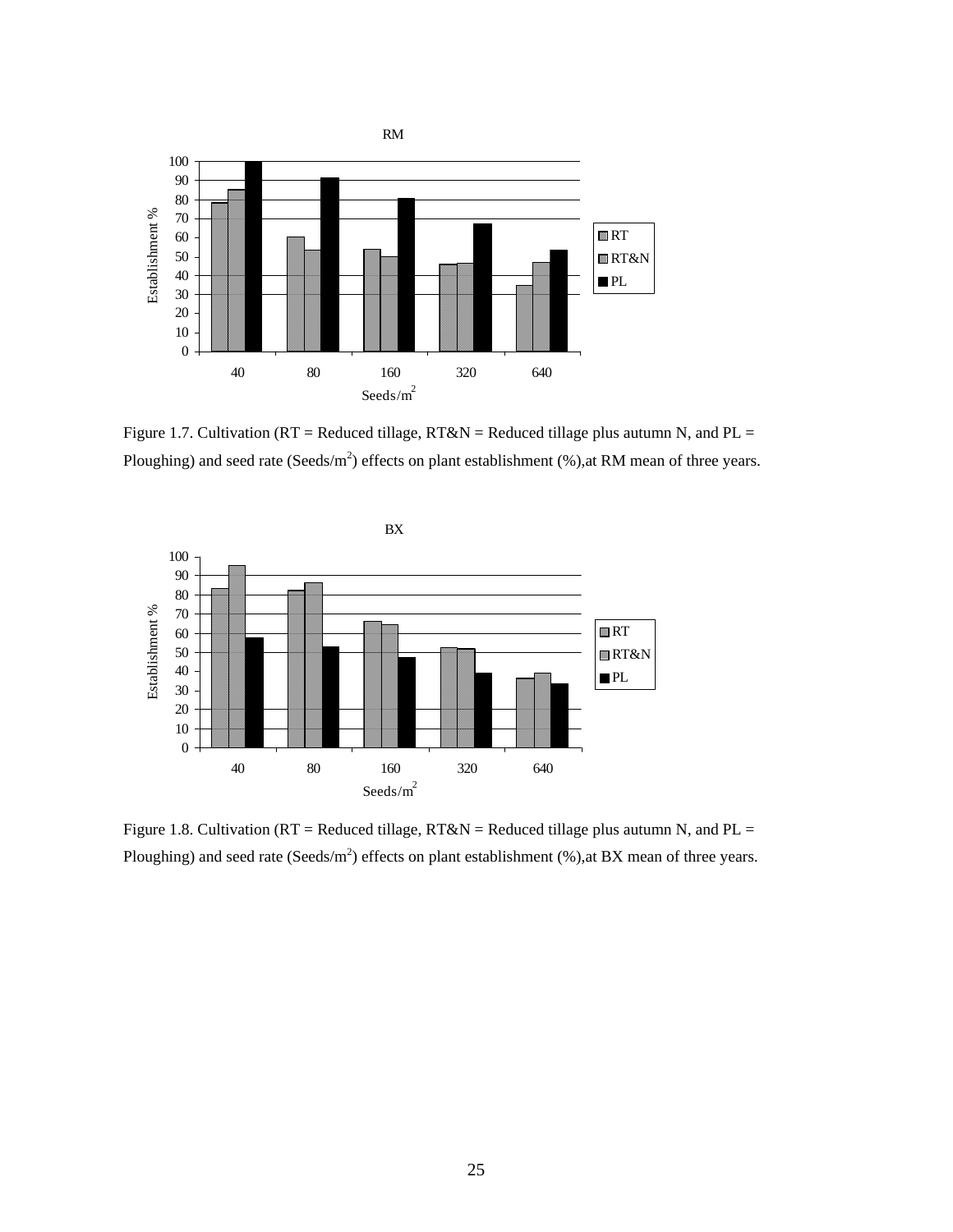

Figure 1.9. Cultivation ( $RT =$  Reduced tillage,  $RT&N =$  Reduced tillage plus autumn N, and PL = Ploughing) and seed rate (Seeds/m<sup>2</sup>) effects on plant establishment (%), at MOR mean of three years.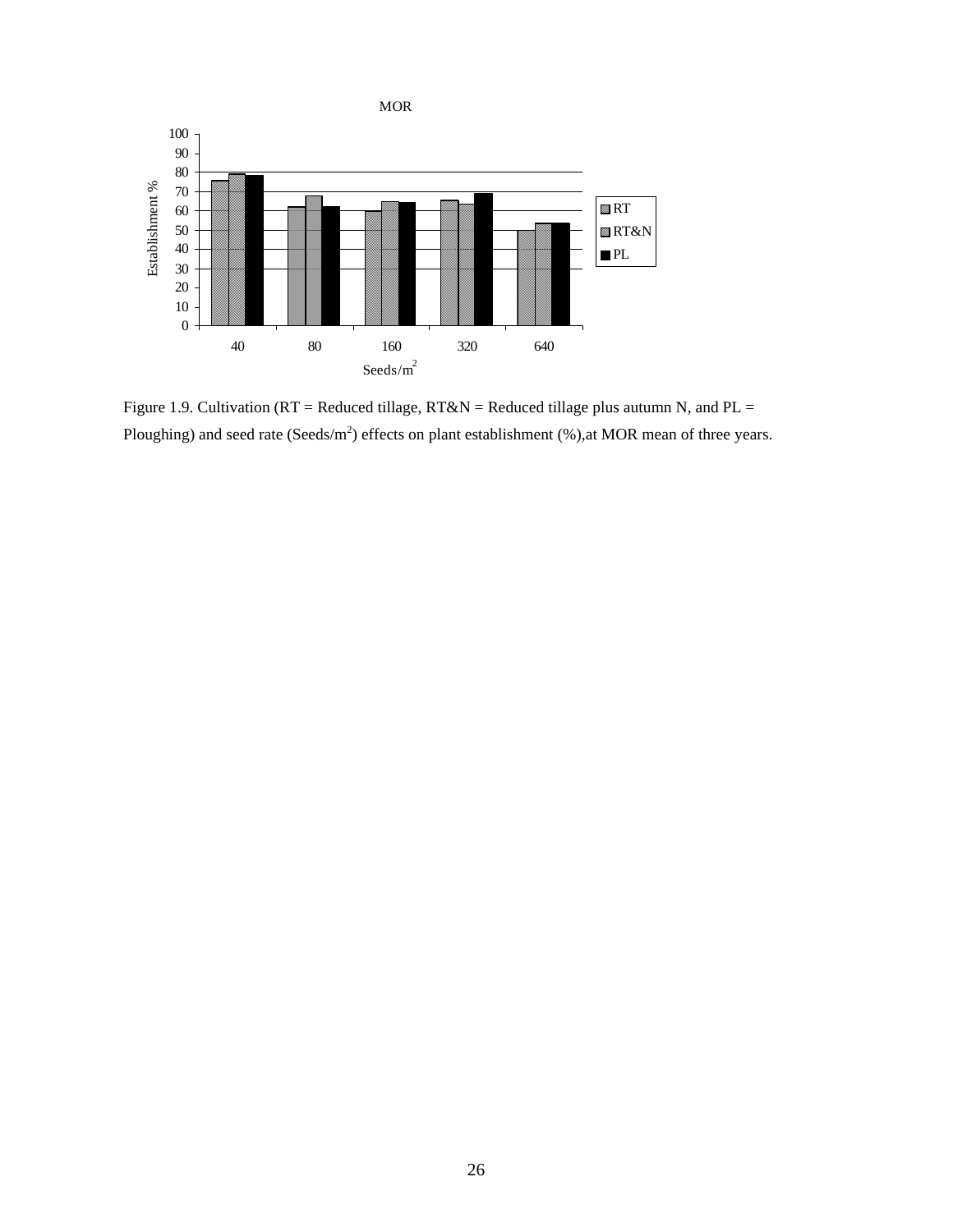#### **1.2 Discussion**

Seedbed moisture can be a critical factor in crop establishment. Normal UK autumn conditions do not usually result in soil moisture being limiting, except for the earliest drillings. However, changes in agricultural practice and climate may result in soil moisture becoming more limiting in the future under UK conditions. In the UK, there has been a trend for earlier drillings of winter wheat driven by the need to spread fixed costs in order to reduce costs of production. This has resulted in larger areas of wheat being drilled into drier seedbeds. In addition, there are predictions of lower summer rainfall and warm temperatures due to long term climate change. An average increase in temperature by as much as 1.5 degC coupled with a 4% reduction in summer rainfall by 2020 has been predicted (Hulme and Jenkins, 1998). Both of these factors suggest that conserving soil moisture could become an increasingly important factor in ensuring satisfactory crop establishment.

This study has shown that reduced tillage produces seedbeds on certain soil types that have significantly more moisture in the upper 0-5 cm horizon than those created using a plough based system. This difference was more pronounced in drier seasons when soil moisture was more limiting.

The effects of cultivation techniques on the physical properties of soil have been well documented. There is evidence that frequent ploughing can increase porosity and aeration and cause decreases in bulk density in the plough layer (Ekeberg, 1992; Stokes *et al*., 1992). However, there is also evidence that repeated tillage can cause a deterioration of soil structure (Low, 1972; Greenland, 1977). Although contrasting evidence exists for the effects of cultivation techniques on soil physical properties, it can be certain that the effects differ depending on soil type. UK soils can be categorised into their suitability for direct drilling (Cannell, 1978). This work provides evidence for the site differences in cultivation effects seen in this study. Both the Hanslope and Beccles series of soils, predominant at BX and MOR respectively, were category 2 soils. These are defined as soils where, with good management, the yield of winter cereals is likely to be similar after direct or reduced tillage and conventional (plough based) tillage. Results from this study suggested that on these soil types reduced tillage was most appropriate and produced better quality seedbeds. The Bromyard series typical of the RM site is a category 3 soil. This category is defined as having substantial risk of loss of yield after direct or reduced tillage. On this soil type a plough based system of cultivation will more reliably produce better quality soil structure and seedbed.

Previous work by Bouaziz and Bruckler (1989) had shown that the ease with which water moves from soil into the seed is determined by seed to soil contact. Aggregate size distribution has a large influence on seed soil contact and therefore is a key determinant of the quality of the seedbed. Cultivation techniques determine the seedbed quality but how effective a cultivation technique is in producing a seedbed with an ideal distribution of particle sizes is influenced by a number of factors, such as soil type and soil moisture.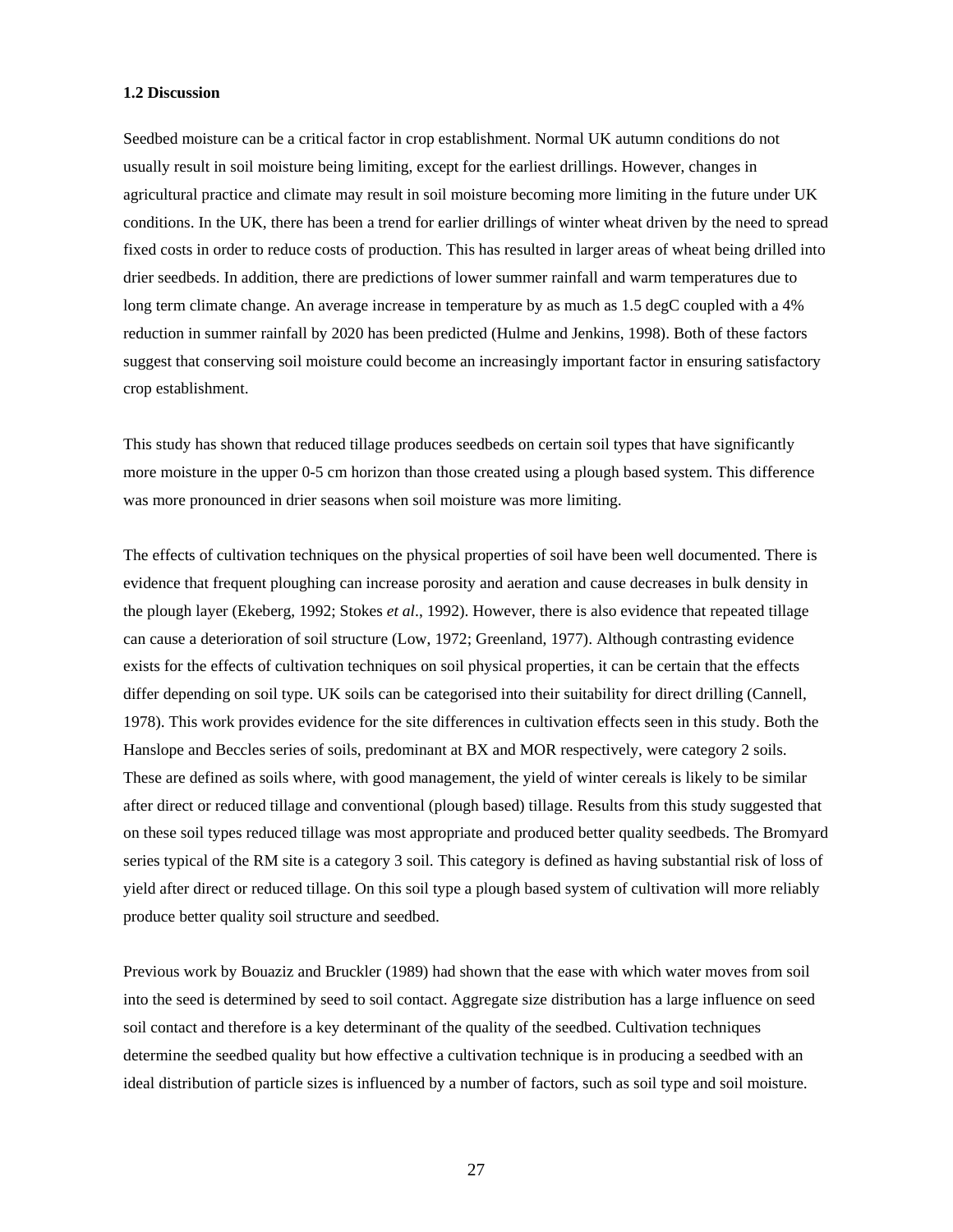Therefore, the most appropriate cultivation technique will differ with soil type and the soil conditions at the time of cultivation.

Results from this study have shown that seedbed quality strongly influences crop establishment and therefore final plant population. Regardless of what cultivation technique has been used to produce the seedbed, if it has had a detrimental effect on soil structure and seedbed quality it will have a detrimental effect on final crop establishment.

The poorer percentage establishment at higher seed rates seen in this study was consistent with previous work (Whaley *et al.*, 2000; Spink *et al*, 2005). This effects is due to allelopathy and is well documented in the literature (Molisch, 1937; Putman, 1985; Wu *et al.,* 2000). Allelopathy occurs when a plant releases phytotoxic chemical substances (allelochemicals) that inhibit or delay germination and growth of neighbouring plants when growing in close proximity and competing for resources. At high seed rates these allelopathic effects are commonly seen. The reduction in percentage establishment seen in this study was higher than that reported by Blake *et al.* (2003). In that review there was, on average, a 2.6 % reduction in establishment for every 100 seeds/m<sup>2</sup> increase in seed rate. In this study, a 5.2% reduction per 100 seeds/m<sup>2</sup> was observed. However, the review also found that there was variation from 0-15% therefore findings from this study were well within the expected range that have been previously reported and associated with allelopathy.

Straw residues have also been shown to release allelopathic chemicals, which can affect seedling growth. Under a reduced tillage system, where more surface trash is common, the effect of straw residues could be hypothesised as being an important factor in increasing allelopathic effects. However in previous, published studies (Kimber, 1967; Alam, 1990) the crops were following wheat. In this study the wheat was drilled in a first wheat rotational position following either oilseed rape or oats. Therefore, the slightly poorer percentage establishment from higher seed rates after reduced tillage compared to ploughing is unlikely to be due to additional allelopathic effects associated with straw residues. It is more likely that this effect is due to higher levels of surface trash after reduced tillage causing physical impedance of germination and associated plant loss due to slug damage.

The addition of an autumn nitrogen application between drilling and emergence after reduced tillage was intended to negate the effect of lower levels of mineralisation found under reduced tillage. A review by Silgram and Shepherd (1999), detailed published work that showed that between 10 and 65 kg N/ha more soil mineral nitrogen can be found due to a flush of mineralisation following conventional ploughing compared to reduced tillage. However, the establishment data suggest that nitrogen had a beneficial effect on crop establishment, particularly at each end of the range of the seed rates used. The most likely explanation is that the addition of nitrogen is making additional nutrients available to weaker plants that have managed to germinate, therefore increasing plant survival in the early post emergence period. At high seed rates,

28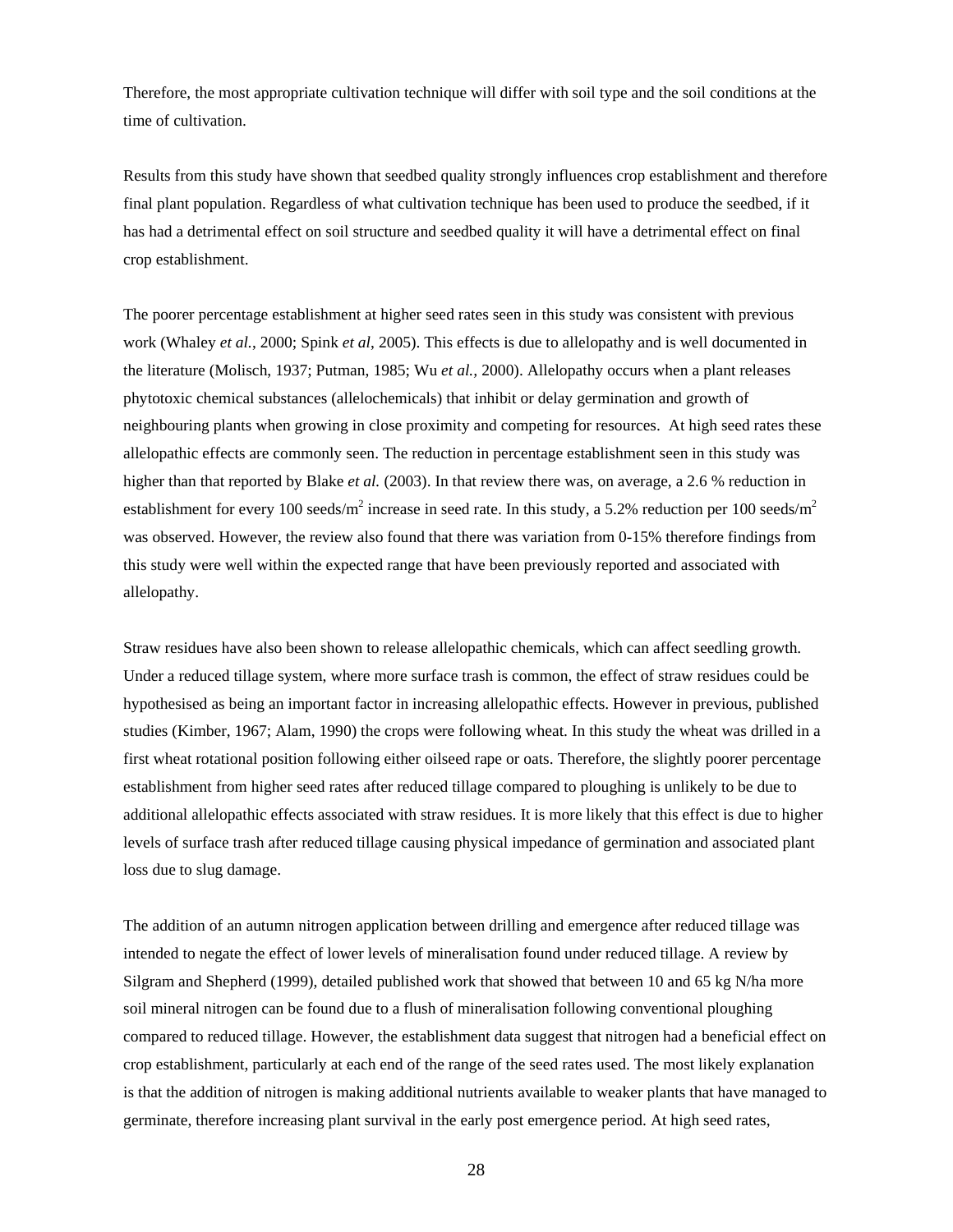competition for resources even at this early stage would be greater than at lower seed rates. Where no autumn nitrogen is applied these plants would produce weaker growth and fail to survive to the three to four leaf stage when first plant counts were made.

#### **2. Plant compensation**

#### 2.1 Results

Previous work (Spink *et al.*, 2000) has shown that the primary plant compensatory mechanism (at low plant densities) is increased tiller production. An objective of this project was to understand how cultivation practice might limit a crop's ability to compensate through tillering.

#### *2.1.1 Tillering compensation*

Data from assessments on tagged plants confirmed that increased tiller production and duration was the main plant mechanism for compensating for low plant densities. Average final shoot numbers per plant were 12.7, 10.2 and 4.4 from 40, 80 and 320 seeds/ $m^2$  respectively (Table 2.1). At low plant densities an extension of the duration of tillering was seen in all sites and seasons. The  $320$  seeds/m<sup>2</sup> treatment tended to cease tillering between the end of March and mid-April, whereas both the 40 and 80 seeds/m<sup>2</sup> treatments continued tillering until at the earliest, early May, and at the latest, early June (Figure 2.1). This confirmed the findings of Spink *et al.* (2000), that the timing of the tiller production and death phases in wheat growth is primarily controlled by competition for resources between shoots.



Figure 2.1. Number of shoots per plant produced through the season at 40, 80 and 320 seeds/ $m^2$  at RM in 2004.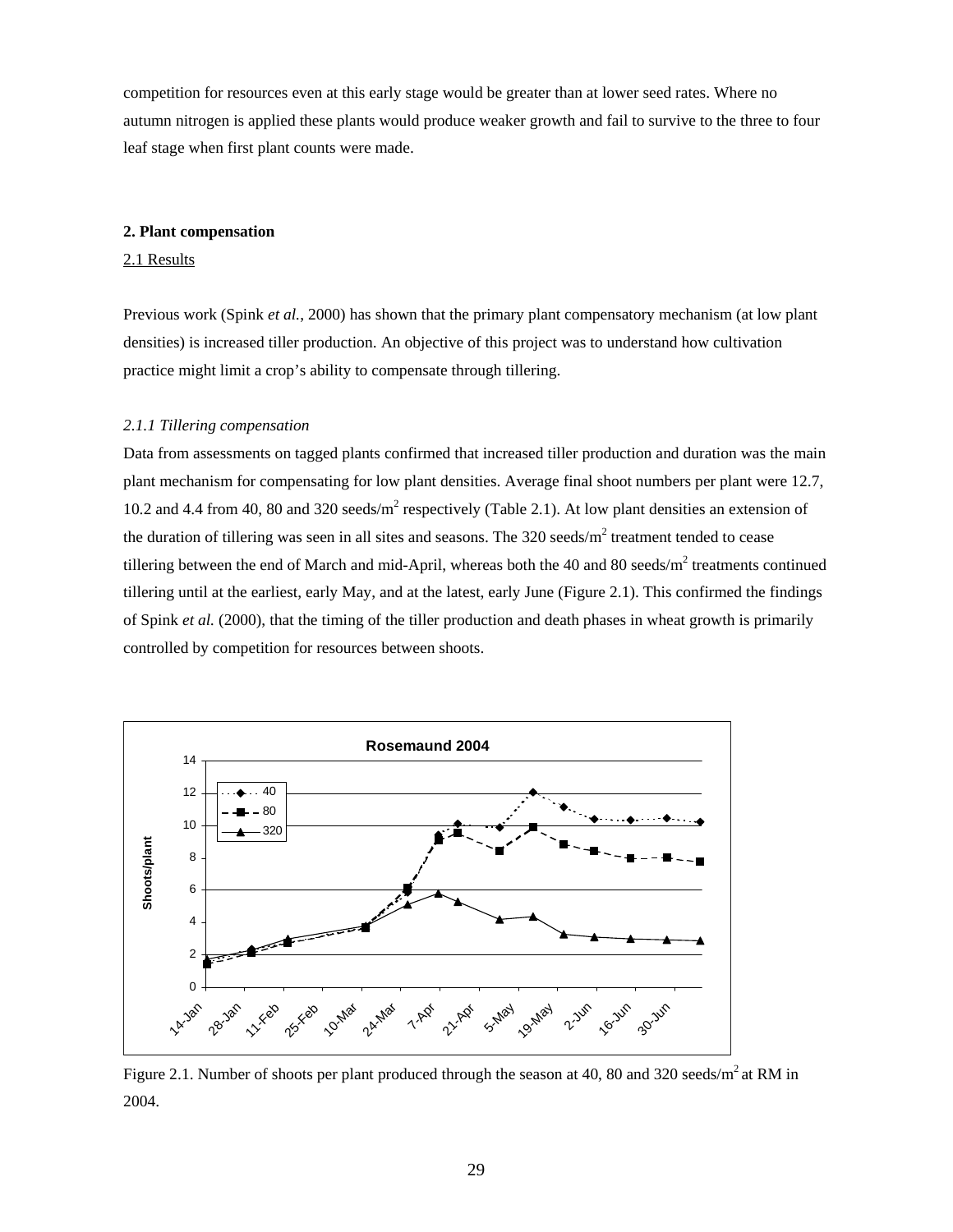Cultivation practice seemed to have an effect on tiller production. On average, from 40 seeds/ $m^2$  there were 12.3 shoots per plant following ploughing compared with 13.4 following reduced tillage and at 80 seeds/ $m<sup>2</sup>$ there were 9.9 shoots following ploughing and 10.2 followed reduced tillage. However, these differences can be explained by the differences in plant establishment at different sites discussed above. Where lower establishment occurred irrespective of cultivation practice increased numbers of shoots per plant were produced. At RM in 2002/3, 31 plants established from 40 seeds/ $m^2$  following reduced tillage and 40 plants established following ploughing. These produced 12 shoots/plant following reduced tillage and 9 shoots/plant following ploughing. At the other sites, where the establishment differences were higher from reduced tillage compared with ploughing, tiller production was also related to established plant population. For example, at BX in 2003/4, 40 and 80 seeds/ $m^2$  established 40 and 67 plants/ $m^2$  following reduced tillage, compared with 19 and 47 plants/ $m^2$  following ploughing. The number of shoots/plant from 40 and 80 seeds/ $m<sup>2</sup>$  were 21 and 13 following reduced tillage, and 25 and 17 following ploughing. This indicates that cultivation practice only affects tiller production when it affects plant establishment. It also confirms that tiller production is totally controlled by the density of the population established and the intra-shoot competition for resources.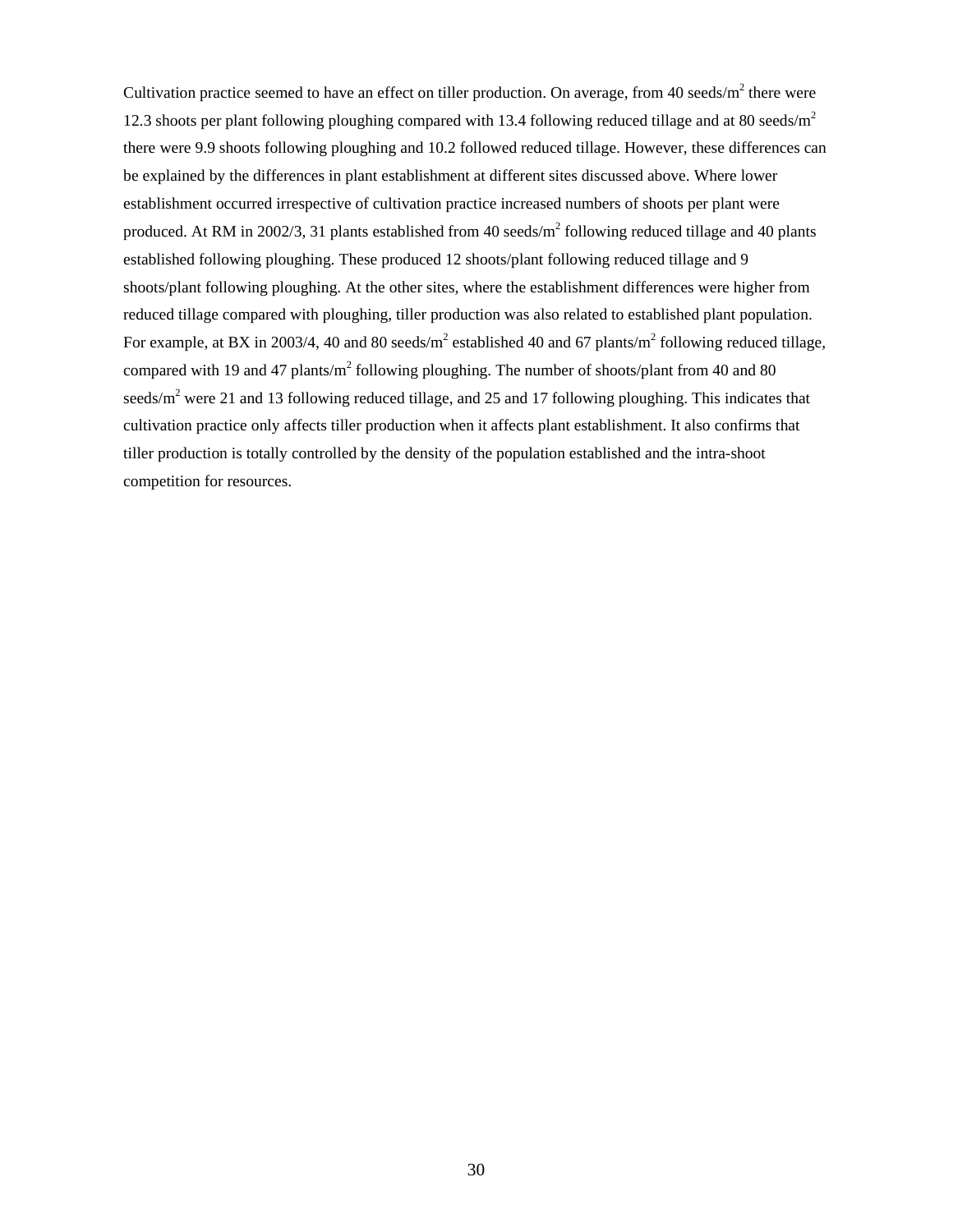|                              |                  |      | Shoots per plant for given seasons, sites and assessment dates |            |      |        |            |        |      |            |             |
|------------------------------|------------------|------|----------------------------------------------------------------|------------|------|--------|------------|--------|------|------------|-------------|
|                              |                  |      | 2002/3                                                         |            |      | 2003/4 |            | 2004/5 |      |            |             |
|                              |                  | RM   | BX                                                             | <b>MOR</b> | RM   | BX     | <b>MOR</b> | RM     | BX   | <b>MOR</b> |             |
| <b>Cultivation treatment</b> | <b>Seed rate</b> | 6/6  | 23/5                                                           | 21/5       | 27/6 | 28/5   | 20/5       | 19/5   | 22/2 | 17/5       | <b>Mean</b> |
| Reduced tillage              | 40               | 12.0 | 15.5                                                           | 7.4        | 11.1 | 20.6   | 15.0       | 13.8   | 7.8  | 17.5       | 13.4        |
|                              | 80               | 7.0  | 9.8                                                            | 5.7        | 7.9  | 12.8   | 11.0       | 13.8   | 8.1  | 15.4       | 10.2        |
|                              | 320              | 3.3  | 4.1                                                            | 3.3        | 3.0  | 4.4    | 4.0        | 5.7    | 6.6  | 5.5        | 4.4         |
| Reduced tillage $+$ autumn N | 40               | 9.7  | 14.6                                                           | 6.8        | 10.0 | 18.7   | 15.0       | 12.7   | 7.9  | 17.1       | 12.5        |
|                              | 80               | 8.4  | 10.8                                                           | 5.1        | 8.1  | 14.0   | 11.0       | 11.3   | 8.9  | 16.1       | 10.4        |
|                              | 320              | 2.7  | 4.1                                                            | 3.4        | 3.0  | 4.7    | 4.0        | 6.7    | 6.8  | 4.3        | 4.4         |
| Plough                       | 40               | 9.3  | 13.5                                                           | 7.5        | 10.2 | 24.6   | 16.0       | 10.6   | 7.7  | 11.7       | 12.3        |
|                              | 80               | 6.7  | 12.1                                                           | 5.8        | 8.2  | 16.8   | 10.0       | 8.8    | 6.9  | 14.1       | 9.9         |
|                              | 320              | 2.7  | 4.8                                                            | 2.8        | 2.7  | 6.0    | 5.0        | 3.6    | 7.1  | 3.8        | 4.3         |
| <b>Reduced tillage mean</b>  |                  | 7.4  | 9.8                                                            | 5.5        | 7.3  | 12.6   | 10.0       | 11.1   | 7.5  | 12.8       | 9.3         |
| Reduced tillage +N mean      |                  | 7.5  | 10.8                                                           | 5.7        | 7.8  | 15.5   | 11.5       | 10.3   | 7.8  | 12.3       | 9.9         |
| <b>Plough mean</b>           |                  | 6.2  | 10.1                                                           | 5.4        | 7.0  | 15.8   | 10.3       | 7.7    | 7.2  | 9.9        | 8.9         |

Table 2.1. Final numbers of shoots per plant from tagged plant assessments from nine site seasons.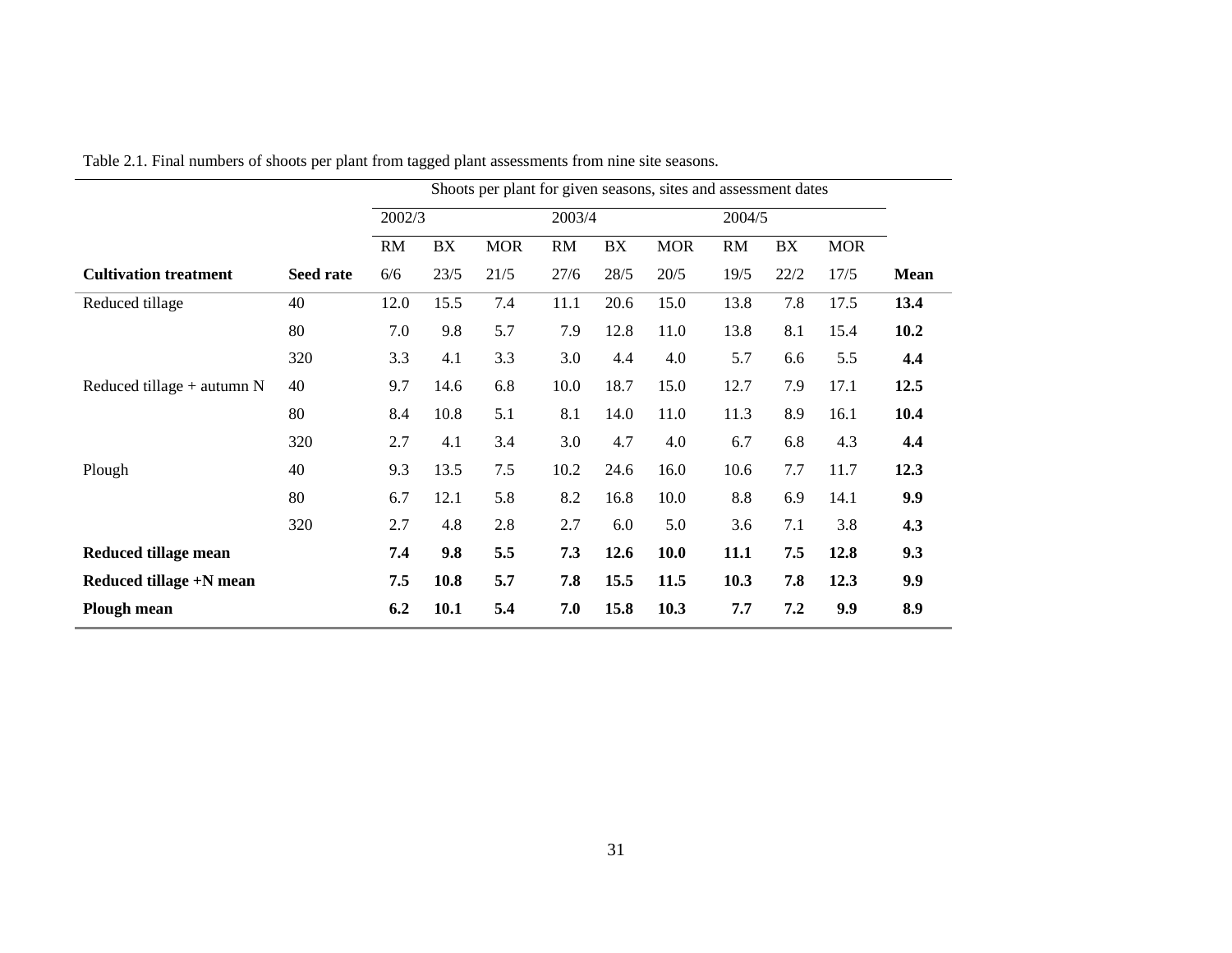#### *2.1.2 Soil nitrogen reserves*

There was no significant difference in autumn soil mineral nitrogen (SMN) reserves after reduced tillage or ploughing (Figure 2.2). Average SMN levels were 77.4 kg/ha following reduced tillage compared with 72.6 kg/ha after ploughing. Significant differences (P <0.001) in SMN reserves were found between the years. The significantly drier autumn of 2003 resulted in SMN reserves being 74% higher compared to either 2002 or 2004 (Figure 2.3). There was also a site effect ( $P = 0.067$ ) with the more fertile silty-clay loam soil at RM on average having SMN reserves of 82.6 kg/ha compared with 70.1 and 72.3 at BX and MOR respectively (Figure 2.3).



Figure 2.2. Site and cultivation effects on SMN (kg/ha), 0-60 cm, measured in the autumn, mean of all years.



Figure 2.3. Site and season effects on SMN (kg/ha), 0-60 cm, measured in the preceding autumn, mean of all cultivation treatments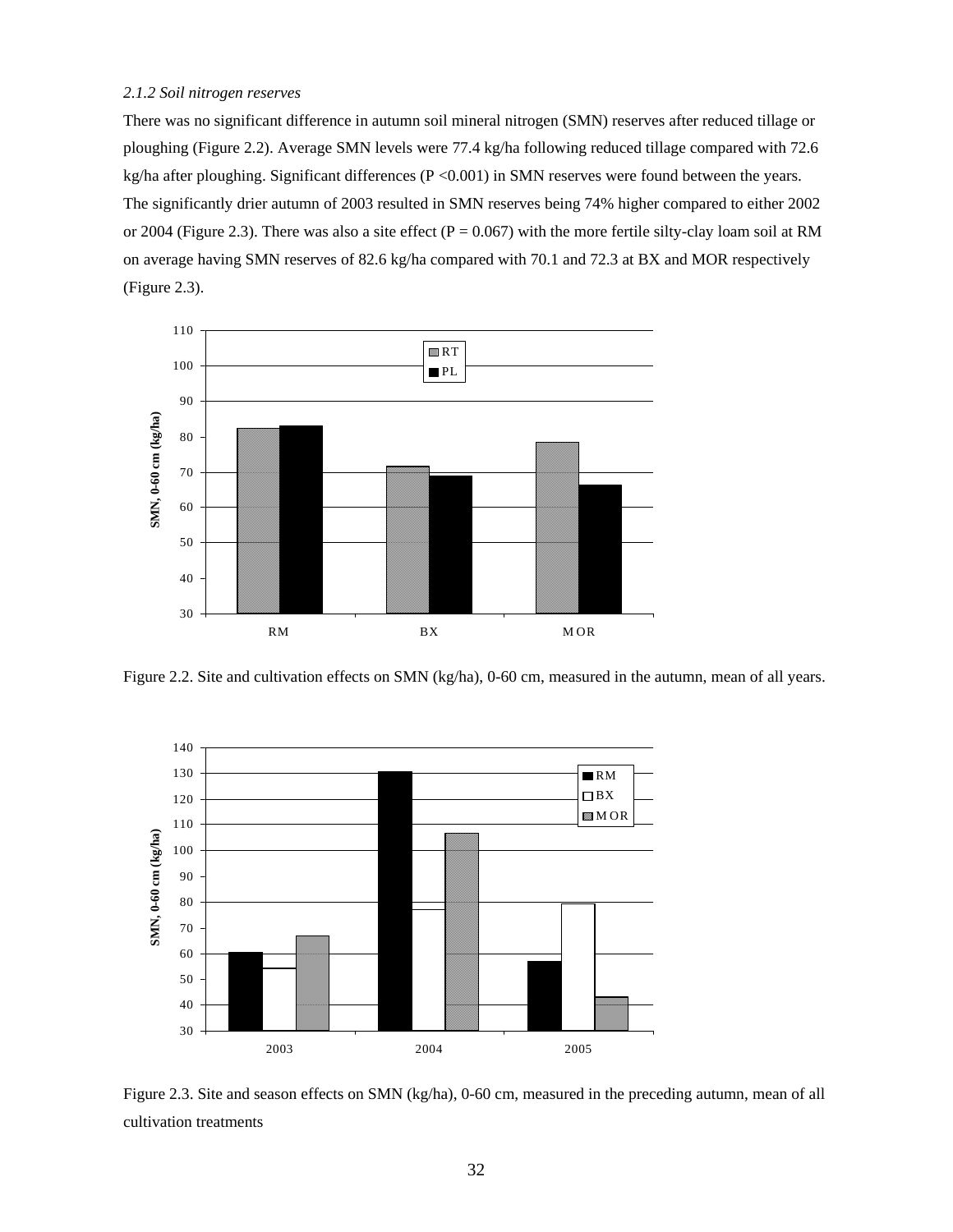Results of the spring SMN sampling, taken in March, were similar to results from the autumn sampling. No significant effect of cultivation was detected (Figure 2.4). There were, however, significant ( $P < 0.001$ ) main effects of season and site on SMN reserves. The higher levels of SMN measured in autumn 2003 were still evident in the following spring with 46% more compared to 2002/3 and 2004/5. RM soils again had significantly more nitrogen available, although the difference between the sites had increased with RM having 89.6 kg/ha compared to 57.3 and 49.1 at BX and MOR respectively.



Figure 2.4. Site and cultivation effects on SMN (kg/ha), 0-60 cm, measured in March, mean of all years.

#### *2.1.3 Crop growth compensation.*

Predictably, seed rate had a significant effect on crop biomass and green area index  $(P < 0.001)$  at all sites and in all seasons (Table 2.2). On average, there was a 1.4 fold increase in biomass as seed rate was increased from 40 to 80 seeds/m<sup>2</sup>, and a 3.4 fold increase between 40 and 320 seeds/m<sup>2</sup>. A slightly larger, but very similar response, was seen in green area index with a 1.7 fold increase as seed rate was increased from 40 to 80 seeds/m<sup>2</sup>, and a 5 fold increase between 40 and 320 seeds/m<sup>2</sup> (Table 2.3). These results were further quantifiable evidence of plant compensation, in terms of biomass and green area index, for low plant densities. The 8 fold difference in seed rate between the 40 and 320 seeds/ $m^2$  had been reduced to a 3 fold difference for biomass and a 5 fold difference for green area index.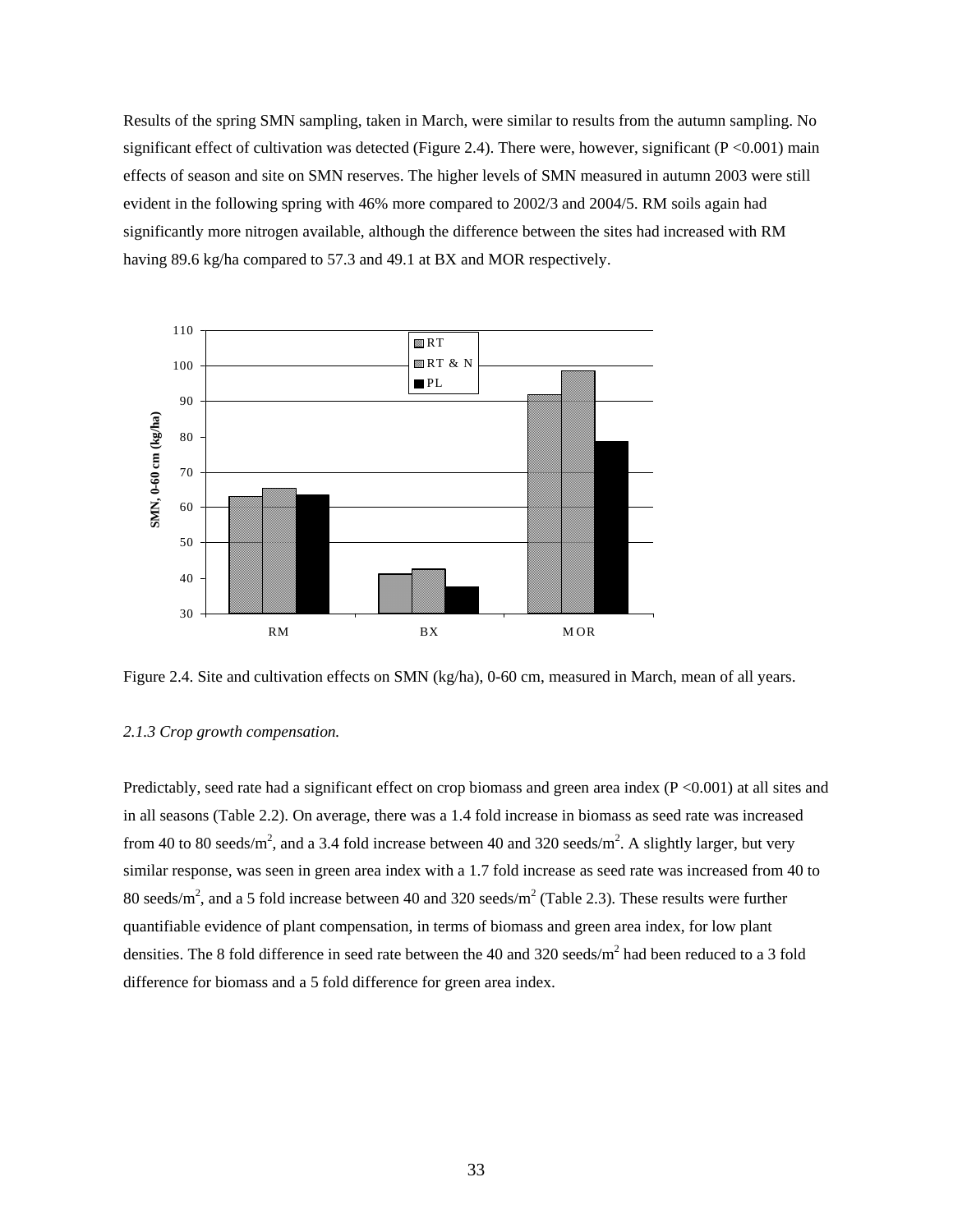|              |           | 2002/3  |            |           | 2003/4     |            |         | 2004/5  |             |
|--------------|-----------|---------|------------|-----------|------------|------------|---------|---------|-------------|
|              | <b>RM</b> | BX      | <b>MOR</b> | <b>RM</b> | BX         | <b>MOR</b> | RM      | BX      | <b>Mean</b> |
| Date         | 11/3      | 12/3    | 19/3       | 24/2      | 8/3        | 3/3        | 16/3    | 15/3    |             |
| Seeds/ $m^2$ |           |         |            |           |            |            |         |         |             |
| 40           | 0.24      | 0.05    | 1.30       | 0.05      | 0.06       | 0.37       | 0.05    | 0.26    | 0.28        |
| 80           | 0.35      | 0.09    | 1.39       | 0.09      | 0.10       | 0.66       | 0.11    | 0.48    | 0.40        |
| 320          | 0.73      | 0.31    | 2.28       | 0.30      | 0.31       | 1.92       | 0.34    | 1.52    | 0.96        |
|              |           |         |            |           |            |            |         |         |             |
| P            | < 0.001   | < 0.001 | < 0.001    | < 0.001   | ${<}0.001$ | < 0.001    | < 0.001 | < 0.001 |             |
| <b>SED</b>   | 0.059     | 0.011   | 0.144      | 0.014     | 0.016      | 0.097      | 0.024   | 0.065   |             |
| df           | 12        | 12      | 12         | 12        | 12         | 12         | 12      | 12      |             |
|              |           |         |            |           |            |            |         |         |             |

Table 2.2. Seed rate effect on crop dry matter (t/ha) assessed in spring from eight site seasons.

Table 2.3 Seed rate effect on green area index assessed in spring from six site seasons.

|              |      | 2002/3    |           | 2003/4    |       | 2004/5    |         |             |
|--------------|------|-----------|-----------|-----------|-------|-----------|---------|-------------|
|              |      | <b>RM</b> | <b>BX</b> | <b>RM</b> | BX    | <b>RM</b> | BX      | <b>Mean</b> |
|              | Date | 11/3      | 12/3      | 24/2      | 8/3   | 16/3      | 15/3    |             |
| Seeds/ $m^2$ |      |           |           |           |       |           |         |             |
| 40           |      | 0.22      | 0.09      | 0.04      | 0.11  | 0.05      | 0.33    | 0.14        |
| 80           |      | 0.36      | 0.16      | 0.09      | 0.13  | 0.10      | 0.60    | 0.24        |
| 320          |      | 0.60      | 0.67      | 0.31      | 0.38  | 0.31      | 1.95    | 0.70        |
|              |      |           |           |           |       |           |         |             |
| P            |      | < 0.001   | < 0.001   | < 0.001   | 0.001 | < 0.001   | < 0.001 |             |
| <b>SED</b>   |      | 0.049     | 0.032     | 0.012     | 0.059 | 0.028     | 0.198   |             |
| df           |      | 12        | 12        | 12        | 12    | 12        | 12      |             |
|              |      |           |           |           |       |           |         |             |

The effects of cultivation on crop biomass and green area index followed the same patterns at the different sites, as for crop establishment (Figure 2.5). At RM, the plough based cultivation treatment produced significantly higher biomass (Table 2.4) and green area index (Table 2.5) than reduced tillage in all site seasons. Averaged across the three years at RM, crop biomass in spring after reduced tillage was 48% lower than after ploughing. The application of autumn nitrogen halved this difference to 24%. The effects on green area index were very similar to effects on crop biomass with reduced tillage having 45% less green area than after ploughing. Autumn nitrogen after reduced tillage reduced this difference to 29%.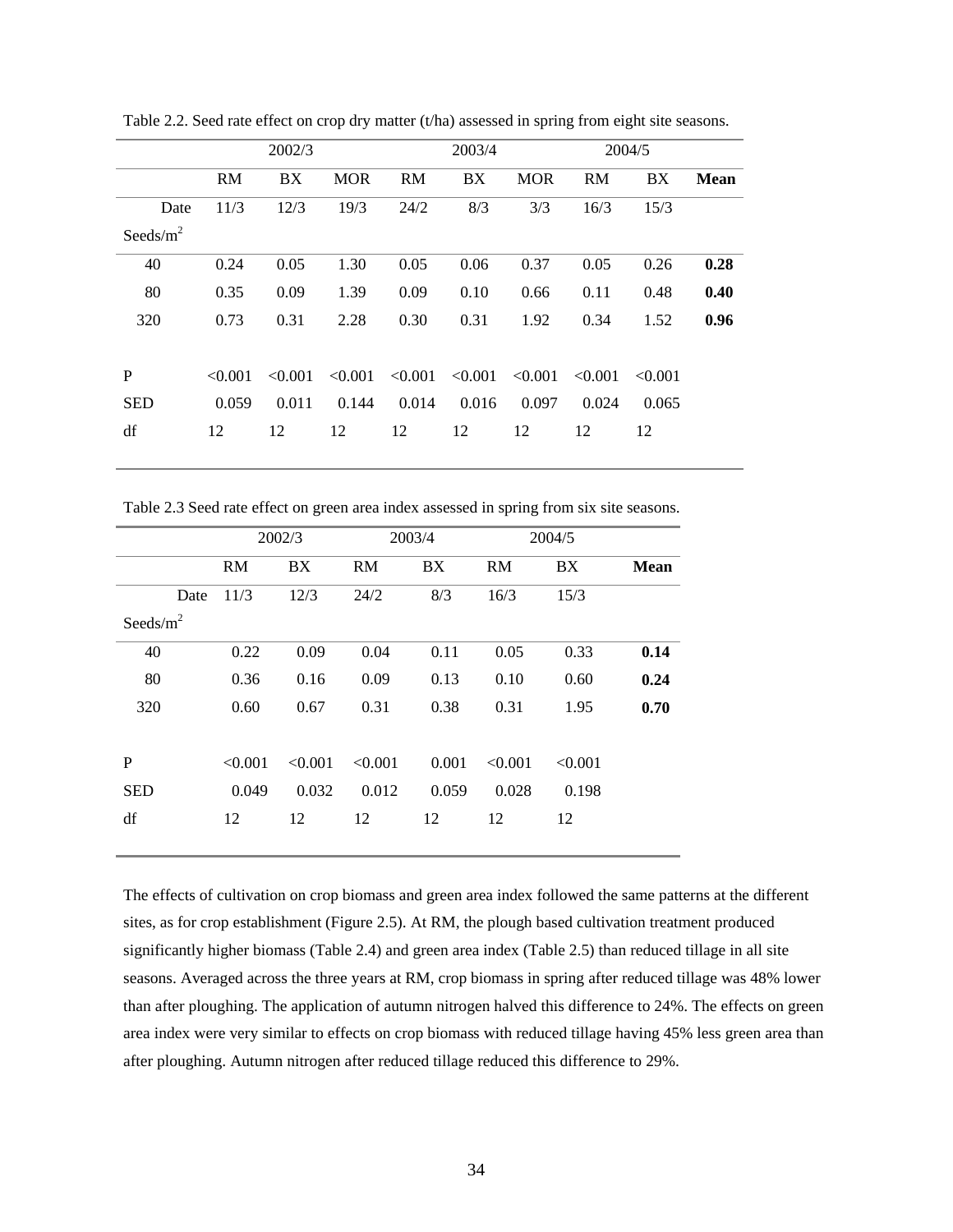Whereas at BX and MOR reduced tillage tended to produce a larger crop, this was only significant in 2003/4 at BX, and 2002/3 and 2003/4 at MOR (Table 2.4). At BX on average, crops after ploughing produced 24% lower biomass than those following reduced tillage. The autumn application of nitrogen after reduced tillage resulted in a positive response in crop biomass with a 10% increase in biomass compared to reduced tillage alone. Crop biomass data from two years at MOR showed similar responses to those at BX. Crops after ploughing had 22% less biomass compared with reduced tillage and the addition of autumn nitrogen gave a 9% increase. Green area data available from BX only showed a similar pattern to the biomass data. Green area index following ploughing was 16% lower than for reduced tillage and the addition of autumn nitrogen gave an average increase of 12%.



Figure 2.5. Cultivation effects on crop biomass (t/ha) measured in spring at three sites, mean of three years.

|                     |                | 2002/3 |            |                | 2003/4         | 2004/5         |                |                |             |
|---------------------|----------------|--------|------------|----------------|----------------|----------------|----------------|----------------|-------------|
|                     | <b>RM</b>      | BX     | <b>MOR</b> | <b>RM</b>      | BX             | <b>MOR</b>     | <b>RM</b>      | BX             | <b>Mean</b> |
| Date<br>Cultivation | 11/3           | 12/3   | 19/3       | 24/2           | 8/3            | 3/3            | 16/3           | 15/3           |             |
| Red. till           | 0.27           | 0.18   | 1.60       | 0.10           | 0.17           | 1.15           | 0.14           | 0.76           | 0.55        |
| Red. till $+ N$     | 0.51           | 0.16   | 1.80       | 0.13           | 0.23           | 1.21           | 0.10           | 0.85           | 0.62        |
| Plough              | 0.53           | 0.11   | 1.57       | 0.21           | 0.07           | 0.59           | 0.25           | 0.65           | 0.50        |
| P                   | 0.046          | ns     | 0.011      | 0.028          | 0.004          | 0.001          | 0.004          | ns             |             |
| <b>SED</b>          | 0.076          | 0.034  | 0.044      | 0.024          | 0.020          | 0.163          | 0.0198         | 0.095          |             |
| df                  | $\overline{4}$ | 4      | 4          | $\overline{4}$ | $\overline{4}$ | $\overline{4}$ | $\overline{4}$ | $\overline{4}$ |             |

Table 2.4. Cultivation effect on crop dry matter (t/ha) assessed in spring from eight site seasons.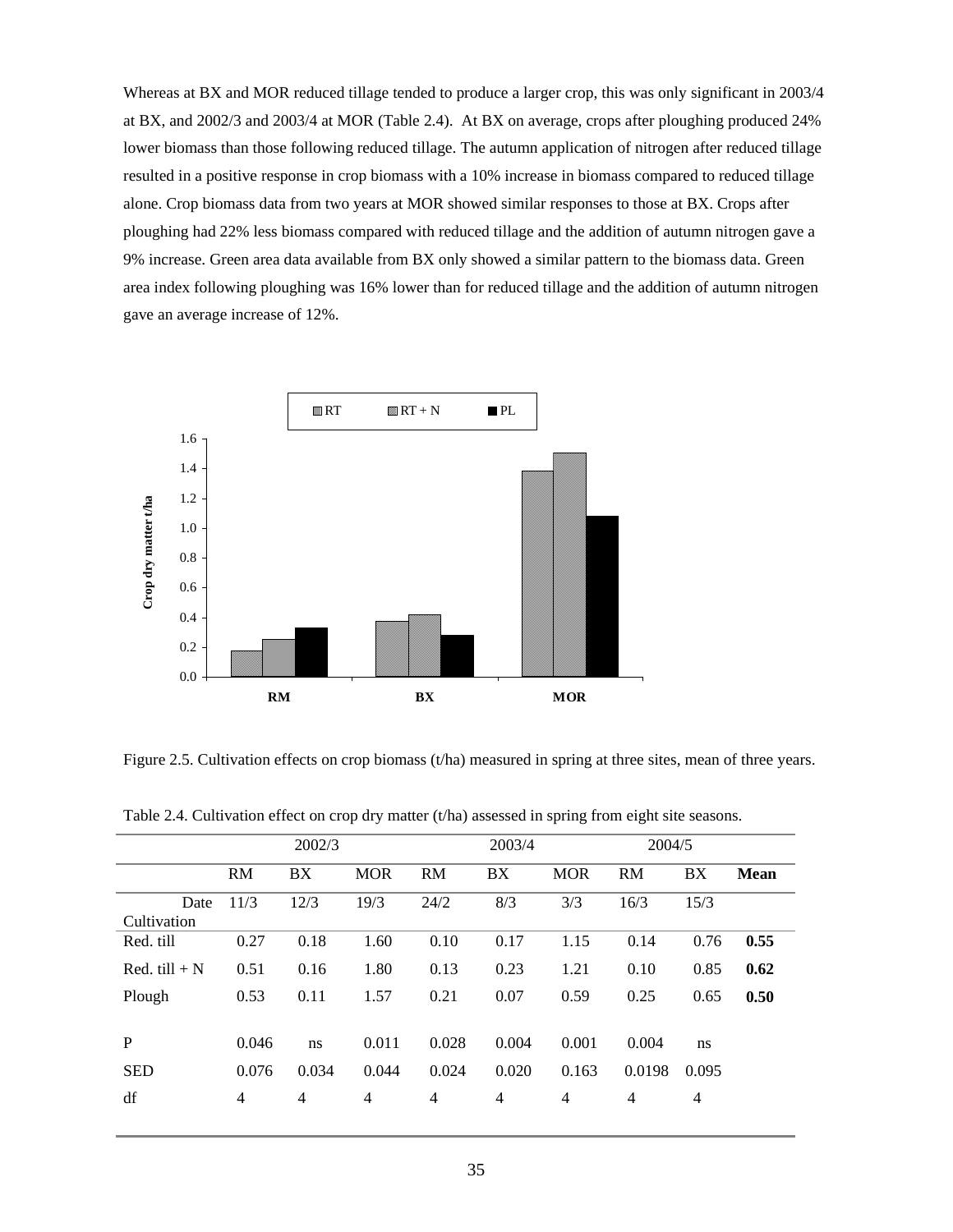|                 |      |                | 2002/3         |           | 2003/4 |                | 2004/5         |             |
|-----------------|------|----------------|----------------|-----------|--------|----------------|----------------|-------------|
|                 |      | <b>RM</b>      | BX             | <b>RM</b> | BX     | RM             | BX             | <b>Mean</b> |
|                 | Date | 11/3           | 12/3           | 24/2      | 8/3    | 16/3           | 15/3           |             |
| Cultivation     |      |                |                |           |        |                |                |             |
| Red. till       |      | 0.27           | 0.35           | 0.10      | 0.22   | 0.13           | 0.92           | 0.33        |
| Red. till $+ N$ |      | 0.45           | 0.36           | 0.12      | 0.26   | 0.09           | 1.05           | 0.39        |
| Plough          |      | 0.46           | 0.21           | 0.22      | 0.13   | 0.23           | 0.91           | 0.36        |
|                 |      |                |                |           |        |                |                |             |
| P               |      | 0.052          | 0.052          | 0.028     | ns     | 0.004          | ns             |             |
| <b>SED</b>      |      | 0.059          | 0.044          | 0.028     | 0.048  | 0.019          | 0.258          |             |
| df              |      | $\overline{4}$ | $\overline{4}$ | 4         | 4      | $\overline{4}$ | $\overline{4}$ |             |

Table 2.5. Cultivation effects on green area index assessed in spring from six site seasons.

The main effects on crop nitrogen offtakes measured in the spring (Figure 2.6) were directly related to the effects seen in crop biomass. Nitrogen offtake increased significantly with increase in seed rate in all site seasons. Ploughing at RM gave larger offtakes whereas at BX it was higher following reduced tillage.



Figure 2.6. Cultivation effects on crop nitrogen offtake (kg/ha) measured in spring at two sites, mean of three years.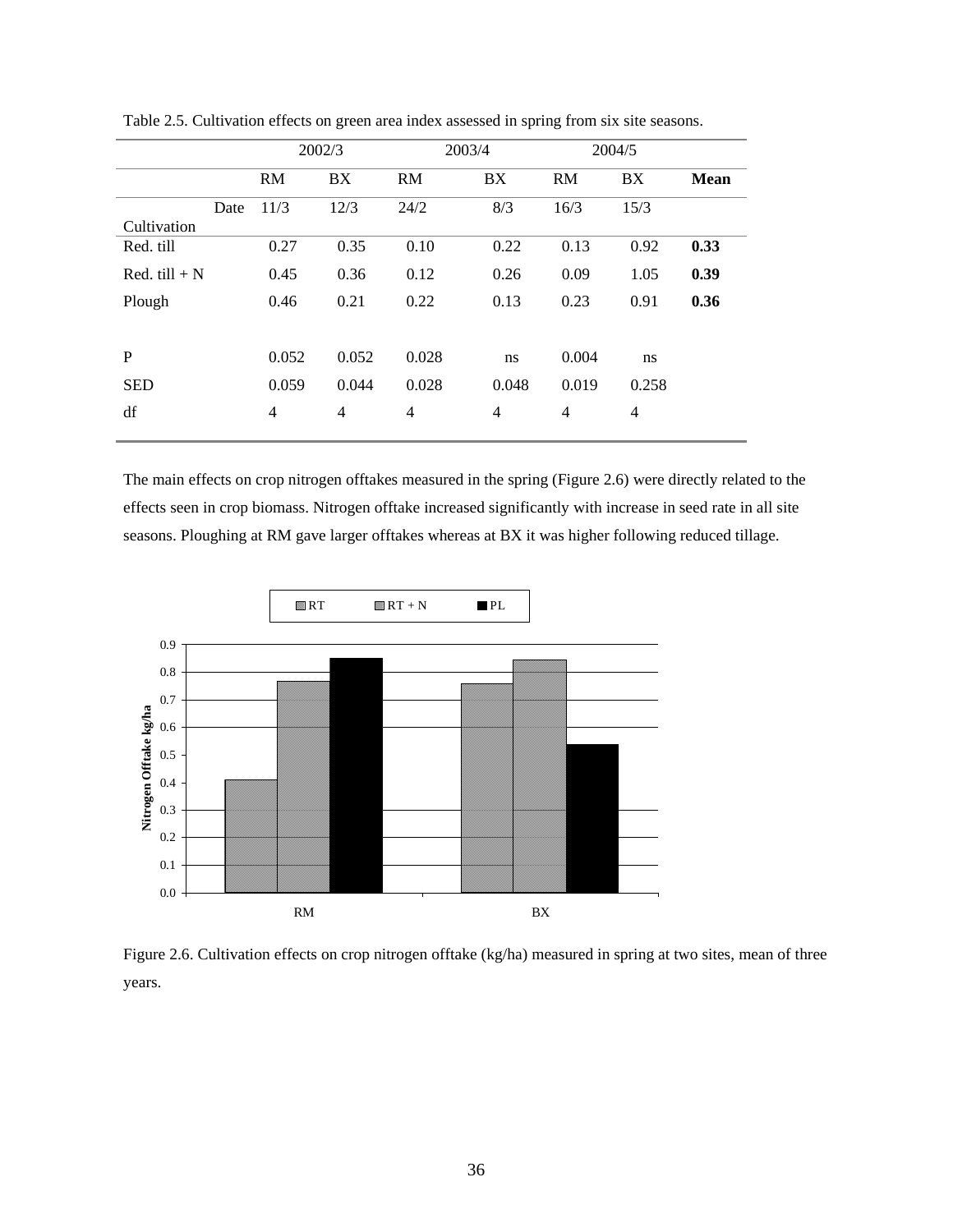#### *2.1.4 Effect on grain yield.*

Mean grain yield was above national average at 9.94 t/ha, but there were significant seasonal and site differences. Year 1 (2003) mean yield was the lowest at 9.16 t/ha with a site ranking of RM>MOR>BX. Mean yield in year 2 (2004) was 10.07 t/ha, again with RM having the highest yield followed by BX and MOR. Year 3 (2005) had the highest mean yield at 10.44 t/ha, and the site ranking was BX>MOR>RM.

At 10.39 t/ha, the 320 seeds/m<sup>2</sup> seed rate gave the highest yield across all the sites and seasons (Table 2.6). There was an average yield loss of 1.47 t/ha between this and the lowest-yielding seed rate (40 seeds/m<sup>2</sup>). Reducing seed rate from 320 to 160 seeds/m<sup>2</sup> resulted in a slight yield loss of 0.05 t/ha on average across the sites. This was made up of yield losses in four site seasons, two of which we significant (BX 2002/3 and 2003/4), and five site season yield increases where one was significant (RM 2003/4). A mean yield decrease of 0.18 t/ha across the site seasons resulted from increasing seed rate from 320 to 640 seeds/m<sup>2</sup>. This was made up of increases at four site seasons, and decreases at five. Of the yield increases, only one was significant (BX in 2002/3) and of the yield decreases, two were significant (BX in 2003/4 and MOR in 2004/5).

Averaged across the three seasons, the highest yielding seed rate at both RM and MOR was 160 seeds/ $m^2$ , whereas at BX 320 seeds/ $m^2$  gave the greatest yield.

|         | 2002/3     |            |         | 2003/4  |            |           | 2004/5  |            |             |
|---------|------------|------------|---------|---------|------------|-----------|---------|------------|-------------|
| RM      | ${\rm BX}$ | <b>MOR</b> | RM      | BX      | <b>MOR</b> | <b>RM</b> | BX      | <b>MOR</b> | <b>Mean</b> |
| 9.57    | 7.10       | 8.74       | 10.53   | 8.56    | 6.84       | 7.65      | 8.47    | 10.32      | 8.92        |
| 10.31   | 7.04       | 8.96       | 11.20   | 10.15   | 7.66       | 8.65      | 9.54    | 10.72      | 9.84        |
| 11.16   | 7.06       | 9.58       | 12.07   | 10.85   | 9.45       | 9.55      | 10.02   | 11.32      | 10.34       |
| 11.48   | 7.59       | 9.57       | 11.61   | 11.31   | 9.37       | 9.52      | 10.30   | 11.29      | 10.39       |
| 11.29   | 8.17       | 9.69       | 11.65   | 10.39   | 9.50       | 9.41      | 10.16   | 10.96      | 10.21       |
| 10.76   | 7.41       | 9.32       | 11.41   | 10.25   | 8.56       | 8.95      | 11.45   | 10.92      | 9.94        |
|         |            |            |         |         |            |           |         |            |             |
| < 0.001 | < 0.001    | < 0.001    | < 0.001 | < 0.001 | < 0.001    | < 0.001   | < 0.001 | < 0.001    |             |
| 0.168   | 0.147      | 0.117      | 0.179   | 0.221   | 0.563      | 0.201     | 0.223   | 0.190      |             |
| 24      | 24         | 24         | 24      | 24      | 24         | 24        | 24      | 24         |             |
|         |            |            |         |         |            |           |         |            |             |

Table 2.6. Seed rate effects on grain yield (t/ha @ 85% dm).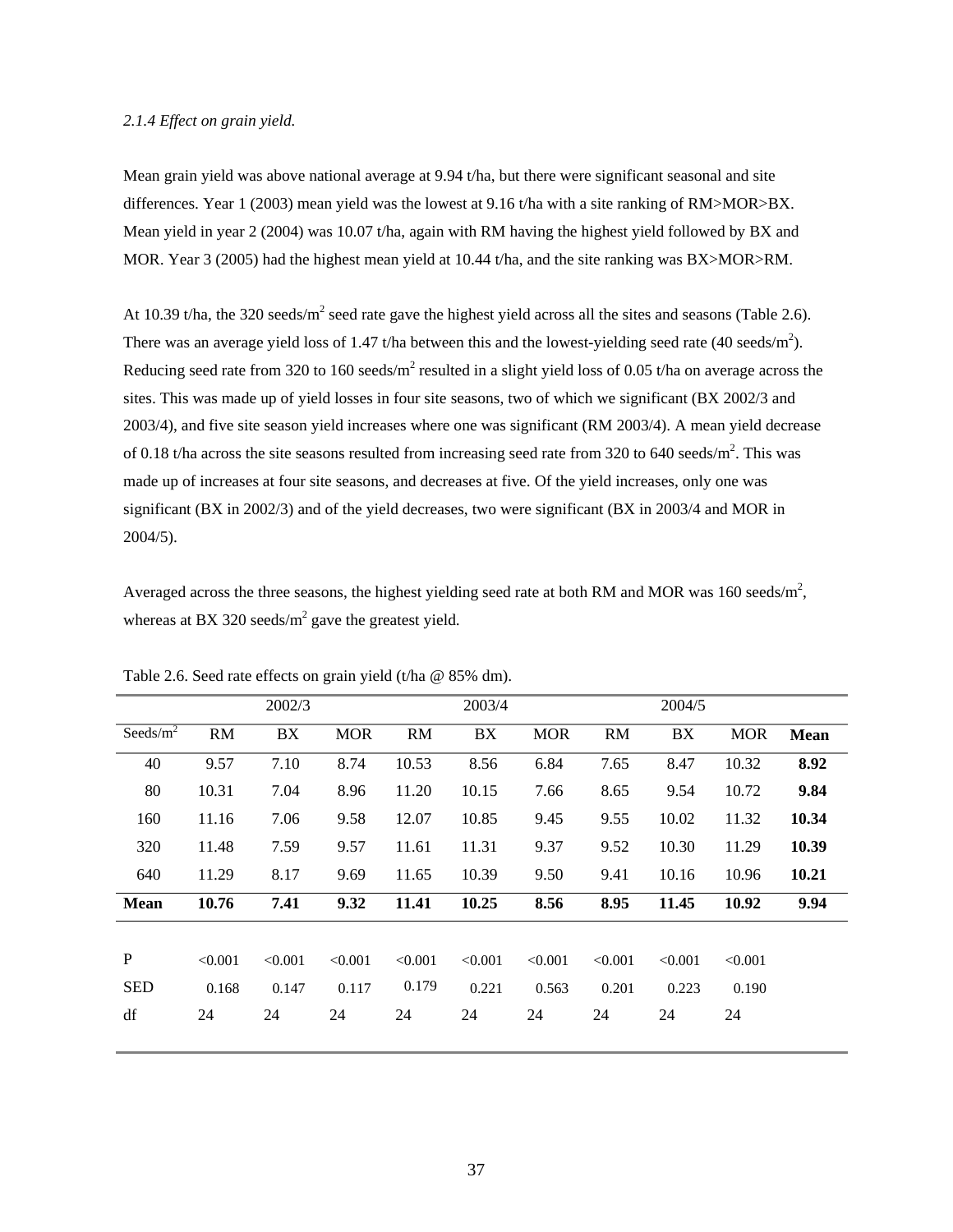Significant effects of cultivation on grain yield were recorded in five out of the nine site seasons (Table 2.7). The yield effects were a result of the effects of cultivation techniques on seedbed quality, plant establishment and crop growth on the different soil types at the different sites. At RM, where seedbed quality and resultant crop establishment and growth were better after ploughing, significant yield benefits resulted in all three years. Across the three years, the yield benefit from ploughing was 0.98 t/ha compared with reduced tillage. At BX, where reduced tillage produced better quality seedbeds, crop establishment and growth, significant yield benefits were seen in two out of the three years. An average yield benefit of 0.35 t/ha from reduced tillage compared with ploughing was the result.

At MOR, where the differences in seedbed quality between reduced tillage and ploughing did not result in significant crop establishment differences, the resultant effects on grain yield were not significant in any of the years. There was, however an overall tendency for yield a benefit of 0.29 t/ha from reduced tillage compared to ploughing.

The application of autumn nitrogen after reduced tillage tended to have a yield benefit over reduced tillage in eight out of nine site seasons although it was only a significant effect on one occasion at RM in 2003/4. Across the site seasons, a 0.13 t/ha yield improvement resulted with positive site responses of 0.3 and 0.13 t/ha from RM and BX respectively and no difference at MOR. These benefits were a result of the increased biomass and green area index discussed above.

|                 | 2002/3         |                |            |                | 2003/4<br>2004/5 |                |                |                |                |             |
|-----------------|----------------|----------------|------------|----------------|------------------|----------------|----------------|----------------|----------------|-------------|
| Cultivation     | <b>RM</b>      | BX             | <b>MOR</b> | <b>RM</b>      | BX               | <b>MOR</b>     | <b>RM</b>      | BX             | <b>MOR</b>     | <b>Mean</b> |
| Red. till       | 10.44          | 7.28           | 9.37       | 10.96          | 10.47            | 8.84           | 8.44           | 11.58          | 10.93          | 9.85        |
| Red. till $+ N$ | 10.48          | 7.57           | 9.40       | 11.52          | 10.57            | 8.65           | 8.75           | 11.59          | 10.97          | 9.97        |
| Plough          | 11.37          | 7.38           | 9.18       | 11.75          | 9.71             | 8.20           | 9.67           | 11.19          | 10.86          | 10.00       |
|                 |                |                |            |                |                  |                |                |                |                |             |
| P               | 0.014          | ns             | ns         | 0.071          | 0.015            | ns             | 0.011          | 0.042          | ns             |             |
| <b>SED</b>      | 0.192          | 0.162          | 0.386      | 0.243          | 0.176            | 0.656          | 0.218          | 0.173          | 0.14           |             |
| df              | $\overline{4}$ | $\overline{4}$ | 4          | $\overline{4}$ | $\overline{4}$   | $\overline{4}$ | $\overline{4}$ | $\overline{4}$ | $\overline{4}$ |             |
|                 |                |                |            |                |                  |                |                |                |                |             |

Table 2.7. Cultivation effects on grain yield (t/ha @ 85% dm).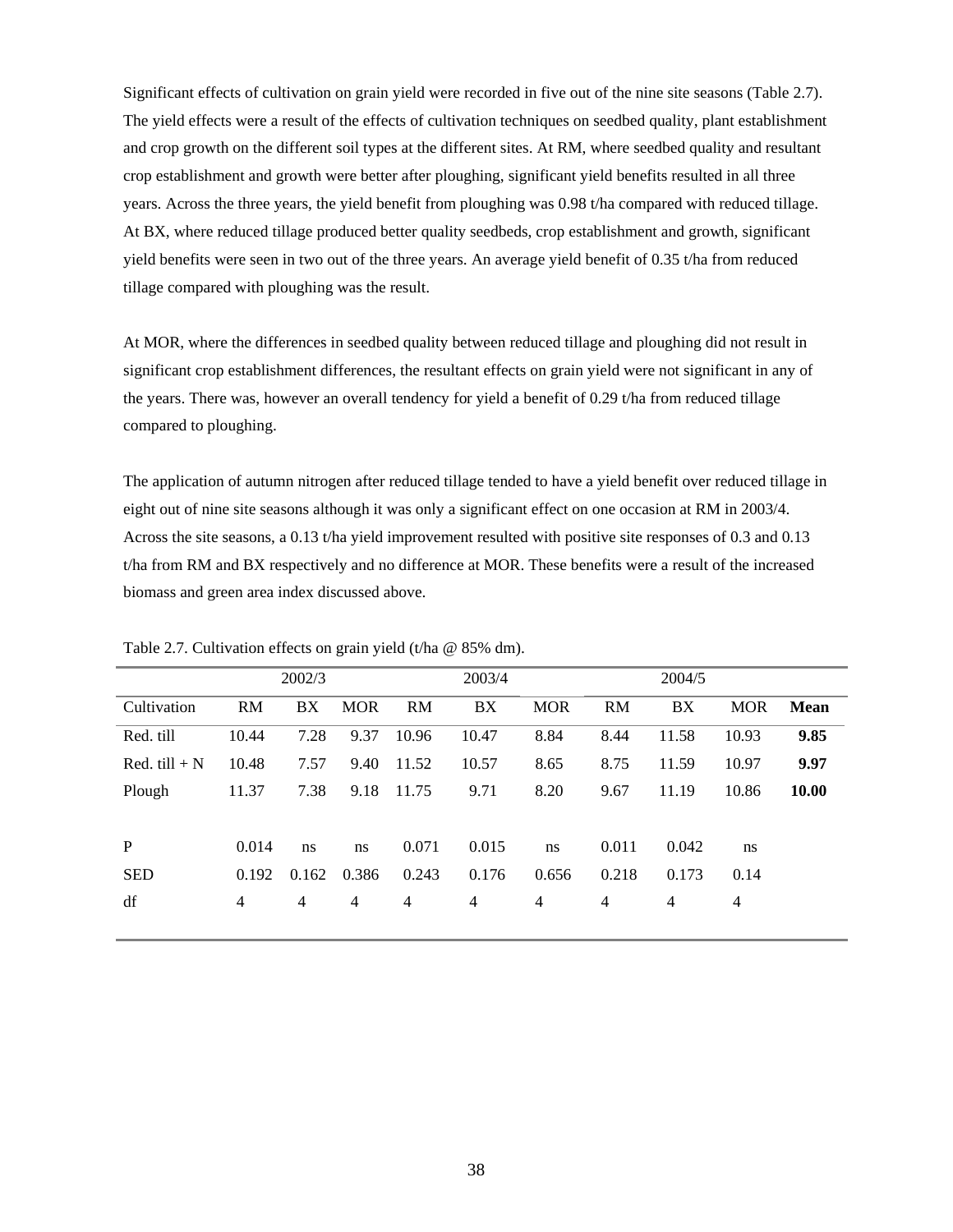#### 2.2 Discussion

A previous study on plant population in wheat (Spink *et al.* 2000) reported increased tiller numbers per plant at reduced populations. In that study there was a 3 to 4 fold increase in total shoot number per plant from 40 seeds/m<sup>2</sup> compared with 320 seeds/m<sup>2</sup>. Results from the current study confirmed these results with a 2 to 4 fold increase from the same seed rates. These increases were a result of an increased duration of tillering at low plant densities. At low seed rates (40 and 80 seeds/ $m<sup>2</sup>$ ) the tillering phase was extended by between 18 and 71 days. This extension of the duration of tillering concurred with the previous findings of Darwinkel (1978) and Spink *et al.* (2000).

Cultivation practice affected tillering only where plant establishment had been significantly affected. Where establishment was relatively unaffected by cultivation practice, there was no significant difference in final shoot numbers per plant. This indicates that that the plants' compensatory response of tiller production is dependent on the competition for resources between shoots. A similar conclusion on the control of the tiller production phase at low plant densities was made by Spink *et al.* (2000). Therefore, as long as cultivation practice does not limit resource capture, then it should not limit plant compensation for low plant densities.

The hypothesis was that crops established after reduced tillage may suffer transitory nitrogen limitation, which may limit the crop's ability to compensate for low plant densities. This hypothesis was based on observations of crops established after reduced tillage, and also published findings of reduced amounts of nitrogen mineralisation due to accumulations of carbonaceous material in the upper topsoil horizons. It was thought that this might have an effect similar to the findings of Spink *et al.* (2000) where low-density crops grown after low residual nitrogen, or where spring nitrogen applications were delayed, resulted in reduced tillering. However, no differences in soil nitrogen reserves were detected between the reduced tillage and plough-based systems. This lack of any residual nitrogen differences could be explained by the levels of cultivation associated with each of the cultivation treatments. The primary cultivation of the reduced tillage treatment, although non-inversion, involved working and mixing of soil organic matter to a depth of 150 - 200 mm in most cases. This may have stimulated as much, or in some site seasons, more nitrogen mineralisation than the ploughed treatment. Much of the published data referenced in a review by Silgram and Shepherd (1999) states that the largest differences compared with conventional cultivation are from zero tillage or direct drilling. However, at RM in 2005, where the reduced tillage treatment was direct drilled, there was also no significant difference in soil nitrogen detected.

Despite the lack of any significant differences in residual SMN, measurements of crop growth taken in the spring found significant differences associated with cultivation practice. However these differences were correlated with cultivation effects on crop establishment rather than any nitrogen limitation associated with cultivation practice. At RM, significantly more biomass and green area was produced from crops after ploughing which had also had better crop establishment. At BX and MOR the converse was true with reduced tillage producing larger crops and more green area than ploughing although no significant

39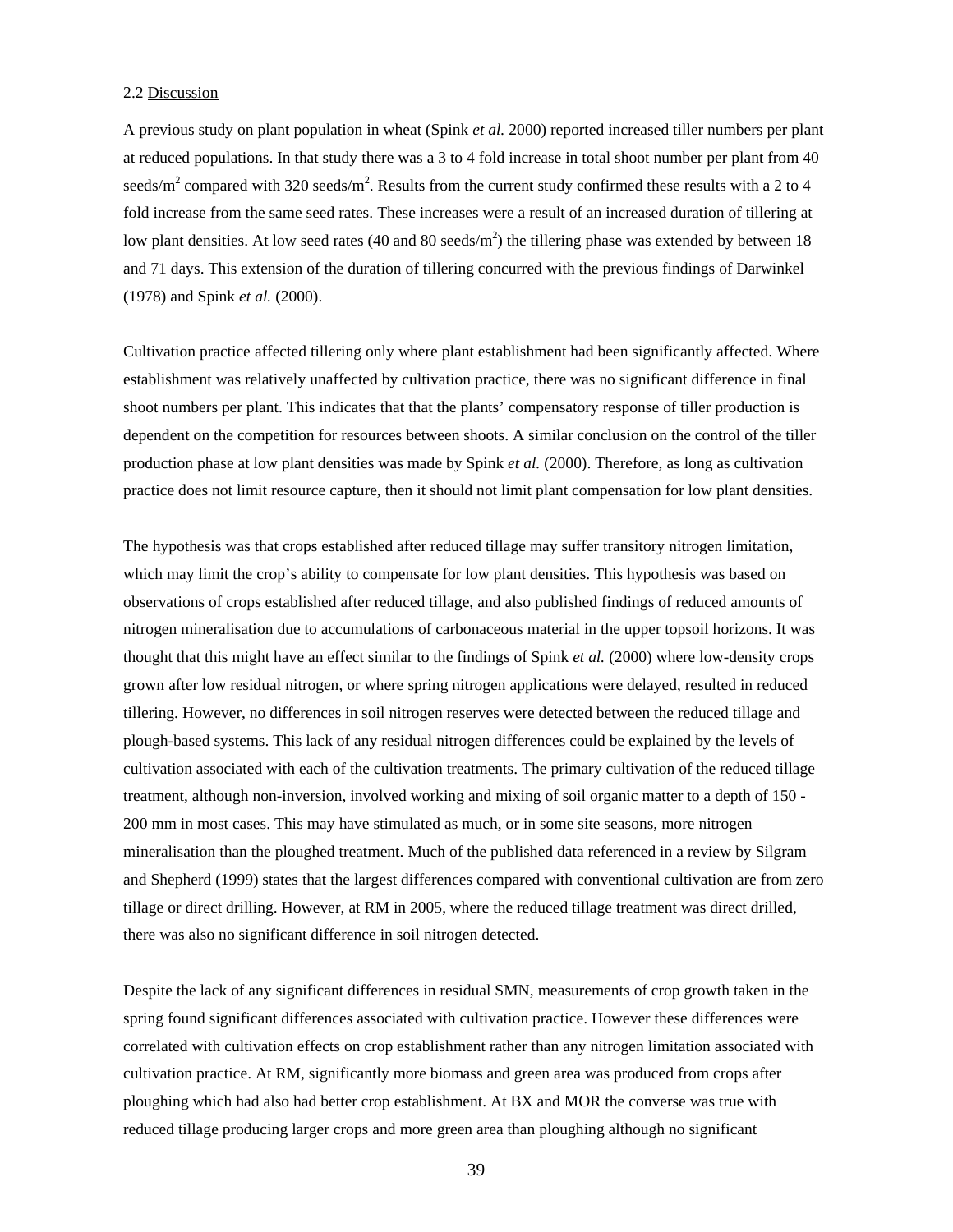differences were detected in SMN in either the autumn or spring sampling. There was a tendency for higher levels of SMN in spring from the reduced tillage plus autumn nitrogen treatment compared with reduced tillage alone. Consequently an overall benefit of 12% in crop biomass and 18% in green area was seen from this treatment compared with standard reduced tillage.

The seed rate effects, as expected, were significant in all site seasons with crop dry matter and green area index increasing with increasing seed rate. These crop measurements taken in early March indicated that through a combination of improved establishment and increased tillering, compensation for low plant densities had occurred. By this relatively early stage in the season, low plant densities had compensated and reduced the 8 fold difference between 40 and 320 seeds/ $m^2$  seed rates to a 3.4 fold difference in plant biomass. Further compensation by increased tillering continued for a further 4-6 weeks.

The responses in grain yield to seed rate concurred with previous seed rate work in wheat. Across the nine site seasons the highest yield was achieved from 320 seed/m<sup>2</sup>, which equated to 177 established plants/m<sup>2</sup> but there was no significant yield loss in reducing seed rate to 160 seeds/ $m^2$ , or 98 plants/ $m^2$ . Increasing seed rate from 320 to 640 resulted in a slight yield depression of 0.18 t/ha. On average, 1.47 t/ha yield was lost when seed rate was reduced to 40 seeds/ $m^2$  (33 plants/ $m^2$ ). The highest yielding seed rate differed, when meaned across the three years, at the individual sites. At RM and MOR 160 seeds/ $m^2$  (95 and 100 plants/ $m^2$ respectively) produced the highest yield whereas at BX it was 320 seeds/ $m^2$  (153 plants/ $m^2$ ).

Grain yield responses to cultivation treatment related directly to the effectiveness of the different cultivation treatments in producing a good quality seedbed and therefore establishing the crop as discussed earlier. At RM where the plough-based system was most effective in producing a superior quality seedbed and consequently having better plant establishment, significant yield responses were seen compared to reduced tillage in all site seasons. At BX, where the converse was true, reduced tillage resulted in significant yield benefits compared to ploughing in two out of three years. At MOR similar overall responses were seen although they were not significant. At all sites the application of autumn nitrogen showed a yield benefit over reduced tillage alone. Although no differences between cultivation treatments in soil nitrogen supply were detected, the crop growth and grain yield responses indicate autumn nitrogen maybe beneficial where a reduced tillage practice is being adopted and perhaps more so with direct drilling. However with current NVZ rules and the requirement to comply with Good Agricultural and Environmental Condition (GAEC) for the single payment scheme this practice may be difficult to justify for a grower.

A central hypothesis of this study was that the seed rate optima previously calculated following a plough based cultivation practice may not be applicable under the now prevalent minimum or reduced tillage systems. Results from this study have disproved this hypothesis, as there is no evidence for differences in the response of yield to established population. This suggests that reductions in wheat seed rates are as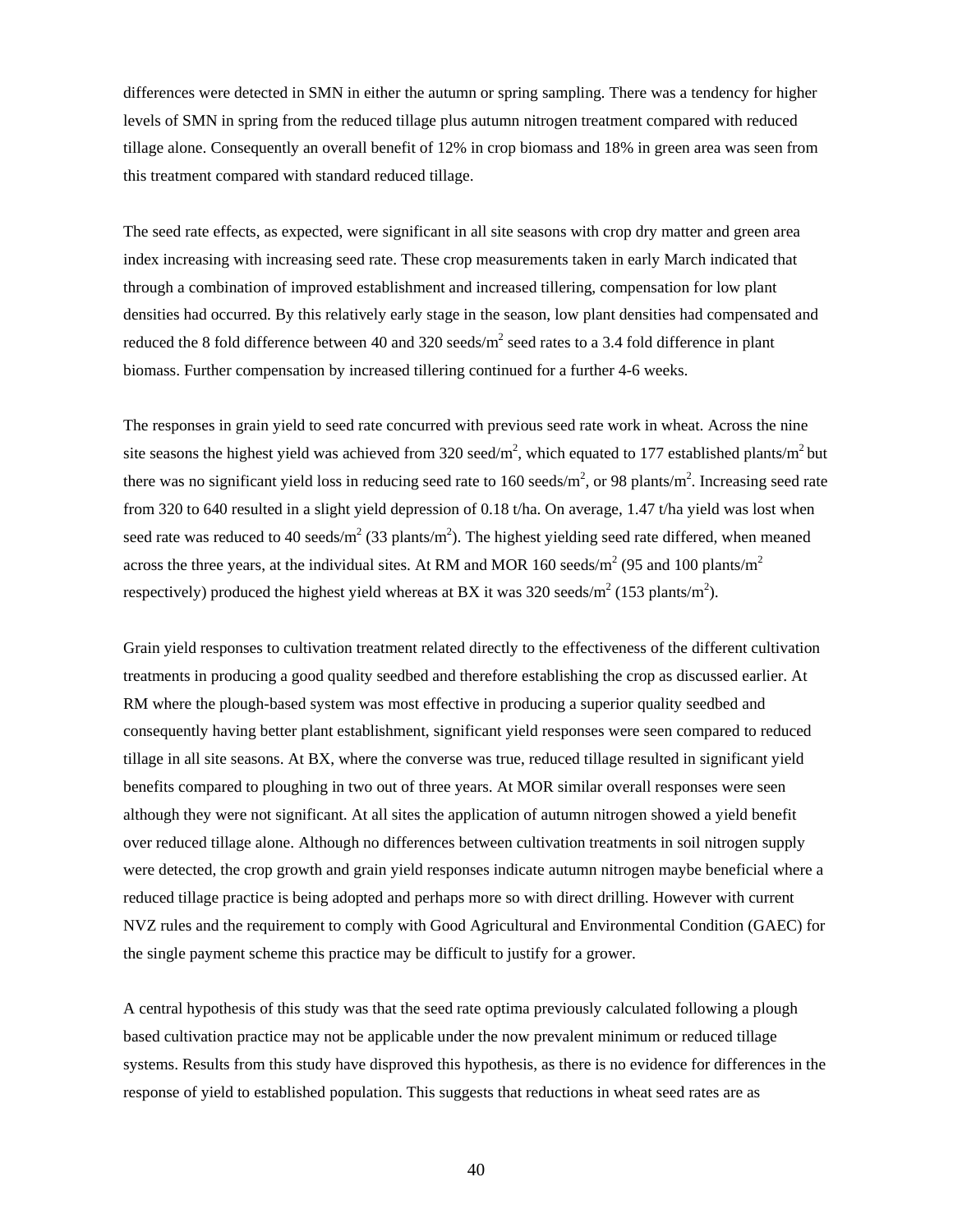applicable under any tillage system as long as the cultivation does not adversely affect seedbed quality and subsequent establishment.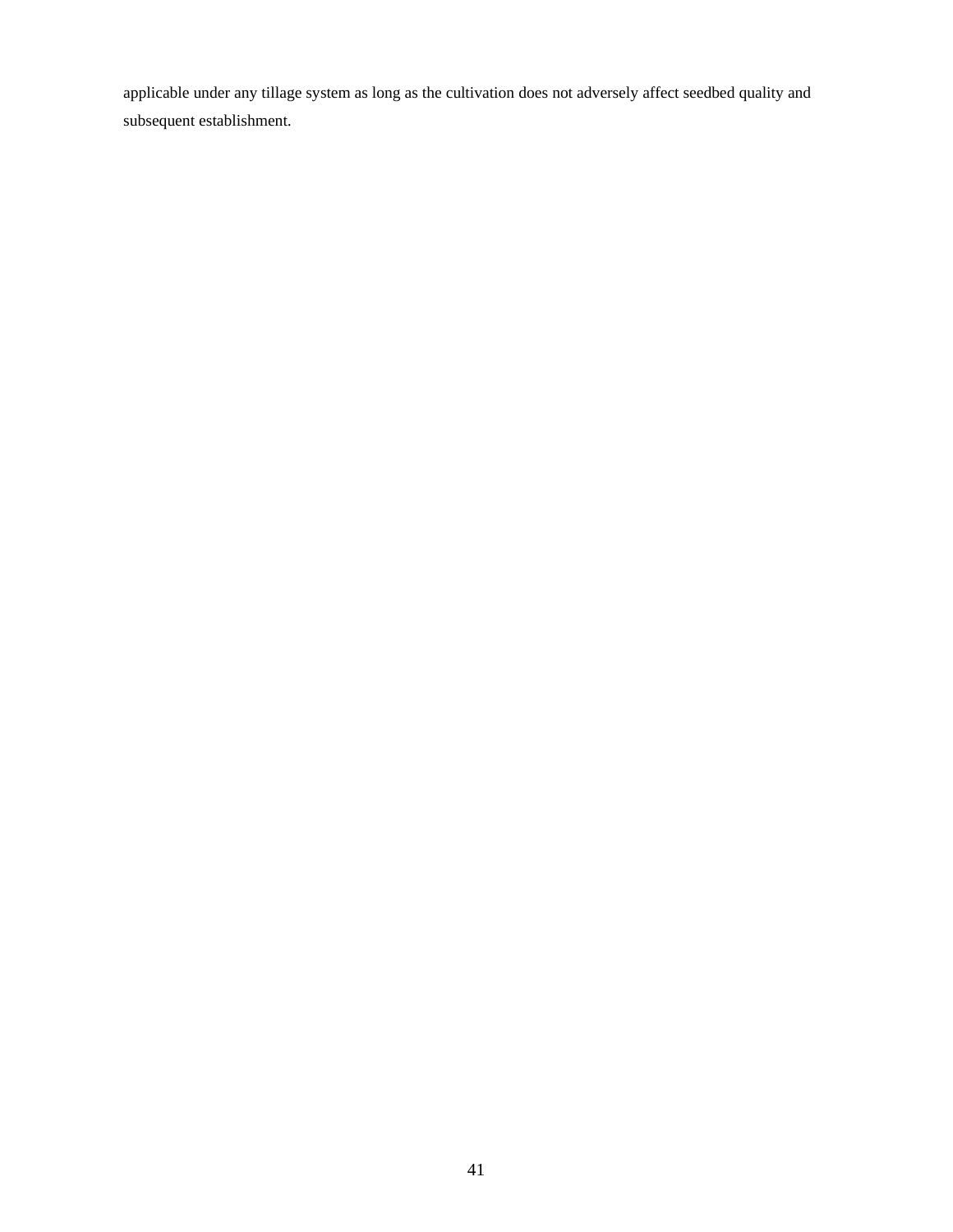#### **Acknowledgments**

Thanks are due to ADAS and TAG technical staff at the sites for carrying out the field work.

#### **References**

- Alam, S.M. (1990). Effect of wheat straw extract on the germination and seedling growth of wheat (cv. Pavon). Wheat information service, **71**: 16-18.
- Blake, J.J., Spink, J.H. and Dyer, C. (2003). Factors affecting cereal establishment and its prediction. Research Review No. 51*.* Home-Grown Cereals Authority, London.
- Cannell, R.Q, Davies, D.B, Mackney, D, Pidgeon, J.D, (1978). The suitability of soils for sequential direct drilling of combine-harvested crops in Britain: a provisional classification. *Outlook on Agriculture,* **9**, number 6.
- Cannell, R.Q. (1983). Crop establishment in relation to soil conditions and cultivations. The yield of cereals, An international seminar on the technology of cereal production, field and productivity.
- Darwinkel, A., (1978). Patterns of tillering and grain production of winter wheat at a wide range of plant densities. *Netherlands Journal of Agricultural Science,* **26**: 383-398.
- Ekeberg, E. (1992). Reduced tillage on loam soil. Soil investigation. *Norwegian Agricultural Research,* **6**: 223-244*.*
- Greenland, D.J., (1977). Soil damage by intensive arable cultivation: temporary or permanent? *Philosophical transactions of the Royal Society. London, (B)*, **281**: 193-208.
- Hulme, M. and Jenkins, G.I. (1998). Climate change scenarios for the UK: scientific report, UKCIP Technical report No.1, Climatic Research Unit, Norwich, 80pp.
- Kimber, R.W.L. (1967). Phytotoxicity from plant residues I. The influence of rotted wheat straw on seedling growth. *Australian Journal of Agricultural Research,* **18**: 361-374.
- Low, A.J. (1972). The effect of cultivation on the structure and other physical characteristics of grassland and arable soils. (1945-1970). *Journal of Soil Science*, **23**: 363-380.
- Molisch, H. (1937). Der Einfluss einer Pflanze auf die andere Alelopathie. Jena, Germany. Fischer (Jena).
- Putnam, A.R, (1985). Allelopathic research in agriculture: Past highlights and potential. In the chemistry of allelopathy: Biochemical interactions among plants. American Chemical Society Symposium Series No. 268, pp.1-8 Ed. AC Thompson, Washington DC, USA: American Chemical Society.
- Silgram, M, Shepherd, M. (1999). The effects of cultivation on soil mineralisation. *Advances in Agronomy,*  **65**: 267-311.
- Spink, J. H, Foulkes, M. J., Gay, A., Bryson, R., Berry, P. M., Sylvester-Bradley, R., Semere, T., Clare, R. W., Scott, R. K., Kettlewell, P. S., and Russell, G. (2000a). "Reducing winter wheat production costs through crop intelligence information on variety and sowing date, rotational position, and canopy management in relation to drought and disease control" Project Report No. 235. Home-Grown Cereals Authority, London.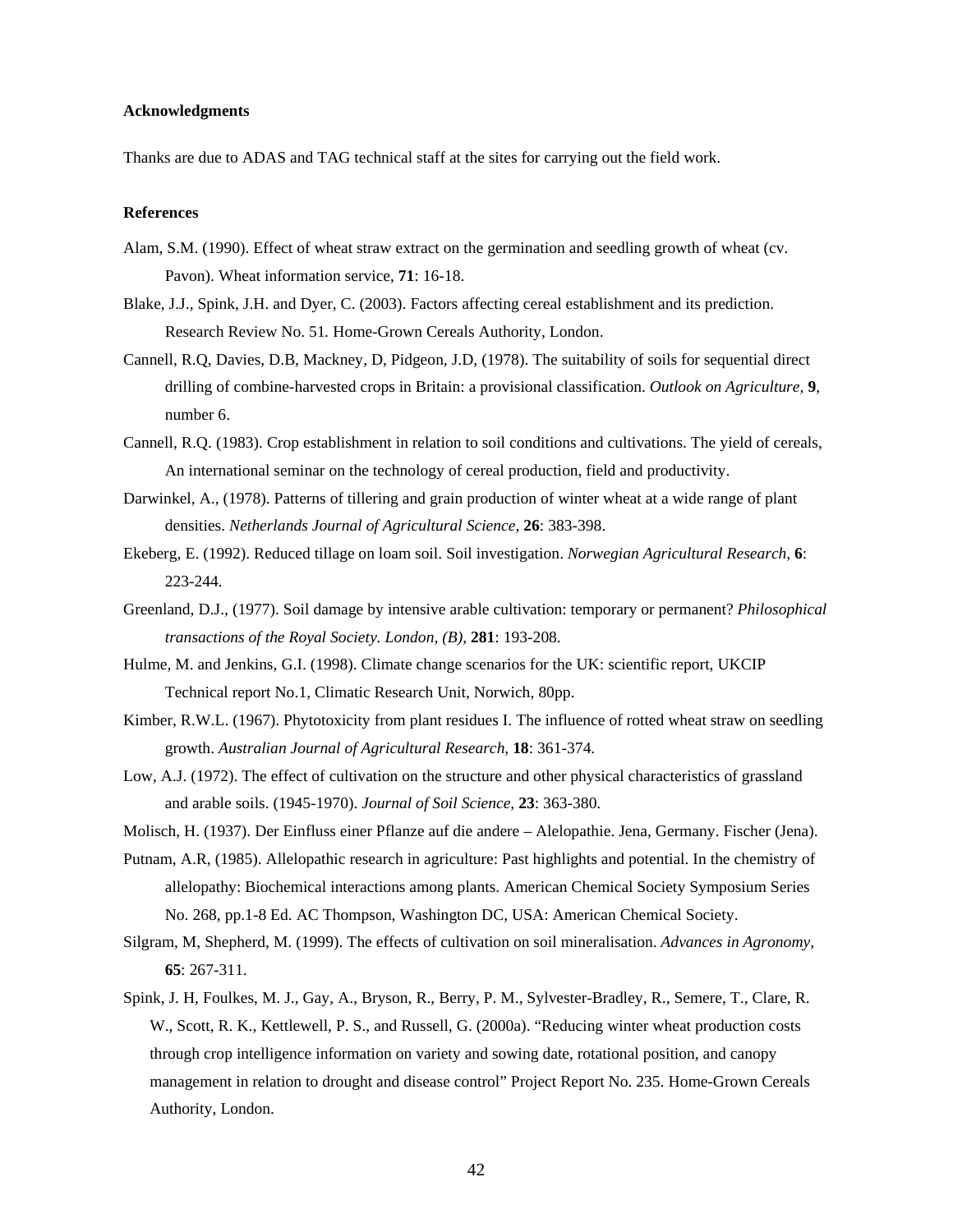- Stokes, D.T., Scott, R.K., Tilston, C.H., Cowie, G. and Sylvester-Bradley, R. (1992). The effect of soil disturbance on nitrate mineralisation. *Aspects of Applied Biology,* **30**: 279-282.
- Spink, J. H., Whaley, J. M., Semere, T., Wade, A. P., Sparkes, D. L., and Foulkes, M. J. (2000b). "Prediction of optimum plant population in winter wheat" Project Report No. 234. Home-Grown Cereals Authority, London.
- Spink, J. H., Berry, P., Theobald, C., Sparkes, D., Wade, A. P., and Roberts, A. (2005). "The Effect of location and management on the target drilling rate for winter wheat" Project Report No. 361. Home-Grown Cereals Authority, London.
- Whaley, J. H., Sparkes, D. L., Foulkes, M. J., Spink, J. H., Semere, T., and Scott, R. K. (2000). The physiological response of winter wheat to reductions in plant density. *Annals of Applied Biology,* **137:**  165-177.
- Wu, H., Pratley, J., Lemerie, D. and Haig, T. (2000). Evaluation of seedling allelopathy in 453 wheat (*Triticum aestivum* L.) successions against annual rye-grass (*Lolium rigidum*). *Australian Journal of Agricultural Research* **51**: 937-944.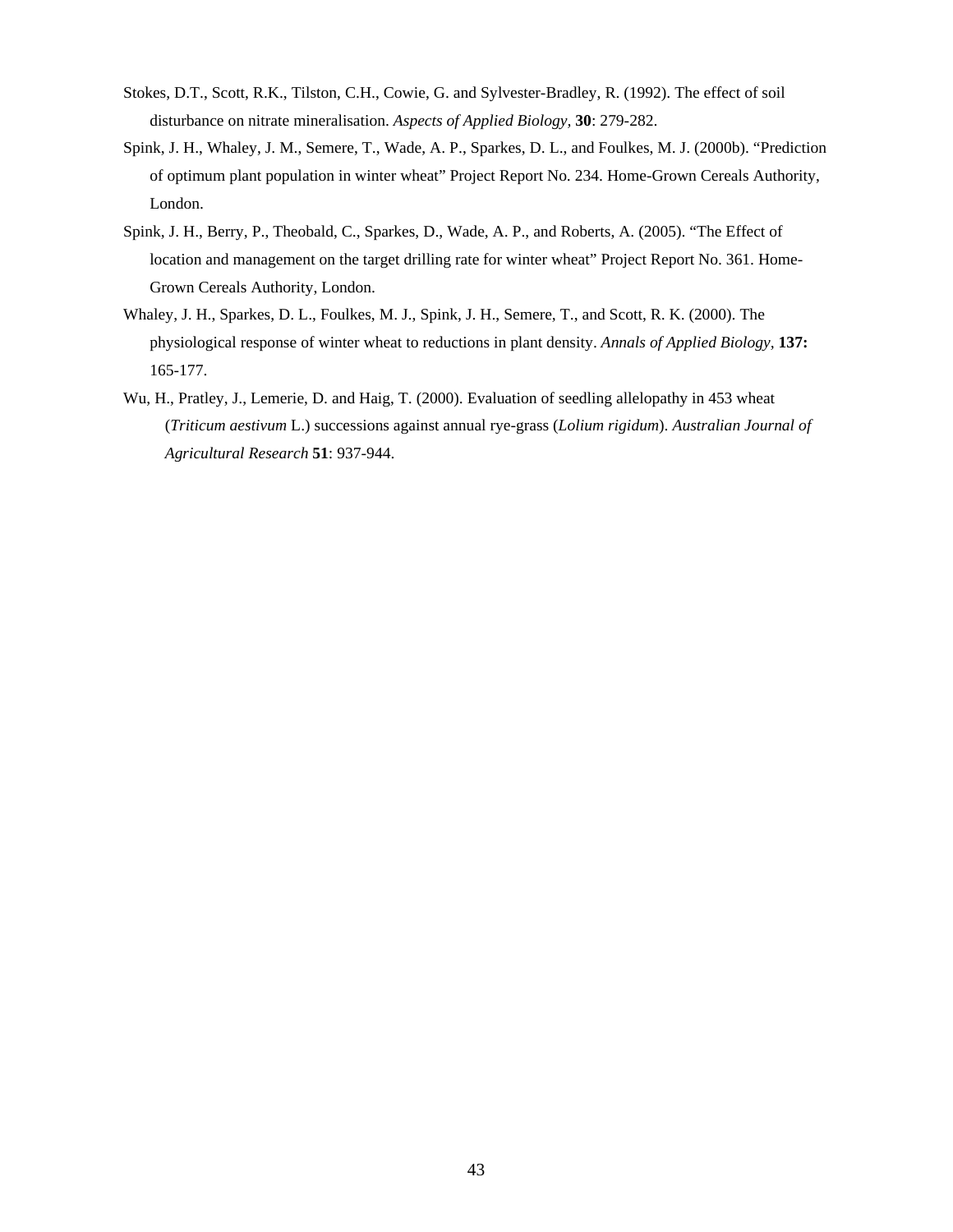# **Appendix A. – Yield Results (t/ha @ 85% dm)**

RM Year 1 (2003 harvest)

|                          |          | <b>Cultivation Method</b> |          |
|--------------------------|----------|---------------------------|----------|
| Seed rate (seeds/ $m2$ ) | Min Till | Min Till $+$ Aut N        | Ploughed |
| 40                       | 9.17     | 8.91                      | 10.64    |
| 80                       | 9.88     | 9.85                      | 11.19    |
| 160                      | 10.79    | 10.88                     | 11.83    |
| 320                      | 11.05    | 11.49                     | 11.89    |
| 640                      | 11.32    | 11.27                     | 11.29    |
|                          |          |                           |          |
| Mean                     | 10.44    | 10.48                     | 11.37    |
|                          |          |                           |          |
| $CV\%$                   |          | 3.3                       |          |
| <b>Cultivation SED</b>   |          | 0.1921                    |          |
| P value                  |          | 0.014                     |          |
| df                       |          | 4                         |          |
| Seed rate SED            |          | 0.1677                    |          |
| P value                  |          | < 0.001                   |          |
| df                       |          | 4                         |          |
| Cult x Seed rate SED     |          | 0.3231                    |          |
| P value                  |          | 0.008                     |          |
| df                       |          | 23                        |          |
|                          |          |                           |          |

BX Year 1 (2003 harvest)

|          | <b>Cultivation Method</b> |          |
|----------|---------------------------|----------|
| Min Till | Min Till $+$ Aut N        | Ploughed |
| 7.30     | 7.38                      | 6.62     |
| 6.84     | 6.91                      | 7.38     |
| 6.66     | 7.26                      | 7.25     |
| 7.47     | 7.96                      | 7.34     |
| 8.12     | 8.32                      | 8.07     |
| 7.28     | 7.57                      | 7.38     |
|          | 4.3                       |          |
|          | 0.1656                    |          |
|          | 0.162                     |          |
|          | $\overline{4}$            |          |
|          | 0.1471                    |          |
|          | < 0.001                   |          |
|          | $\overline{4}$            |          |
|          | 0.2817                    |          |
|          | 0.048                     |          |
|          | 23                        |          |
|          |                           |          |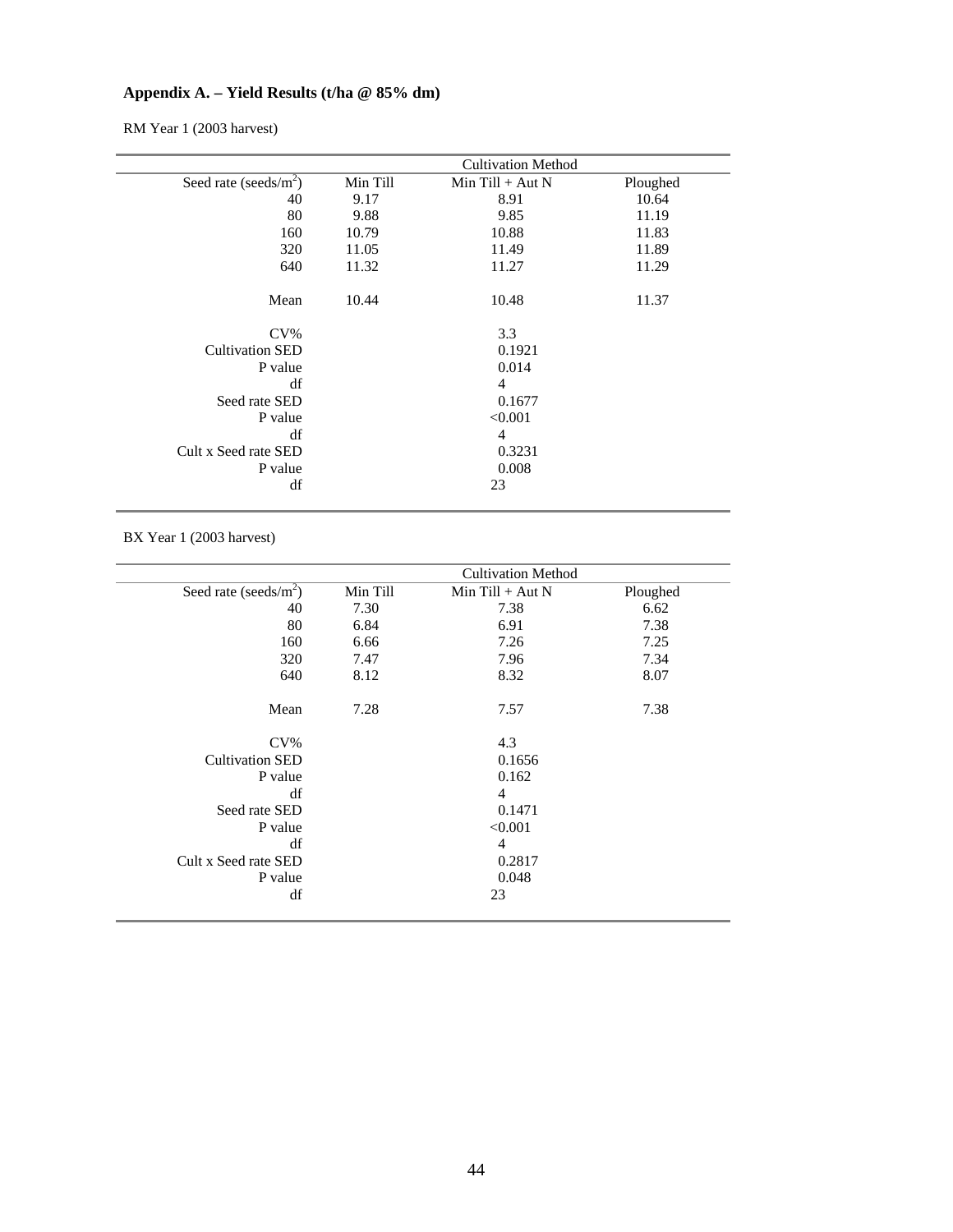|                          |          | <b>Cultivation Method</b> |          |
|--------------------------|----------|---------------------------|----------|
| Seed rate (seeds/ $m2$ ) | Min Till | $Min$ Till + Aut N        | Ploughed |
| 40                       | 8.93     | 8.71                      | 8.57     |
| 80                       |          |                           |          |
|                          |          |                           |          |
|                          |          |                           |          |
|                          | 9.02     | 9.21                      | 8.65     |
| 160                      | 9.74     | 9.55                      | 9.44     |
| 320                      | 9.52     | 9.92                      | 9.27     |
| 640                      | 9.66     | 9.63                      | 9.79     |
|                          |          |                           |          |
| Mean                     | 9.37     | 9.40                      | 9.18     |
|                          |          |                           |          |
| $CV\%$                   |          | 2.7                       |          |
| <b>Cultivation SED</b>   |          | 0.3859                    |          |
| P value                  |          | 0.827                     |          |
| df                       |          | $\overline{4}$            |          |
| Seed rate SED            |          | 0.1173                    |          |
| P value                  |          | < 0.001                   |          |
| df                       |          | $\overline{4}$            |          |
| Cult x Seed rate SED     |          | 0.4266                    |          |
| P value                  |          | 0.104                     |          |
| df                       |          | 23                        |          |
|                          |          |                           |          |

RM Year 2 (2004 harvest)

|                          |          | <b>Cultivation Method</b> |          |
|--------------------------|----------|---------------------------|----------|
| Seed rate (seeds/ $m2$ ) | Min Till | Min Till $+$ Aut N        | Ploughed |
| 40                       | 9.71     | 10.43                     | 11.44    |
| 80                       | 10.82    | 11.11                     | 11.68    |
| 160                      | 11.63    | 12.23                     | 12.34    |
| 320                      | 11.19    | 11.78                     | 11.86    |
| 640                      | 11.47    | 12.05                     | 11.42    |
| Mean                     | 10.96    | 11.52                     | 11.75    |
| $CV\%$                   |          | 3.3                       |          |
| <b>Cultivation SED</b>   |          | 0.2429                    |          |
| P value                  |          | 0.071                     |          |
| df                       |          | 4                         |          |
| Seed rate SED            |          | 0.1795                    |          |
| P value                  |          | < 0.001                   |          |
| Cult x Seed rate SED     |          | 0.3693                    |          |
| P value                  |          | 0.026                     |          |
| df                       |          | 23                        |          |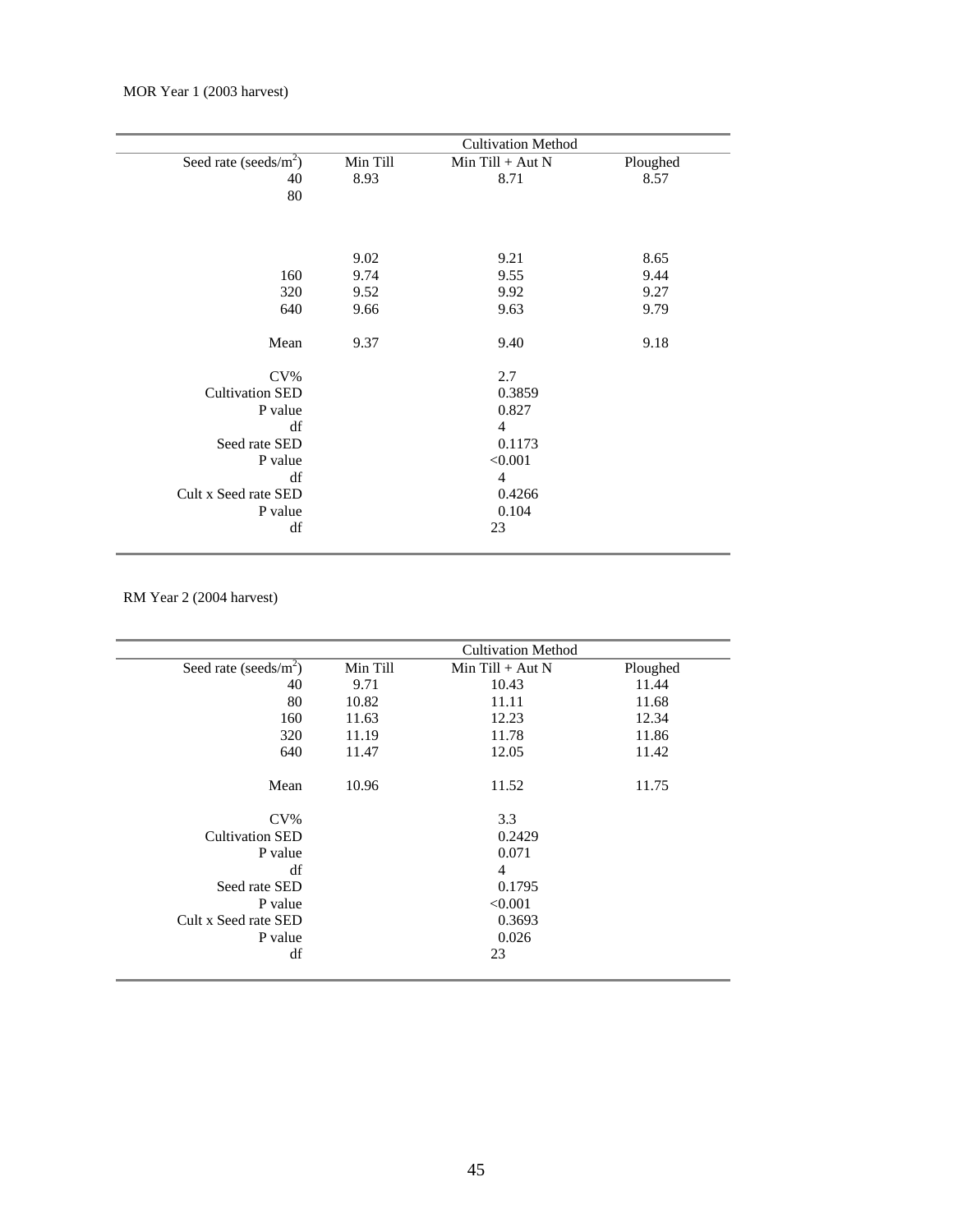BX Year 2 (2004 harvest)

|                           |          | <b>Cultivation Method</b> |          |
|---------------------------|----------|---------------------------|----------|
| Seed rate (seeds/ $m^2$ ) | Min Till | $Min$ Till + Aut N        | Ploughed |
| 40                        | 9.40     | 9.62                      | 6.65     |
| 80                        | 10.51    | 10.92                     | 9.02     |
| 160                       | 11.16    | 11.44                     | 9.94     |
| 320                       | 11.13    | 11.08                     | 11.71    |
| 640                       | 10.12    | 9.81                      | 11.24    |
| Mean                      | 10.47    | 10.57                     | 9.71     |
| $CV\%$                    |          | 4.6                       |          |
| <b>Cultivation SED</b>    |          | 0.1759                    |          |
| P value                   |          | 0.015                     |          |
| df                        |          | $\overline{4}$            |          |
| Seed rate SED             |          | 0.2211                    |          |
| P value                   |          | < 0.001                   |          |
| df                        |          | $\overline{4}$            |          |
| Cult x Seed rate SED      |          | 0.3851                    |          |
| P value                   |          | < 0.001                   |          |
| df                        |          | 23                        |          |

MOR Year 2 (2004 harvest)

|                          |          | <b>Cultivation Method</b> |          |
|--------------------------|----------|---------------------------|----------|
| Seed rate (seeds/ $m2$ ) | Min Till | Min $Till + Aut N$        | Ploughed |
| 40                       | 7.45     | 7.54                      | 5.52     |
| 80                       | 8.43     | 8.71                      | 5.83     |
| 160                      | 9.75     | 9.17                      | 9.43     |
| 320                      | 9.01     | 8.93                      | 10.18    |
| 640                      | 9.58     | 8.88                      | 10.04    |
| Mean                     | 8.844    | 8.646                     | 8.2      |
| $CV\%$                   |          | 14.0                      |          |
| <b>Cultivation SED</b>   |          | 0.656                     |          |
| P value                  |          | 0.633                     |          |
| df                       |          | $\overline{4}$            |          |
| Seed rate SED            |          | 0.563                     |          |
| P value                  |          | < 0.001                   |          |
| df                       |          | $\overline{4}$            |          |
| Cult x Seed rate SED     |          | 1.092                     |          |
| P value                  |          | 0.064                     |          |
| df                       |          | 23                        |          |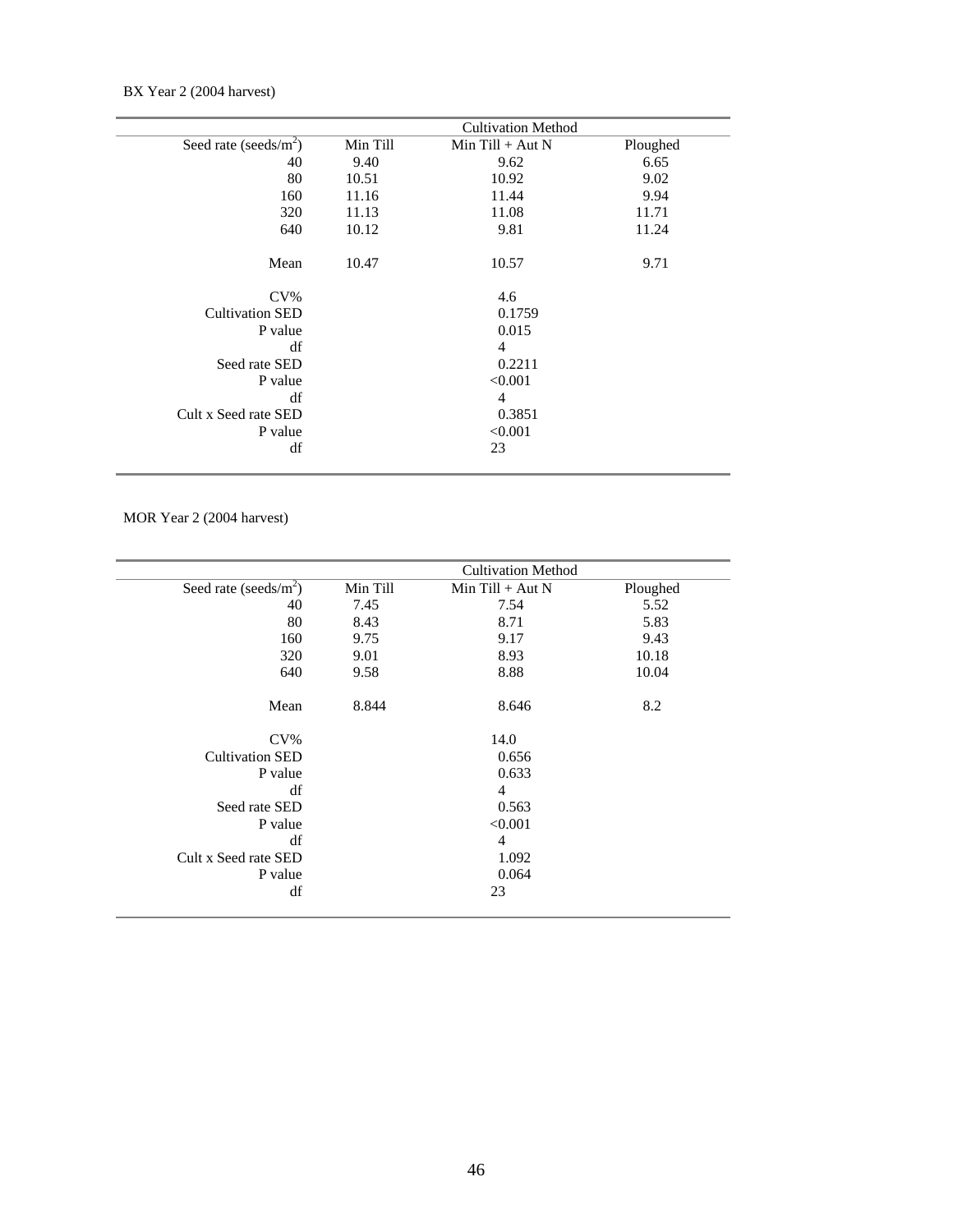|                          |          | <b>Cultivation Method</b> |          |  |
|--------------------------|----------|---------------------------|----------|--|
| Seed rate (seeds/ $m2$ ) | Min Till | $Min$ Till + Aut N        | Ploughed |  |
| 40                       | 6.82     | 7.33                      | 8.79     |  |
| 80                       | 8.17     | 8.30                      | 9.47     |  |
| 160                      | 8.99     | 9.23                      | 10.43    |  |
| 320                      | 9.41     | 9.44                      | 9.70     |  |
| 640                      | 8.79     | 9.44                      | 9.98     |  |
| Mean                     | 8.44     | 8.75                      | 9.67     |  |
| $CV\%$                   |          | 4.8                       |          |  |
| <b>Cultivation SED</b>   |          | 0.218                     |          |  |
| P value                  |          | 0.011                     |          |  |
| df                       |          | 4                         |          |  |
| Seed rate SED            |          | 0.201                     |          |  |
| P value                  |          | < 0.001                   |          |  |
| df                       |          | 4                         |          |  |
| Cult x Seed rate SED     |          | 0.380                     |          |  |
| P value                  |          | 0.108                     |          |  |
| df                       |          | 24                        |          |  |
|                          |          |                           |          |  |

BX Year 3 (2005 harvest)

|                          |          | <b>Cultivation Method</b> |          |
|--------------------------|----------|---------------------------|----------|
| Seed rate (seeds/ $m2$ ) | Min Till | Min Till $+$ Aut N        | Ploughed |
| 40                       | 9.514    | 10.138                    | 9.613    |
| 80                       | 11.603   | 11.768                    | 10.948   |
| 160                      | 12.397   | 12.053                    | 12.001   |
| 320                      | 12.176   | 12.173                    | 11.655   |
| 640                      | 12.222   | 11.816                    | 11.717   |
| Mean                     | 11.582   | 11.589                    | 11.187   |
| $CV\%$                   |          | 4.6                       |          |
| <b>Cultivation SED</b>   |          | 0.1729                    |          |
| P value                  |          | 0.042                     |          |
| df                       |          | $\overline{4}$            |          |
| Seed rate SED            |          | 0.2232                    |          |
| P value                  |          | < 0.001                   |          |
| df                       |          | 4                         |          |
| Cult x Seed rate SED     |          | 0.3867                    |          |
| P value                  |          | 0.598                     |          |
| df                       |          | 23                        |          |
|                          |          |                           |          |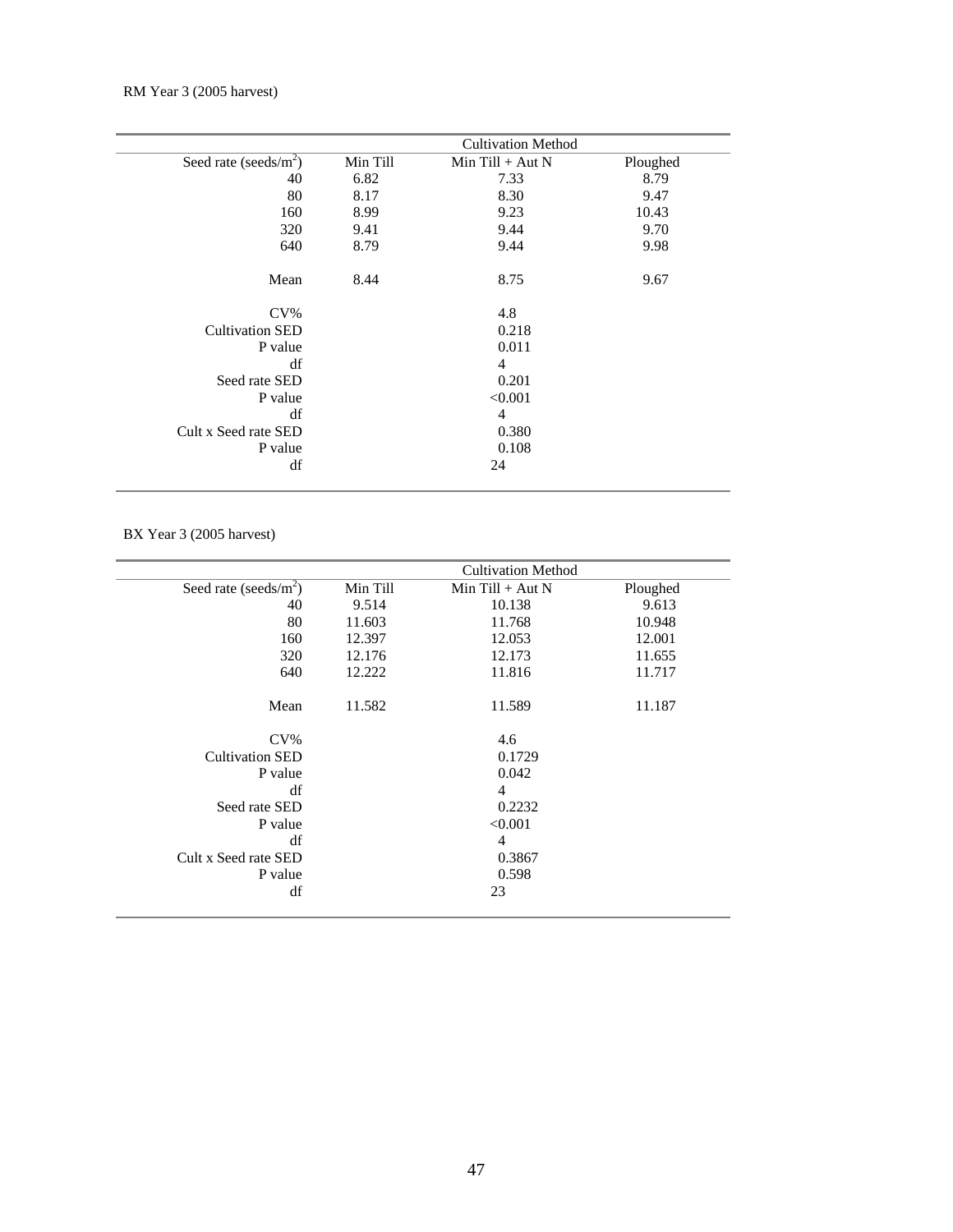|                          |          | <b>Cultivation Method</b> |          |
|--------------------------|----------|---------------------------|----------|
| Seed rate (seeds/ $m2$ ) | Min Till | Min Till $+$ Aut N        | Ploughed |
| 40                       | 10.26    | 10.46                     | 10.24    |
| 80                       | 10.76    | 10.65                     | 10.75    |
| 160                      | 11.32    | 11.28                     | 11.37    |
| 320                      | 11.22    | 11.39                     | 11.25    |
| 640                      | 11.11    | 11.09                     | 10.69    |
| Mean                     | 10.93    | 10.97                     | 10.86    |
| $CV\%$                   |          |                           |          |
| <b>Cultivation LSD</b>   |          | 0.14                      |          |
| P value                  |          | 0.260                     |          |
| df                       |          | $\overline{4}$            |          |
| Seed rate LSD            |          | 0.19                      |          |
| P value                  |          | 0.0001                    |          |
| Cult x Seed rate LSD     |          | 0.32                      |          |
| P value                  |          | 0.242                     |          |
| df                       |          | 28                        |          |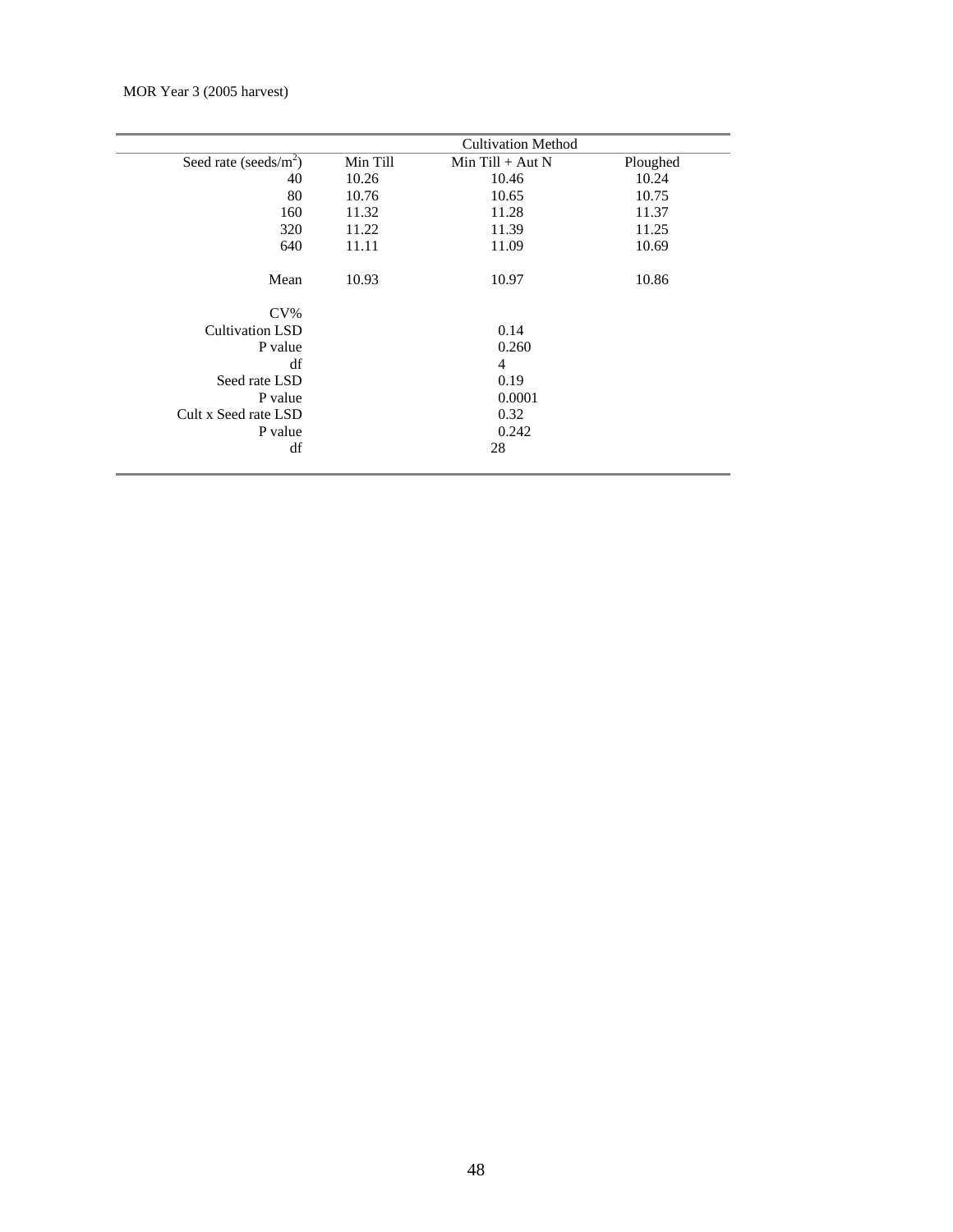# **Appendix B. – Site Details**

Year 1 – 2003 harvest year

| Site:<br>Year:     | RM<br>2003                         |                      |                      |  |  |
|--------------------|------------------------------------|----------------------|----------------------|--|--|
| Trial Location:    | Flat field, ADAS RM, Preston Wynne |                      |                      |  |  |
| Drainage:          | Good                               |                      |                      |  |  |
| Soil type:         | Silty Clay Loam                    | Bromyard series      |                      |  |  |
| Soil analysis:     |                                    |                      | Date sampled         |  |  |
|                    | pH                                 | 6.7                  | 04/11/03             |  |  |
|                    | $P$ (index)                        | $\overline{2}$       | 04/11/03             |  |  |
|                    | K (index)                          | $2+$                 | 04/11/03             |  |  |
|                    | Mg (index)                         | $\overline{c}$       | 04/11/03             |  |  |
|                    | Year                               |                      |                      |  |  |
| Previous cropping: | 2002                               | <b>Winter Oats</b>   |                      |  |  |
|                    | 2001                               | Winter Wheat         |                      |  |  |
|                    | 2000                               | Forage Maize         |                      |  |  |
|                    | Date                               |                      |                      |  |  |
| Sowing date:       | 19/09/2002                         |                      |                      |  |  |
|                    |                                    | Equipment used       | Date                 |  |  |
| Cultivations:      |                                    | Sub soil             | 13/9/02              |  |  |
|                    | Plough treatment                   | Plough               | 19/9/02              |  |  |
|                    |                                    | <b>Power Harrow</b>  | 19/9/02              |  |  |
|                    | Min till treatment                 | Pegasus Discs        | 19/9/02              |  |  |
| Drill type:        |                                    | Disc Drill           | 19/9/02              |  |  |
|                    | Products                           | Rates                | Date                 |  |  |
| Herbicides:        | Topik                              | $0.2$ l/ha           | 10/10/02             |  |  |
|                    | Panther                            | 1.01/ha              | 26/2/03              |  |  |
|                    | Arelon                             | 3.01/ha              | 26/2/03              |  |  |
|                    | Cheetah S                          | $0.71$ /ha           | 24/3/03              |  |  |
|                    | Eagle                              | $40 \text{ g/ha}$    | 15/4/03              |  |  |
| Insecticides:      | Cyperkill                          | $0.25$ l/ha          | 10/10/02             |  |  |
|                    | Cyperkill                          | $0.25$ l/ha          | 27/02/03             |  |  |
| Molluscicides:     |                                    | 4.9 kg/ha            | 8/10/02              |  |  |
|                    | Hardy Slug pellets<br>Draza        | $2.3$ kg/ha          | 8/10/02              |  |  |
|                    | Hardy Slug pellets                 | $7.5$ kg/ha          |                      |  |  |
|                    | Draza                              | $2.2$ kg/ha          | 31/10/02<br>31/10/02 |  |  |
|                    |                                    | 7.5 kg/ha            |                      |  |  |
|                    | Hardy Slug pellets<br>Draza        | $2.8$ kg/ha          | 25/11/02<br>25/11/02 |  |  |
|                    |                                    |                      |                      |  |  |
| Fertiliser:        | Ammonium Sulphate                  | S 39.9 kg/ha         | 13/3/03              |  |  |
|                    | Ammonium Sulphate                  | N 13.6 kg/ha         | 13/3/03              |  |  |
|                    | Nitram                             | N 30.0 kg/ha         | 31/3/03              |  |  |
|                    | Nitram                             | N 63.6 kg/ha         | 11/4/03              |  |  |
|                    | Nitram                             | N 39.9 kg/ha         | 14/5/03              |  |  |
| Fungicides:        | Landmark                           | $0.5$ l/ha           | 9/5/03               |  |  |
|                    | Amistar                            | $0.5\ \mathrm{l/ha}$ | 28/5/03              |  |  |
|                    | Opus                               | $0.7$ l/ha           | 28/5/03              |  |  |
| Growth Regulators  | Chlormequat                        | $1.25$ l/ha          | 15/4/03              |  |  |
|                    | Moddus                             | $0.2$ l/ha           | 15/4/03              |  |  |
|                    |                                    |                      |                      |  |  |
| Harvest Date:      |                                    |                      | 14/8/03              |  |  |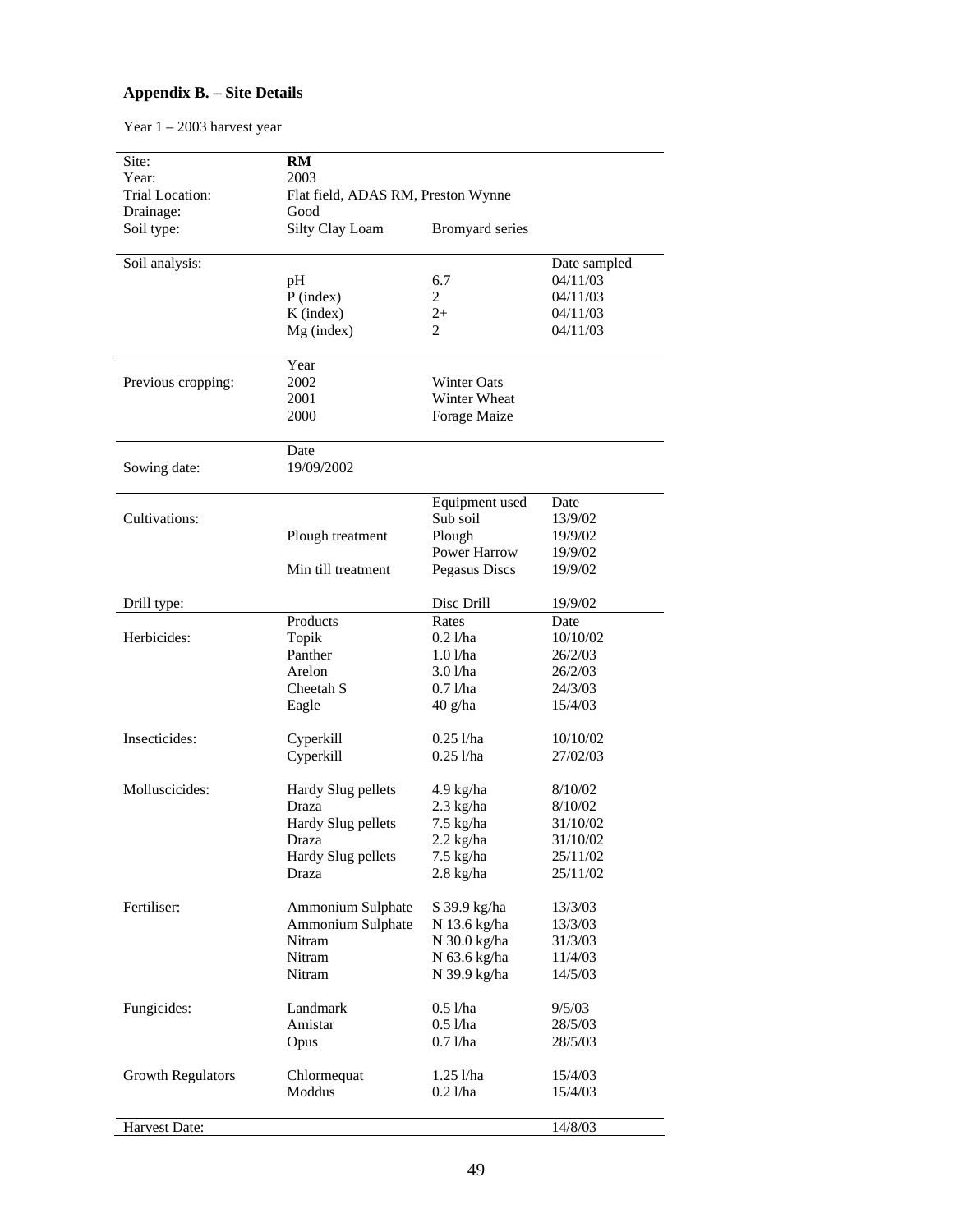| Site:<br>Year:<br>Trial Location:<br>OS grid ref. |                                                  | BX<br>2002/03<br>Long Field<br>SO 339638                                                                                                                                              |                                                                              |
|---------------------------------------------------|--------------------------------------------------|---------------------------------------------------------------------------------------------------------------------------------------------------------------------------------------|------------------------------------------------------------------------------|
| Drainage:<br>Soil type:                           |                                                  | Wetness class II - slowly permeable<br>Hanslope clay                                                                                                                                  |                                                                              |
| Soil analysis:                                    | pH<br>$P$ (index)<br>$K$ (index)<br>$Mg$ (index) | 7.0<br>$\overline{c}$<br>$\overline{c}$<br>$\overline{2}$                                                                                                                             |                                                                              |
| Previous cropping:                                | Year<br>01/02<br>00/01<br>99/00                  | Crop<br>Winter beans<br>W. wheat<br>W. wheat                                                                                                                                          |                                                                              |
| Sowing date:                                      |                                                  |                                                                                                                                                                                       | Date<br>1/10/02                                                              |
| Cultivations:                                     |                                                  | Equipment used<br>Plough and press<br>Disc<br>Power harrow                                                                                                                            | Date<br>17/09/02<br>18/09/02<br>30/09/02                                     |
| Drill type:                                       |                                                  | Roll<br>3 m Sulky                                                                                                                                                                     | 2/10/02<br>1/10/02                                                           |
| Herbicides:                                       |                                                  | Products and rates<br>4.00 l/ha<br>Crystal<br>Duplosan<br>$1.00$ $1/ha$<br>Ipu<br>$3.00$ l/ha<br>Panther<br>$0.512$ l/ha<br>Monitor<br>$25.00$ g/ha<br>$0.293$ l/ha<br><b>Starane</b> | Date<br>07/10/02<br>25/02/03<br>25/02/03<br>25/02/03<br>27/05/03<br>27/05/03 |
| Insecticides:                                     |                                                  | $0.244$ l/ha<br>Cypermethrin                                                                                                                                                          | 25/02/03                                                                     |
| Fertiliser:                                       | $P$ @<br>$K$ @<br>N@                             |                                                                                                                                                                                       |                                                                              |
|                                                   |                                                  | 115.923 kg/ha<br>Nitram<br>7:21:0:0<br>400.00 l/ha<br>Nuram 37<br>3000.00 l/ha<br>Nuram 37<br>2000.00 l/ha                                                                            | 11/10/02<br>14/03/03<br>29/03/03<br>26/04/03                                 |
| Fungicides:                                       |                                                  | <b>Bravo</b><br>$0.756$ l/ha<br>0.488 l/ha<br>Amistar<br>$0.488$ l/ha<br>Opus<br>$0.756$ l/ha<br>Opera                                                                                | 16/04/03<br>06/05/03<br>06/05/03<br>30/05/03                                 |
| Harvest Date:                                     |                                                  | 09.08.03                                                                                                                                                                              |                                                                              |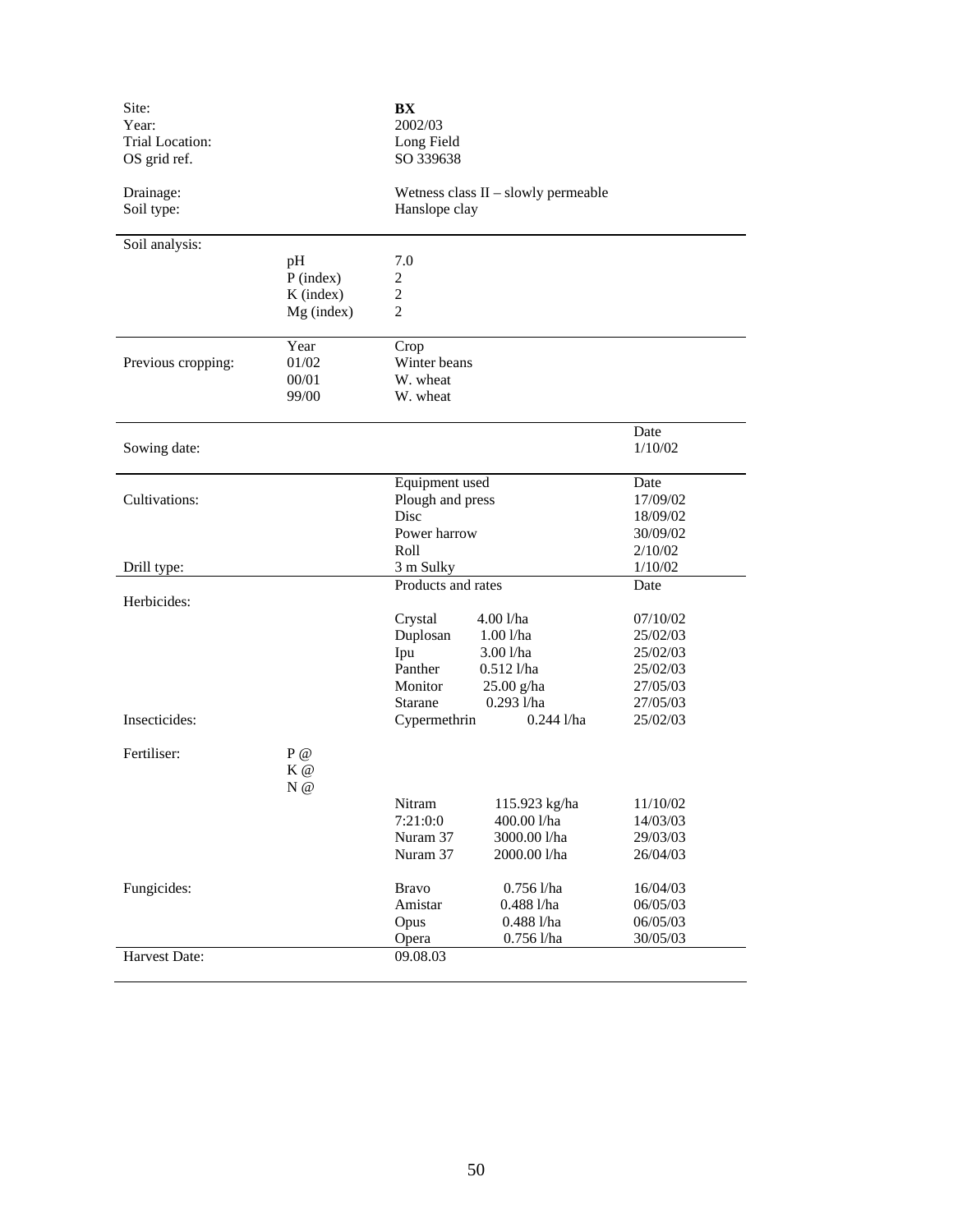| Year:<br>Trial Location: | 2003                                  |                            |              |  |  |  |
|--------------------------|---------------------------------------|----------------------------|--------------|--|--|--|
| OS grid ref.             | Chapel Field, Hall Farm<br>TG 048 013 |                            |              |  |  |  |
| Drainage:                | Good                                  |                            |              |  |  |  |
| Soil type:               | Loamy sand. Burlingham series         |                            |              |  |  |  |
| Soil analysis:           |                                       |                            | Date sampled |  |  |  |
|                          | pH                                    | 7.4                        | August 03    |  |  |  |
|                          | $P$ (index)                           | $1+$                       | August 03    |  |  |  |
|                          | $K$ (index)                           | $\mathbf{1}$               | August 03    |  |  |  |
|                          | $Mg$ (index)                          | $1-$                       | August 03    |  |  |  |
|                          | Year                                  | Crop                       |              |  |  |  |
| Previous cropping:       | 2002                                  | Winter beans               |              |  |  |  |
|                          | 2001                                  | Winter barley              |              |  |  |  |
|                          |                                       |                            | Date         |  |  |  |
| Sowing date:             |                                       |                            | 19/09/02     |  |  |  |
|                          |                                       | Equipment used             | Date         |  |  |  |
| Cultivations:            | Min till                              | $Tera\text{-}disc + press$ | 16/09/02     |  |  |  |
|                          | Plough                                | $Plough + press$           | 08/09/05     |  |  |  |
| Drill type:              | Vaderstad                             | Cultivator drill           | 19/09/05     |  |  |  |
|                          |                                       | Products and rates         | Date         |  |  |  |
| Herbicides:              |                                       | <b>IPU</b><br>2.01/ha      | 15/11/02     |  |  |  |
|                          |                                       | Treflan<br>$1.5$ $1/ha$    | 15/11/02     |  |  |  |
|                          |                                       | Duplosan 0.75 l/ha         | 15/11/02     |  |  |  |
|                          |                                       | Topik<br>$0.081$ /ha       | 31/03/03     |  |  |  |
|                          |                                       | Starane XL 1.0 l/ha        | 30/04/03     |  |  |  |
|                          |                                       | Ally<br>$0.02$ g/ha        | 30/04/05     |  |  |  |
| Insecticides:            |                                       | Toppel 10<br>$0.25$ l/ha   | 15/11/02     |  |  |  |
| Growth Regulator:        |                                       | Chlormequat 2.2 l/ha       | 31/03/03     |  |  |  |
|                          |                                       | Terpal<br>$0.75$ l/ha      | 21/05/05     |  |  |  |
| Fertiliser:              |                                       | Nitrogen<br>100 kg/ha      | 25/03/03     |  |  |  |
|                          |                                       | Sulphur<br>7 kg/ha         | 25/03/03     |  |  |  |
|                          |                                       | Nitrogen<br>102 kg/ha      | 02/05/03     |  |  |  |
|                          |                                       | Sulphur<br>8 kg/ha         | 02/05/03     |  |  |  |
| Fungicides:              |                                       | $0.2$ l/ha<br>Opus         | 30/04/05     |  |  |  |
|                          |                                       | <b>Bravo</b><br>1.01/ha    | 30/04/05     |  |  |  |
|                          |                                       | $0.1$ l/ha<br>Fortress     | 30/04/05     |  |  |  |
|                          |                                       | Opus<br>$0.4$ l/ha         | 29/05/03     |  |  |  |
|                          |                                       | Twist<br>1.01/ha           | 29/05/03     |  |  |  |
|                          |                                       | <b>Bravo</b><br>$0.5$ l/ha | 29/05/03     |  |  |  |
|                          |                                       | Amistar<br>0.31/ha         | 09/06/03     |  |  |  |
|                          |                                       | Folicur<br>0.21/ha         | 09/06/03     |  |  |  |
| Harvest Date:            |                                       |                            | 12/08/03     |  |  |  |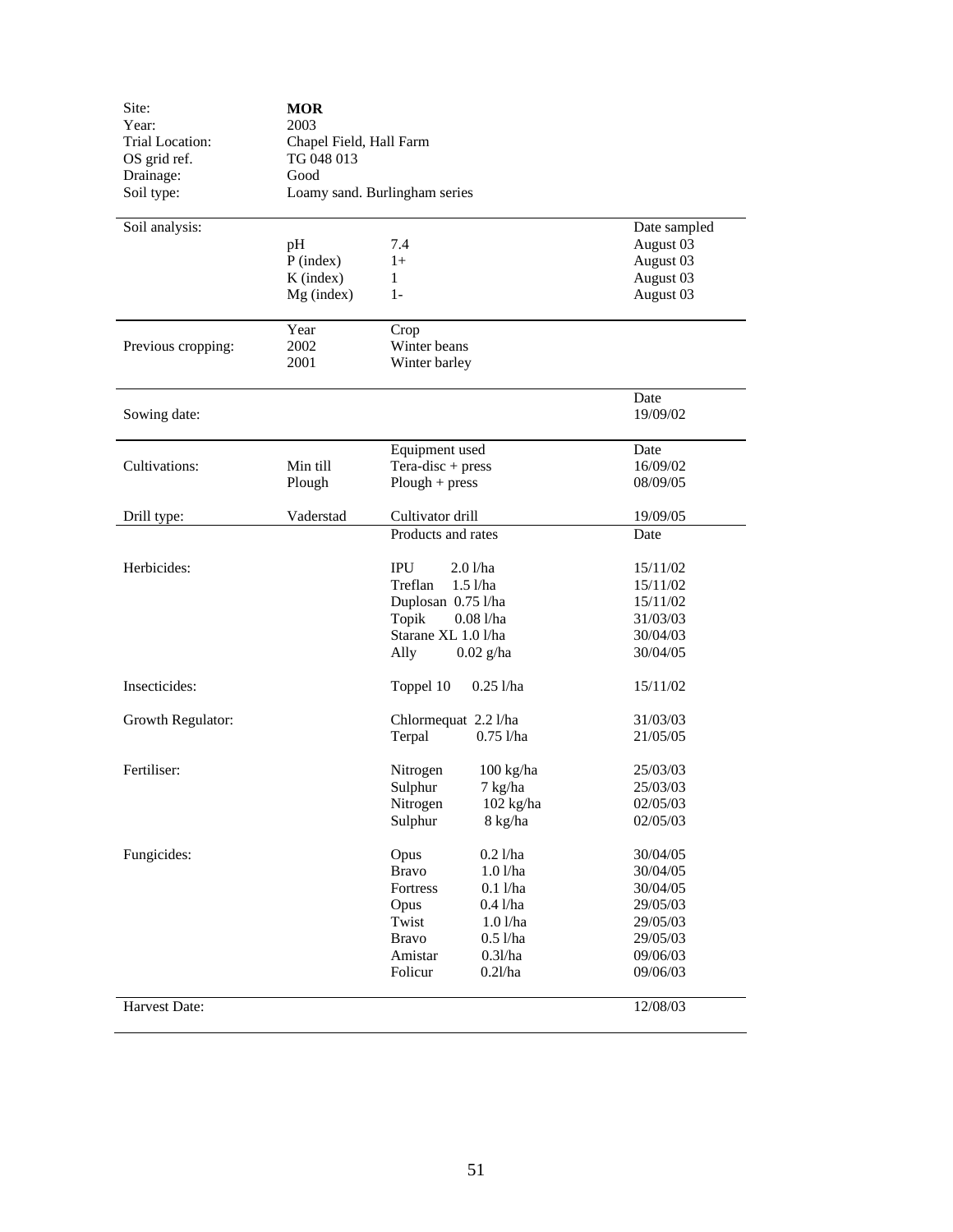| Site:                    | RM                                            |                     |              |  |  |
|--------------------------|-----------------------------------------------|---------------------|--------------|--|--|
| Year:<br>Trial Location: | 2004<br>Bigyard field, ADAS RM, Preston Wynne |                     |              |  |  |
| Drainage:                |                                               |                     |              |  |  |
| Soil type:               | Good<br>Silty Clay Loam                       | Bromyard series     |              |  |  |
|                          |                                               |                     |              |  |  |
| Soil analysis:           |                                               |                     | Date sampled |  |  |
|                          | pH                                            | 6.9                 | 4/11/03      |  |  |
|                          | $P$ (index)                                   | 5                   | 4/11/03      |  |  |
|                          | $K$ (index)                                   | $\overline{4}$      | 4/11/03      |  |  |
|                          | Mg (index)                                    | 3                   | 4/11/03      |  |  |
|                          | Year                                          |                     |              |  |  |
| Previous cropping:       | 2003                                          | Winter Oilseed rape |              |  |  |
|                          | 2002                                          | Winter Wheat        |              |  |  |
|                          | 2001                                          | <b>Winter Oats</b>  |              |  |  |
|                          | Date                                          |                     |              |  |  |
| Sowing date:             | 8/10/2003                                     |                     |              |  |  |
|                          |                                               | Equipment used      | Date         |  |  |
| Cultivations:            |                                               | Pegasus Discs       | 5/9/03       |  |  |
|                          |                                               | Sub soil            | 12/9/03      |  |  |
|                          | Plough treatment                              | Plough              | 22/9/03      |  |  |
|                          |                                               | Power Harrow        | 8/10/03      |  |  |
|                          | Min till treatment                            | Pegasus Discs       | 22/9/03      |  |  |
|                          |                                               | Cambridge Roll      | 8/10/03      |  |  |
| Drill type:              |                                               | Kraus Disc Drill    | 8/10/03      |  |  |
|                          | Products                                      | Rate                | Dates        |  |  |
| Herbicides:              | Crystal                                       | $2.5$ l/ha          | 12/11/03     |  |  |
|                          | Starane XL                                    | $1.0$ l/ha          | 11/5/04      |  |  |
|                          | Topik                                         | $0.125$ l/ha        | 11/5/04      |  |  |
|                          | Contact (Adj)                                 | 1.01/ha             | 11/5/04      |  |  |
|                          |                                               |                     |              |  |  |
| Insecticides:            | Cyperkill                                     | $0.25$ l/ha         | 12/11/03     |  |  |
|                          | Dursban 4                                     | $0.75$ l/ha         | 8/6/04       |  |  |
| Fertiliser:              | Potassium Sulphate                            | S 40.9 kg/ha        | 23/3/04      |  |  |
|                          |                                               | K 45.54 kg/ha       | 23/3/04      |  |  |
|                          | Nitram                                        | N 60.05 kg/ha       | 1/5/04       |  |  |
|                          | Nitram                                        | N 89.03 kg/ha       | 16/5/04      |  |  |
| Fungicides:              | Bravo 500                                     | 1.01/ha             | 30/3/04      |  |  |
|                          | Bravo 500                                     | $1.01$ /ha          | 22/4/04      |  |  |
|                          | Opus                                          | $0.2$ l/ha          | 22/4/04      |  |  |
|                          | Mantra                                        | $0.5$ l/ha          | 22/4/04      |  |  |
|                          | Bravo 500                                     | $0.81$ /ha          | 24/5/04      |  |  |
|                          | Opus                                          | $0.81$ /ha          | 24/5/04      |  |  |
|                          | Twist                                         | $0.81$ /ha          | 24/5/04      |  |  |
| Growth Regulators:       | Chlormequat                                   | $1.25$ l/ha         | 30/3/04      |  |  |
|                          | Chlormequat                                   | 1.01/ha             | 15/4/04      |  |  |
|                          | Moddus                                        | $0.2$ l/ha          | 15/4/04      |  |  |
| Harvest Date:            | 1/9/04                                        |                     |              |  |  |

Year 2 – 2004 harvest year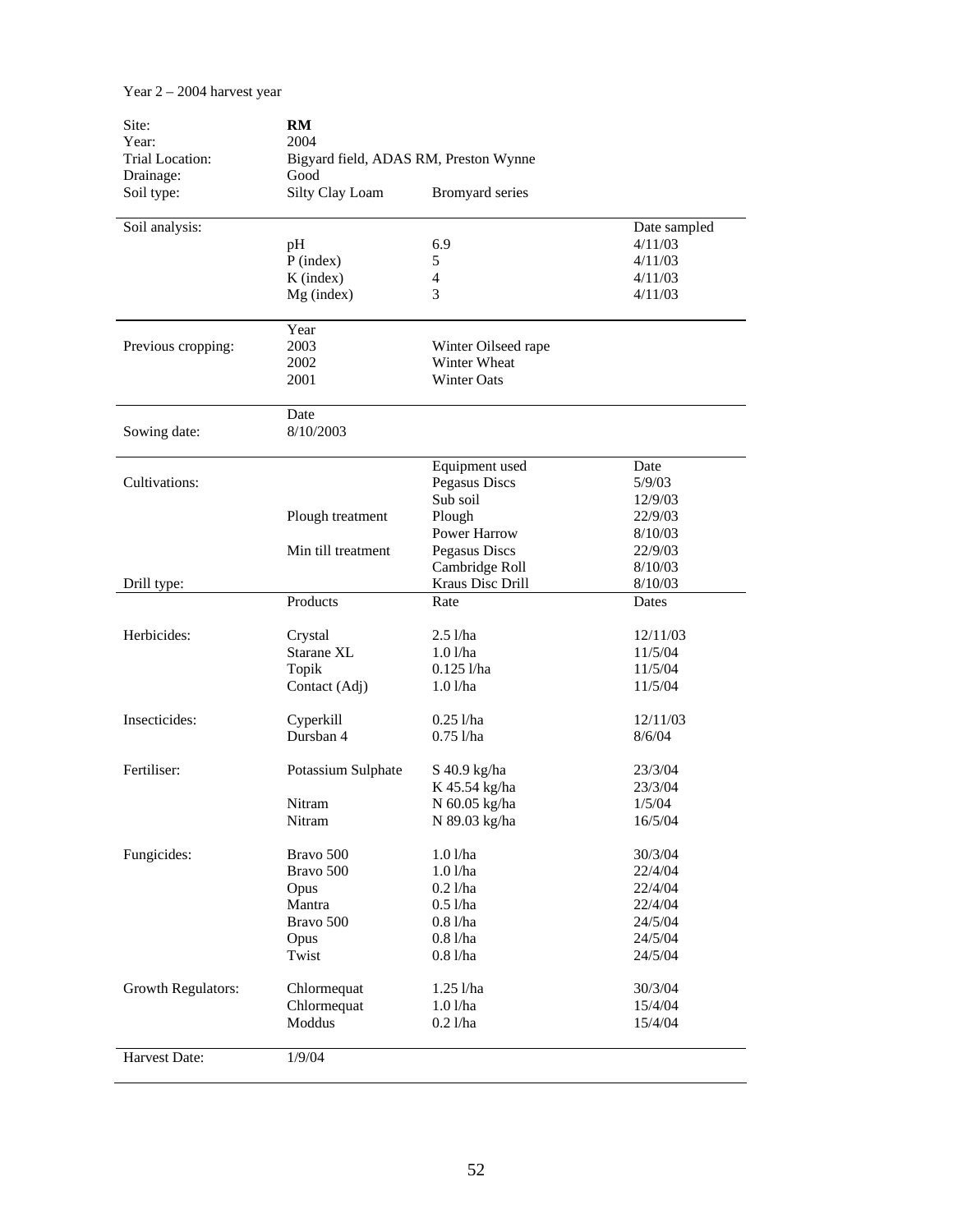| Site:<br>Year:<br>Trial Location:<br>OS grid ref. |                                                | BX<br>20003/04<br>Pamplins North<br>SO 345636                      |                                                                                       |                                                                      |
|---------------------------------------------------|------------------------------------------------|--------------------------------------------------------------------|---------------------------------------------------------------------------------------|----------------------------------------------------------------------|
| Drainage:<br>Soil type:                           |                                                | Hanslope clay                                                      | Wetness class II slowly permeable                                                     |                                                                      |
| Soil analysis:                                    | pH<br>$P$ (index)<br>$K$ (index)<br>Mg (index) | 7.3<br>2<br>3<br>$\overline{2}$                                    |                                                                                       | Date sampled<br>9/10/03                                              |
|                                                   |                                                |                                                                    |                                                                                       |                                                                      |
| Previous cropping:                                | Year<br>02/03<br>01/02<br>00/01                | Crop<br>Winter beans<br>Winter wheat<br>Winter wheat               |                                                                                       |                                                                      |
| Sowing date:                                      |                                                |                                                                    |                                                                                       | Date<br>22/09/03                                                     |
| Emergence date:                                   |                                                | Min Till<br>Ploughed                                               |                                                                                       | 13/10/03<br>24/11/03                                                 |
| Cultivations:                                     |                                                | Equipment used<br>Mole plough<br>Flat lift & roll                  |                                                                                       | Date<br>28/08/03<br>2/09/03                                          |
|                                                   |                                                | <b>Power Harrow</b><br>Machio trial area<br>Drilled plots          |                                                                                       | 2/09/03<br>22/09/03<br>22/09/03                                      |
| Drill type:                                       |                                                | Sulky<br>Products and rates units                                  |                                                                                       | 22/09/03<br>Date                                                     |
| Herbicides:                                       |                                                | Glyphos<br>Crystal<br>Duplosan<br>Lexus 50df<br>Stomp<br>Attribute | 4.00 l/ha<br>4.00 l/ha<br>$1.00$ $1$ /ha<br>$20.00$ g/ha<br>3.30 l/ha<br>$0.105$ l/ha | 22/08/03<br>25/09/03<br>07/12/03<br>07/12/03<br>07/12/03<br>14/04/04 |
| Insecticides:                                     |                                                | Cypermethrin 100<br>Cypermethrin 100<br>Pontoon                    | $0.250$ l/ha<br>$0.250$ l/ha<br>$0.697$ l/ha                                          | 07/12/03<br>04/06/04<br>14/06/04                                     |
| Moluscicides:                                     |                                                | Draza                                                              | 3.500 kg/ha                                                                           | 24/10/03                                                             |
| Fertiliser:                                       |                                                | 7:21:0:0<br>Nuram 37<br>Nuram 37                                   | 400.00 l/ha<br>260.00 l/ha<br>260.00 l/ha                                             | 03/03/04<br>30/03/04<br>14/05/04                                     |
| Fungicides:                                       |                                                | Bravo 500<br>Landmark<br>Opus<br>Landmark                          | 1.00 l/ha<br>$0.501$ /ha<br>$0.197$ l/ha<br>0.697 l/ha                                | 16/04/04<br>12/05/04<br>12/05/04<br>04/06/04                         |
| Harvest Date:                                     |                                                | 7/09/04                                                            |                                                                                       |                                                                      |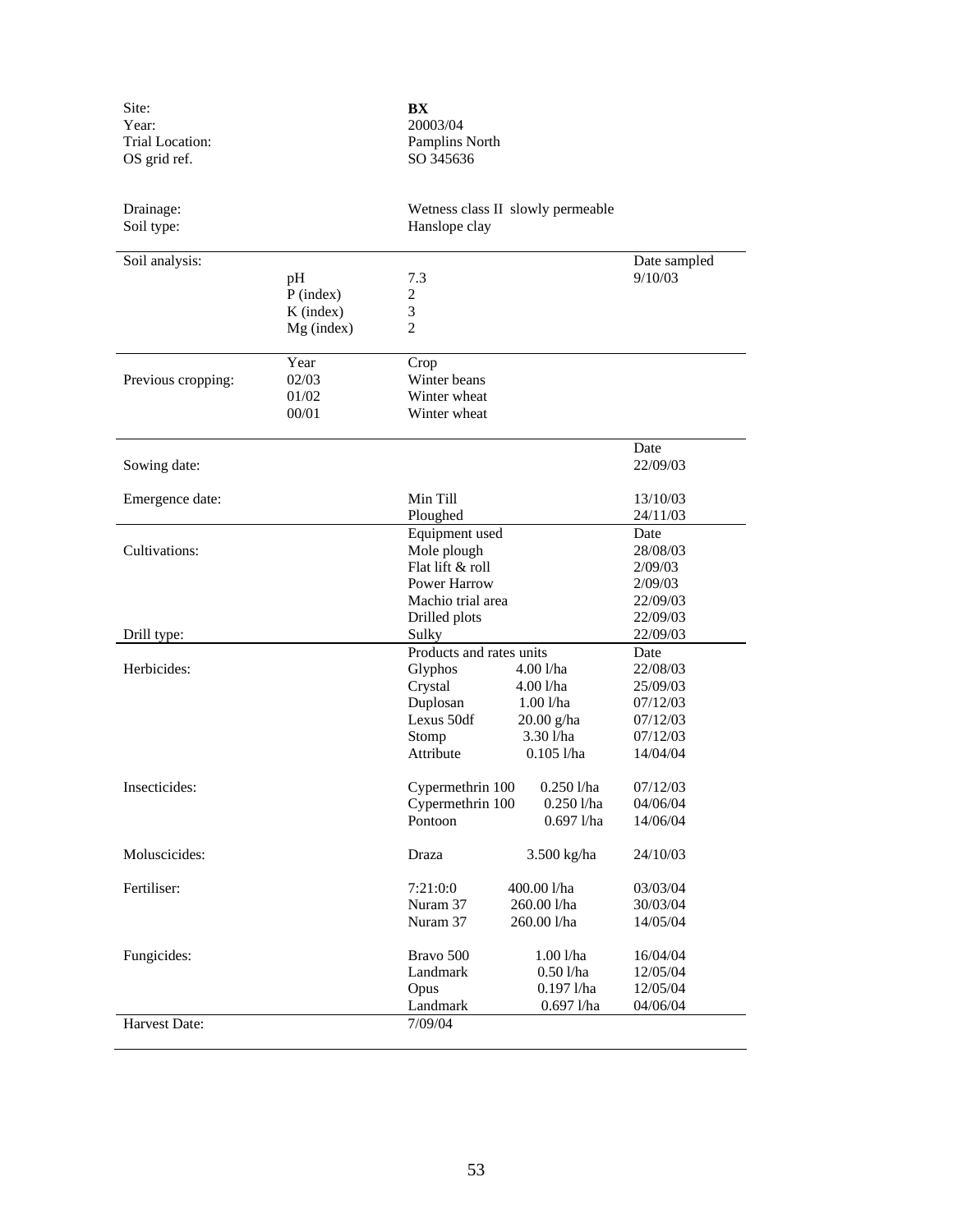| Site:<br>Year:<br><b>Trial Location:</b><br>OS grid ref. | <b>MOR</b><br>2004<br>Hastings, Wood Farm<br>TM 047 977 |                   |                  |
|----------------------------------------------------------|---------------------------------------------------------|-------------------|------------------|
| Drainage:<br>Soil type:                                  | Good<br>Beccles series                                  |                   |                  |
| Soil analysis:                                           |                                                         |                   | Date sampled     |
|                                                          | pH                                                      | 8.2               | August 02        |
|                                                          | $P$ (index)                                             | $3-$              | August 02        |
|                                                          | $K$ (index)                                             | $2 -$             | August 02        |
|                                                          | $Mg$ (index)                                            | $2 -$             | August 02        |
|                                                          | Year                                                    | Crop              |                  |
| Previous cropping:                                       | 2003                                                    | Spring beans      |                  |
|                                                          | 2002                                                    | Winter wheat      |                  |
|                                                          | 2001                                                    | Sugar beet        |                  |
| Sowing date:                                             |                                                         |                   | Date<br>17/09/05 |
|                                                          |                                                         | Equipment used    | Date             |
| Cultivations:                                            | Disc and press                                          | Vaderstad Carrier | 10/09/03         |
|                                                          | Plough and press                                        | Plough            | 10/09/03         |
| Drill type:                                              | Cultivator drill                                        | Vaderstad Rapid   | 17/09/03         |
|                                                          | Products                                                | Rates             | Date             |
| Herbicides:                                              | Panther                                                 | $0.5$ l/ha        | 06/11/03         |
|                                                          | <b>IPU</b>                                              | $2.5$ l/ha        | 06/11/03         |
|                                                          | Duplosan                                                | $0.75$ l/ha       | 06/11/03         |
|                                                          | Platform S                                              | $0.75$ kg/ha      | 09/04/04         |
|                                                          | Topik                                                   | $0.1$ l/ha        | 20/04/04         |
|                                                          | Starane 2                                               | $0.5$ l/ha        | 17/05/04         |
| Insecticides:                                            | <b>Hallmark Zeon</b>                                    | $0.05$ l/ha       | 07/06/04         |
| Fertiliser:                                              | Nitrogen                                                | 40 kg/ha          | 20/02/04         |
|                                                          | Sulphur                                                 | 7 kg/ha           | 20/02/04         |
|                                                          | Nitrogen                                                | 123.8 kg/ha       | 13/04/04         |
|                                                          | Sulphur                                                 | 22 kg/ha          | 13/04/04         |
|                                                          | Nitrogen                                                | 70 kg/ha          | 26/04/04         |
|                                                          | Sulphur                                                 | 12 kg/ha          | 26/04/04         |
| Fungicides:                                              | Opus                                                    | $0.25$ l/ha       | 20/04/04         |
|                                                          | Fortress                                                | $0.1$ l/ha        | 20/04/04         |
|                                                          | <b>Bravo</b>                                            | 1.01/ha           | 20/04/04         |
|                                                          | Opera                                                   | $0.4$ l/ha        | 17/05/04         |
|                                                          | <b>Bravo</b>                                            | 1.01/ha           | 17/05/04         |
|                                                          | Opus                                                    | $0.5$ l/ha        | 17/05/04         |
|                                                          | <b>Swing Gold</b>                                       | $0.5$ l/ha        | 07/06/04         |
| <b>Growth Regulators</b>                                 | Chlormequat                                             | 2.25 l/ha         | 09/04/04         |
|                                                          | Chlormequat (5C)                                        | $0.75$ l/ha       | 20/04/04         |
|                                                          | Terpal                                                  | 1.01/ha           | 17/05/04         |
| Harvest Date:                                            |                                                         |                   | 18/08/04         |
|                                                          |                                                         |                   |                  |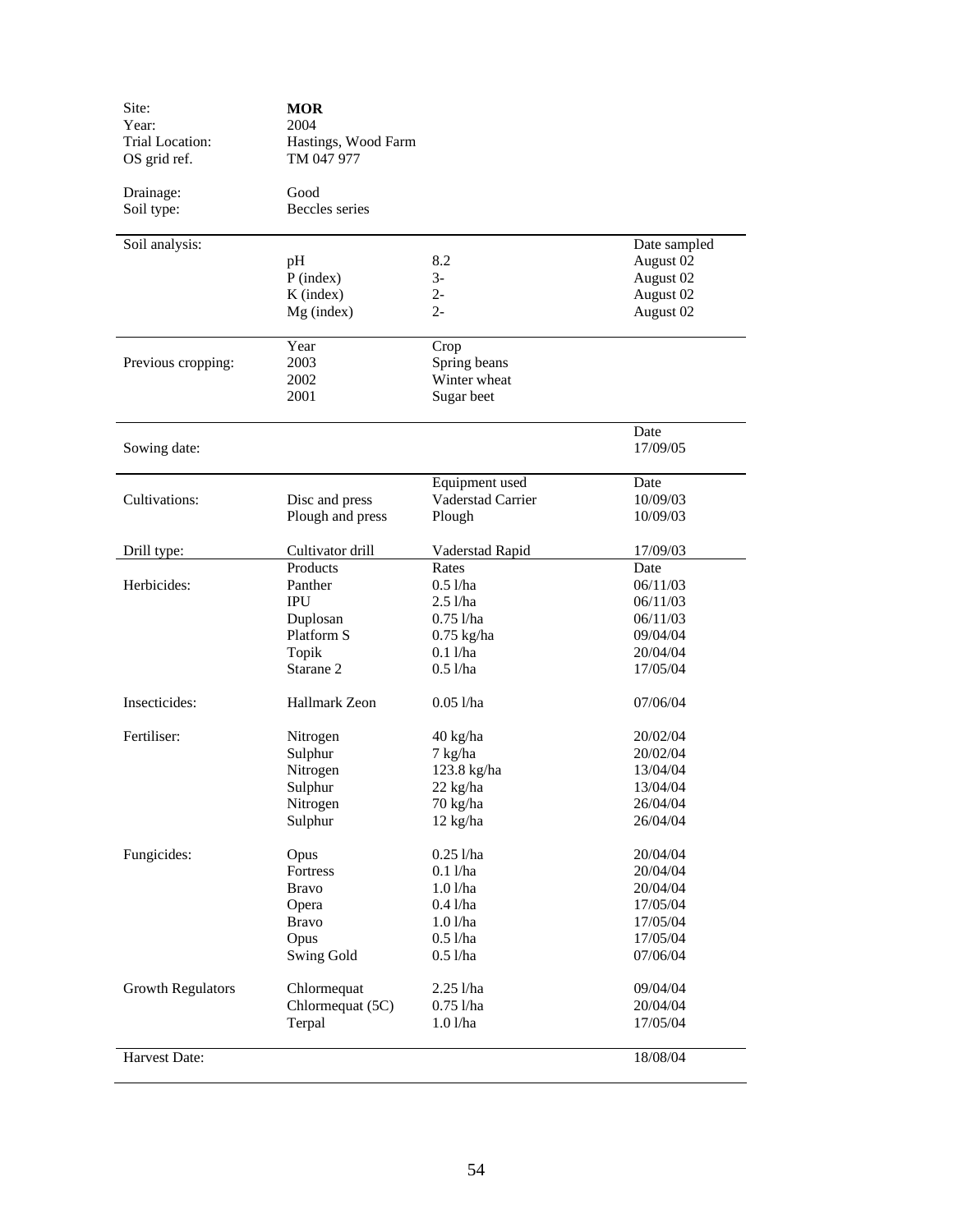# Year 3 – 2005 harvest year

| Site:<br>Year:           | RM<br>2005                           |                     |              |  |  |  |
|--------------------------|--------------------------------------|---------------------|--------------|--|--|--|
| Trial Location:          | Stoney field, ADAS RM, Preston Wynne |                     |              |  |  |  |
| Drainage:                | Good                                 |                     |              |  |  |  |
| Soil type:               | Silty Clay Loam                      | Bromyard series     |              |  |  |  |
| Soil analysis:           |                                      |                     | Date sampled |  |  |  |
|                          | pH                                   | 6.6                 | 17/11/04     |  |  |  |
|                          | $P$ (index)                          | $\overline{2}$      | 17/11/04     |  |  |  |
|                          | $K$ (index)                          | $2+$                | 17/11/04     |  |  |  |
|                          | Mg (index)                           | 3                   | 17/11/04     |  |  |  |
|                          | Year                                 |                     |              |  |  |  |
| Previous cropping:       | 2004                                 | <b>Winter Oats</b>  |              |  |  |  |
|                          | 2003                                 | Winter Wheat        |              |  |  |  |
|                          | 2002                                 | Winter Oilseed rape |              |  |  |  |
|                          | Date                                 |                     |              |  |  |  |
| Sowing date:             | 11/10/2004                           |                     |              |  |  |  |
|                          |                                      | Equipment used      | Date         |  |  |  |
| Cultivations:            |                                      | Sub soil            | 23/8/04      |  |  |  |
|                          | Plough treatment                     | Plough              | 5/10/04      |  |  |  |
|                          |                                      | <b>Power Harrow</b> | 6/10/04      |  |  |  |
| Drill type:              | Min till treatment                   | Kraus Disc Drill    | 11/10/04     |  |  |  |
|                          | Products                             | Rates               | Date         |  |  |  |
| Herbicides:              | Glyphosphate                         | $3.01$ /ha          | 15/9/04      |  |  |  |
|                          | Topik                                | $0.125$ l/ha        | 12/11/04     |  |  |  |
|                          | Cropoil (Adj)                        | 1.01/ha             | 12/11/04     |  |  |  |
|                          | Isoproturon 500                      | $2.5$ l/ha          | 14/3/05      |  |  |  |
|                          | <b>Tigress</b>                       | 2.01/ha             | 12/4/05      |  |  |  |
|                          | Eagle                                | $25$ g/ha           | 22/4/05      |  |  |  |
|                          | Ally                                 | $20$ g/ha           | 22/4/05      |  |  |  |
| Insecticides:            | Cyperkill                            | $0.25$ l/ha         | 12/11/04     |  |  |  |
| Molluscicides:           | Hardy slug pellets                   | $4.0 \text{ kg/ha}$ | 13/4/05      |  |  |  |
| Fertiliser:              | Ammonium Sulphate                    | S 34.0 kg/ha        | 12/3/05      |  |  |  |
|                          |                                      | N 11.9 kg/ha        | 12/3/05      |  |  |  |
|                          | Nitram                               | N 32.0 kg/ha        | 15/3/05      |  |  |  |
|                          | Nitram                               | N 99.0 kg/ha        | 21/4/05      |  |  |  |
|                          | Nitram                               | N 29.0 kg/ha        | 12/5/05      |  |  |  |
| Fungicides:              | Proline                              | $0.61$ /ha          | 26/4/05      |  |  |  |
|                          | Bravo 500                            | 1.01/ha             | 26/4/05      |  |  |  |
|                          | Opera                                | 1.01/ha             | 23/5/05      |  |  |  |
|                          | Opus                                 | $0.4$ l/ha          | 23/5/05      |  |  |  |
|                          | Bravo 500                            | 1.01/ha             | 23/5/05      |  |  |  |
|                          | Folicur                              | $0.5$ l/ha          | 14/6/05      |  |  |  |
| <b>Growth Regulators</b> | Chlormequat (5C)                     | $0.75$ l/ha         | 12/04/05     |  |  |  |
|                          | Terpal                               | 1.01/ha             | 17/05/05     |  |  |  |
|                          |                                      |                     |              |  |  |  |
| Harvest Date:            | 15/8/05                              |                     |              |  |  |  |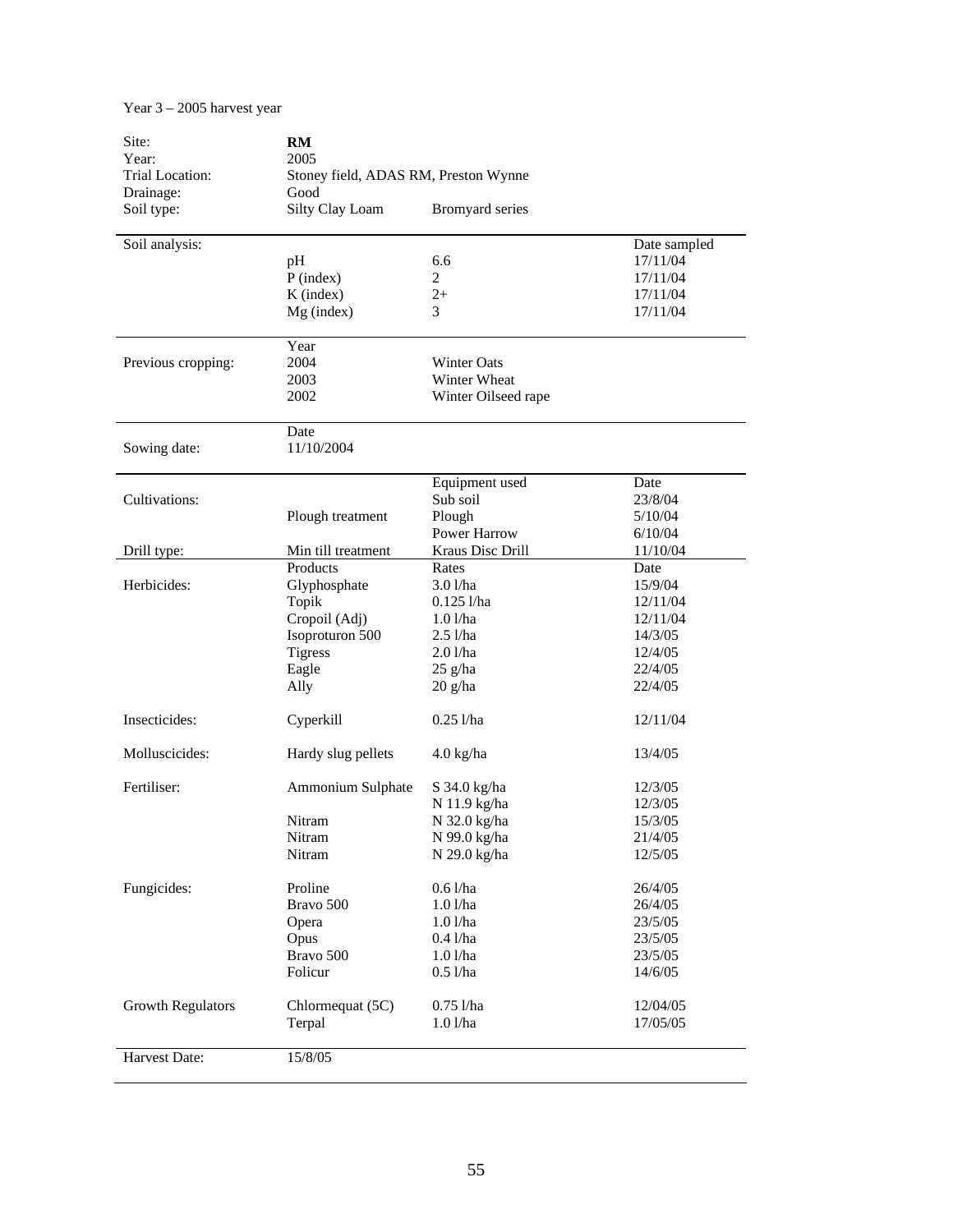| Site:<br>Year:         |                        | BX<br>2004/05                                         |                            |                          |
|------------------------|------------------------|-------------------------------------------------------|----------------------------|--------------------------|
| <b>Trial Location:</b> |                        | <b>Big Field</b>                                      |                            |                          |
| OS grid ref.           |                        | SO 338637                                             |                            |                          |
|                        |                        |                                                       |                            |                          |
| Drainage:              |                        | Wetness class II                                      |                            |                          |
| Soil type:             |                        | Hanslope Clay                                         |                            |                          |
|                        |                        |                                                       |                            |                          |
| Soil analysis:         | pH                     | 8.1<br>8.2                                            |                            | Date sampled<br>18/11/04 |
|                        | $\mathbf{P}$           | 14<br>13                                              |                            |                          |
|                        | K                      | 283<br>296                                            |                            |                          |
|                        | Mg                     | 99<br>118                                             |                            |                          |
|                        |                        |                                                       |                            |                          |
|                        | Year                   | Crop                                                  |                            |                          |
| Previous cropping:     | 03/04                  | Spring beans                                          |                            |                          |
|                        | 02/03                  | Winter wheat                                          |                            |                          |
|                        | 01/02                  | Winter wheat                                          |                            |                          |
|                        |                        |                                                       |                            | Date                     |
| Sowing date:           |                        |                                                       |                            | 17/10/04                 |
|                        |                        |                                                       |                            |                          |
| Emergence date:        |                        | 50% emergence date                                    |                            | 1/11/04                  |
|                        |                        |                                                       |                            |                          |
|                        |                        | Equipment used<br>Plough or disk $+$ power harrow all |                            | Date                     |
| Cultivations:          |                        |                                                       |                            | 7/10/04                  |
| Drill type:            |                        | Min-till with Q-Von<br>3m Sulky                       |                            |                          |
|                        |                        | Products and rates and units                          |                            | Date                     |
| Herbicides:            |                        | Glyphos                                               | $2.00$ l/ha                | 25/9/04                  |
|                        |                        | CmpP                                                  | $0.750$ l/ha               | 10/12/04                 |
|                        |                        | <b>Atlantis</b>                                       | $0.395$ kg/ha              |                          |
|                        |                        | Starane                                               | $0.50$ l/ha                | 20/04/05                 |
|                        |                        | Topik 240Ec                                           | $0.132$ l/ha               | 17/05/05                 |
| Insecticides:          |                        |                                                       | $0.250$ l/ha               | 10/12/04                 |
|                        |                        | Cypermethrin 100<br>Cypermethrin                      | $0.250$ l/ha               | 18/03/05                 |
|                        |                        | Pontoon                                               | $0.803$ l/ha               | 07/06/05                 |
|                        |                        |                                                       |                            |                          |
| Moluscicides:          |                        | Draza                                                 | 5.00 kg/ha                 | 6/11/04                  |
|                        |                        |                                                       |                            |                          |
| Fertiliser:            | ${\bf P}$ $@$<br>$K$ @ |                                                       |                            |                          |
|                        | $N$ @                  |                                                       |                            |                          |
|                        |                        | 12:18:0:0                                             | 400.00 l/ha                | 14/03/05                 |
|                        |                        | Liquid N 37                                           | 200.00 l/ha                | 02/04/05                 |
|                        |                        | Nitram                                                | 252.00 kg/ha               | 26/04/05                 |
|                        |                        | Liquid N 37                                           | 235.00 l/ha                | 28/04/05                 |
|                        |                        |                                                       |                            |                          |
| Fungicides:            |                        | Bravo 500                                             | 1.001/ha                   | 01/04/05                 |
|                        |                        | Tracker                                               | $0.75$ l/ha<br>$0.501$ /ha | 20/04/05<br>26/05/05     |
|                        |                        | Opera<br>Opus                                         | 0.601/ha                   | 26/05/05                 |
| Harvest Date:          |                        | 16/08/05                                              |                            |                          |
|                        |                        |                                                       |                            |                          |